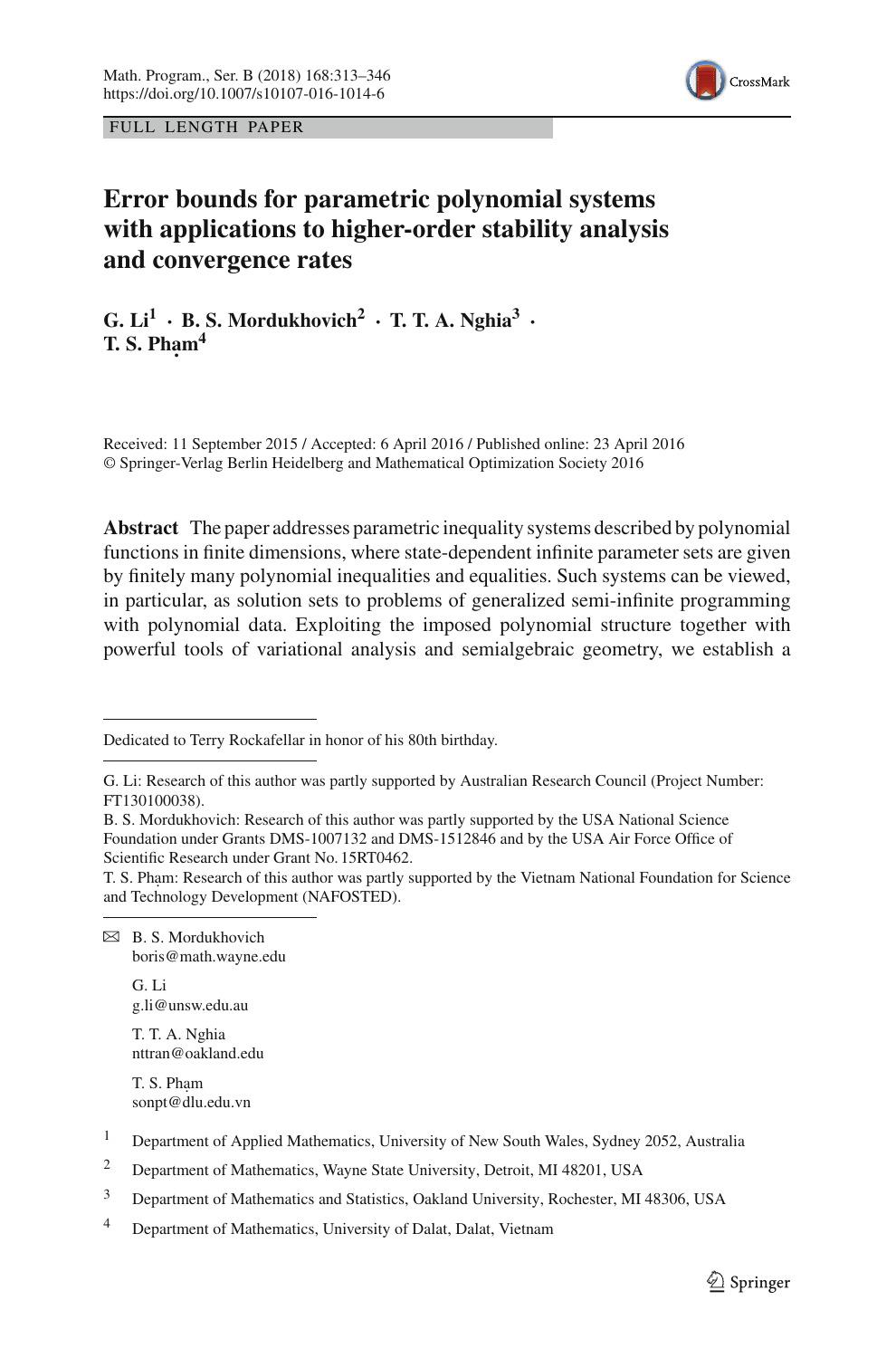far-going extension of the Łojasiewicz gradient inequality to the general nonsmooth class of supremum marginal functions as well as higher-order (Hölder type) local error bounds results with explicitly calculated exponents. The obtained results are applied to higher-order quantitative stability analysis for various classes of optimization problems including generalized semi-infinite programming with polynomial data, optimization of real polynomials under polynomial matrix inequality constraints, and polynomial second-order cone programming. Other applications provide explicit convergence rate estimates for the cyclic projection algorithm to find common points of convex sets described by matrix polynomial inequalities and for the asymptotic convergence of trajectories of subgradient dynamical systems in semialgebraic settings.

**Keywords** Polynomial optimization · Error bounds · Variational analysis · Semialgebraic functions · Higher-order stability analysis · Convergence rate of algorithms

**Mathematics Subject Classification** 90C26 · 90C31 · 90C34 · 49J52 · 49J53 · 26C05

## **1 Introduction**

This paper is largely devoted to *polynomial semi-infinite optimization* and related topics being revolved around deriving *explicit error bounds* for infinite parametric inequality systems with (real) *polynomial data* as well as their various applications to stability analysis in optimization and convergence of algorithms. The imposed polynomial structure allows us to widely use powerful tools of semialgebraic geometry, while error bounds for parametric inequality systems are usually studied by employing constructions and results of variational analysis and generalized differentiation due to their intrinsic nonsmoothness. Variational analysis together with the tools of semialgebraic geometry indeed plays an important role in the whole paper. It is our honor to dedicate this paper to Terry Rockafellar whose seminal contributions to variational analysis and optimization over years are difficult to overstate.

The primary attention of this paper is paid to the *parametric inequality systems*

$$
S := \{ x \in \mathbb{R}^n \mid f_l(x, y) \le 0 \text{ for all } y \in Y(x), \ l = 1, ..., L \},
$$
 (1.1)

<span id="page-1-0"></span>where each function  $f_l: \mathbb{R}^n \times \mathbb{R}^m \to \mathbb{R}$  as  $l \in L$  for the given natural number  $L \in \mathbb{N}$  is a *polynomial*, and where  $Y : \mathbb{R}^n \implies \mathbb{R}^m$  is a set-valued mapping that is also described by finitely many polynomials via inequality and equality constraints. Systems of type [\(1.1\)](#page-1-0) naturally arise as feasible solution sets in problems of generalized semi-infinite programming, second-order cone programming, robust optimization, and matrix inequalities with polynomial data; see below for more details and applications.

One of the most important issues associated with the inequality systems  $(1.1)$  is establishing the so-called *error bounds*. Given  $\bar{x} \in \mathbb{R}^n$ , recall that a (local) *error bound*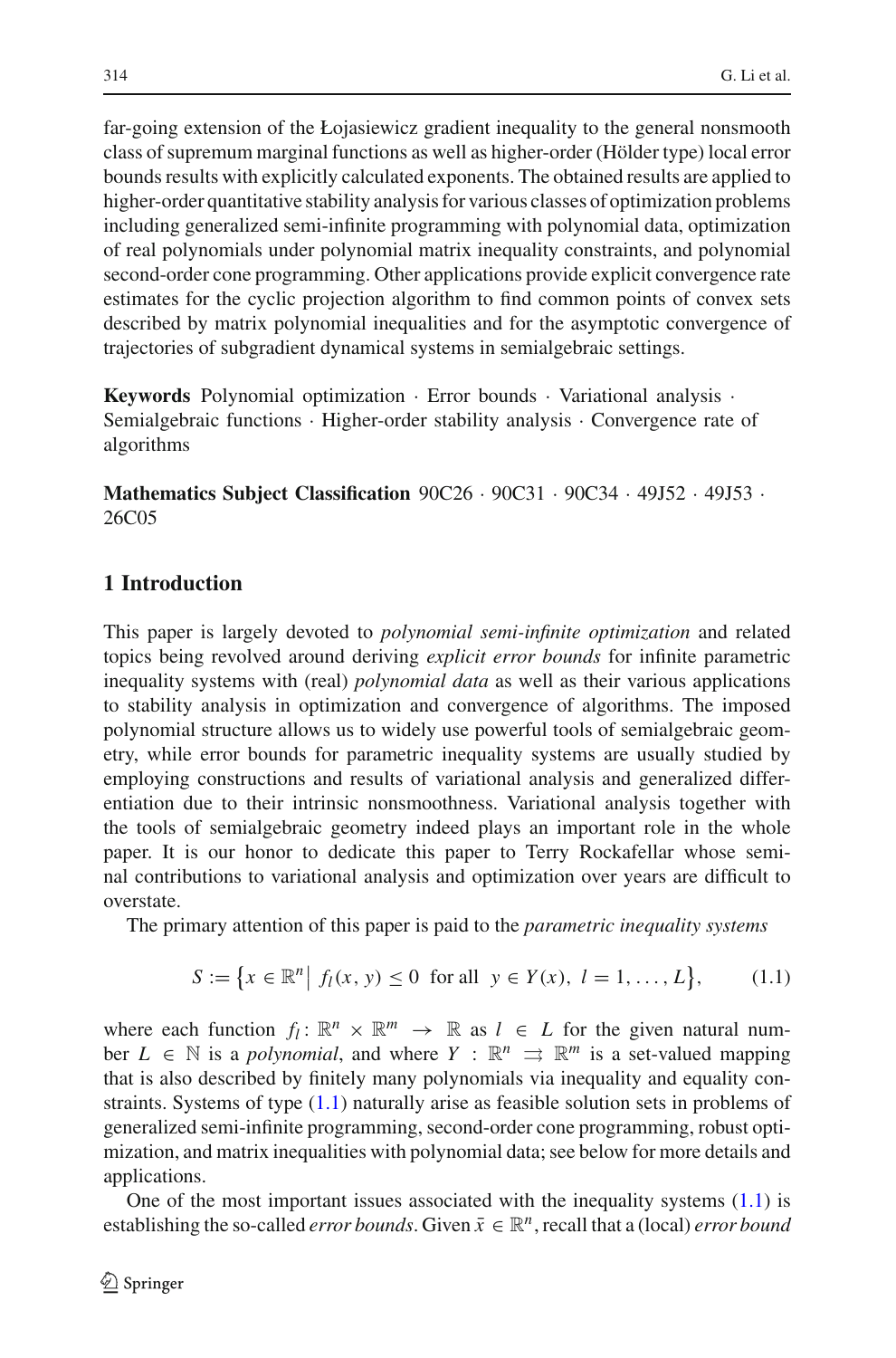<span id="page-2-0"></span>of *S* with a *Hölder exponent*  $\tau \in (0, 1]$  holds for *F* at  $\bar{x}$  if there exist constants  $c > 0$ and  $\varepsilon > 0$  such that

$$
dist(x, S) \le c \left( \left[ \sup_{\substack{y \in Y(x), \\ 1 \le l \le L}} f_l(x, y) \right]_+ \right)^{\tau} \text{ for all } x \text{ with } \|x - \overline{x}\| \le \varepsilon, \qquad (1.2)
$$

where dist(x, S) signifies the Euclidean distance between x and S, and where  $[\alpha]_+ :=$ max $\{\alpha, 0\}$ . The supremum in [\(1.2\)](#page-2-0) is obviously achieved and it can be replaced by 'max' if *Y* (*x*) is closed and bounded.

The study of error bounds has attracted a lot of attention of many researchers over the years and has found numerous applications to, in particular, sensitivity analysis for various problems of mathematical programming, termination criteria for numerical algorithms, etc. We refer the reader to [\[35](#page-33-0)] for an excellent survey in these directions and to the more recent papers  $[11, 13, 20, 21, 24, 26, 34, 39]$  $[11, 13, 20, 21, 24, 26, 34, 39]$  $[11, 13, 20, 21, 24, 26, 34, 39]$  $[11, 13, 20, 21, 24, 26, 34, 39]$  $[11, 13, 20, 21, 24, 26, 34, 39]$  $[11, 13, 20, 21, 24, 26, 34, 39]$  $[11, 13, 20, 21, 24, 26, 34, 39]$  $[11, 13, 20, 21, 24, 26, 34, 39]$  $[11, 13, 20, 21, 24, 26, 34, 39]$  $[11, 13, 20, 21, 24, 26, 34, 39]$  $[11, 13, 20, 21, 24, 26, 34, 39]$ <sup>[1](#page-2-1)</sup> with the bibliographies therein. It is worth noting that the major attention in the aforementioned and many other publications on error bounds has drawn to the case of *linear rate* ( $\tau = 1$ ), where this issue is related to metric regularity and subregularity notions in basic variational analysis. Our main interest in this paper concerns *fractional/root* error bounds  $0 < \tau < 1$  in [\(1.2\)](#page-2-0). For the case of *finite* and *fixed* sets  $Y(x) \equiv \Omega$  in (1.2), some results in this direction have been obtained in, e.g., [\[8](#page-32-2)[,10](#page-32-3)[,22](#page-33-7)[–24](#page-33-3)[,28](#page-33-8),[29,](#page-33-9)[33\]](#page-33-10) with various applications therein.

It is proved [\[28\]](#page-33-8) in this finite case of  $Y(x) \equiv \Omega$ , by using the cerebrated Łojasiewicz gradient inequality [\[27\]](#page-33-11), that [\(1.2\)](#page-2-0) holds with some *unknown* exponent  $\tau \in (0, 1)$  for polynomial systems [\(1.1\)](#page-1-0). Employing advanced techniques of variational analysis, we have recently derived in this case [\[25\]](#page-33-12) several error bounds with exponents *explicitly determined* by the dimension of the underlying space and the number/degree of the involved polynomials. The techniques and results developed in [\[25](#page-33-12)] allowed us to resolve several open questions raised in the literature, which include establishing explicit Hölder error bounds for nonconvex quadratic systems and higher-order semismoothness of the maximum eigenvalue for symmetric tensors.

The primary goal of this paper is to obtain explicit error bounds of type [\(1.2\)](#page-2-0) for polynomial inequality systems with *infinite* and *variable* sets  $Y(x) \subset \mathbb{R}^m$ . Besides undoubted importance of these issues for their own sake, we have been motivated by applications of infinite polynomial systems and error bounds for them to higher-order stability and convergence rates of algorithms in optimization-related areas as well as in asymptotic analysis of dynamical systems, where estimates of type [\(1.2\)](#page-2-0) with infinite sets  $Y(x)$  are crucial.

As the reader can see below, deriving error bounds for the case of infinite and variable sets  $Y(x)$  in [\(1.1\)](#page-1-0) is significantly more involved in comparison with our developments for finite systems in [\[25\]](#page-33-12). First we present the following three-dimensional example showing that the error bound [\(1.2\)](#page-2-0) may fail for any  $\tau > 0$  for infinite polynomial inequality systems even in the case of constant sets  $Y(x) \equiv \Omega$ .

<span id="page-2-2"></span><span id="page-2-1"></span><sup>&</sup>lt;sup>1</sup> After submitting the paper we have become familiar with the manuscript  $[11]$  $[11]$ , where some ideas of applying Hölder error bound to study complexity of some known first-order algorithms in the convex setting are of similar flavors with ours.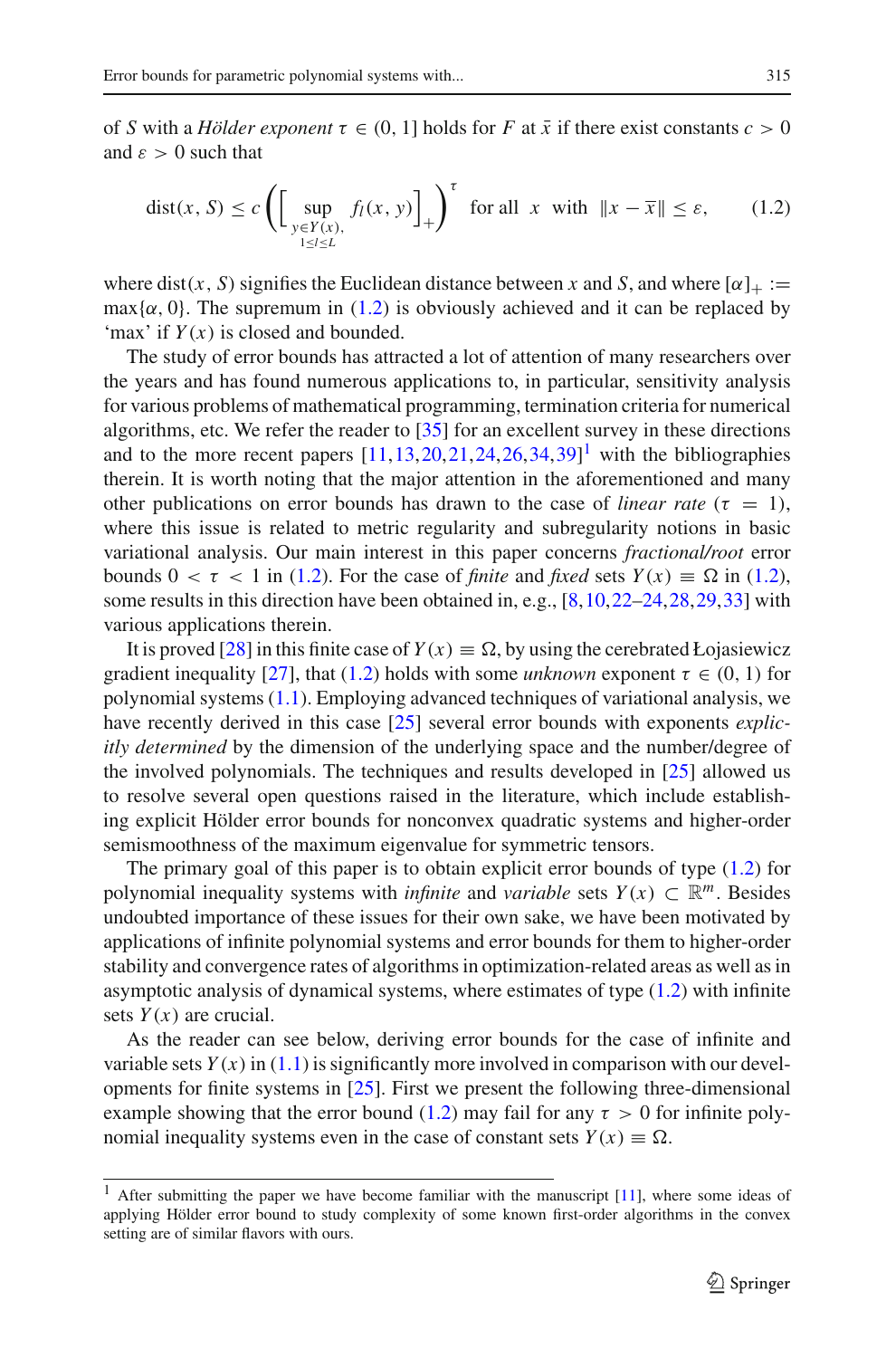*Example 1.1* (failure of Hölder error bounds for infinite polynomial systems) Consider the polynomial system of type  $(1.1)$  containing only one inequality given by  $f$ :  $\mathbb{R} \times \mathbb{R}^2 \to \mathbb{R}$  in the form

$$
f(x, y) \le 0
$$
 with  $y \in \Omega$ , where  $f(x, y) := xy_1 + y_2$ ,  $y = (y_1, y_2)$ ,

where the infinite set  $\Omega$  is constructed as follows. Take the  $\mathcal{C}^{\infty}$ -smooth function of one variable

$$
\phi(x) := \begin{cases} e^{-\frac{1}{x^2}} & \text{if } x \neq 0, \\ 0 & \text{if } x = 0 \end{cases}
$$

and define the set  $\Omega \subset \mathbb{R}^2$  by the conditions

<span id="page-3-0"></span>
$$
\Omega := \left\{ (y_1, y_2) \middle| \exists t \in [-0.5, 0.5] \text{ such that } y_1 = \phi'(t) \text{ and } y_2 = \phi(t) - t\phi'(t) \right\},\tag{1.3}
$$

where  $\phi'$  stands for the derivative of  $\phi$ . Since  $\phi$  is  $C^{\infty}$ -smooth, the set  $\Omega$  in [\(1.3\)](#page-3-0) is nonempty and compact as the image of a compact interval under a continuous mapping. We claim that

$$
\max_{y \in \Omega} f(x, y) = \phi(x) \text{ whenever } x \in [-0.5, 0.5].
$$
 (1.4)

<span id="page-3-1"></span>Indeed, for any *x* ∈ [−0.5, 0.5] and *y* ∈ Ω there is *t* ∈ [−0.5, 0.5] with *y*<sub>1</sub> =  $\phi'(t)$ and  $y_2 = \phi(t) - t\phi'(t)$ . Thus

$$
f(x, y) = x\phi'(t) + \phi(t) - t\phi'(t) = \phi(t) + (x - t)\phi'(t).
$$

Applying the second-order Taylor expansion to the function  $\phi$  tells us that

$$
\phi(x) = \phi(t) + \phi'(t)(x - t) + \frac{\phi''(a)}{2}(x - t)^2, \text{ for some } a \in [x, t] \subset [-0.5, 0.5].
$$

Note that  $\phi''(a) = (4a^{-6} - 6a^{-4})e^{-\frac{1}{a^2}} = 2a^{-6}e^{-\frac{1}{a^2}} (2 - 3a^2) \ge 0$ , where the last inequality holds due to the choice of  $a \in [-0.5, 0.5]$ . Hence we get the relationships

$$
f(x, y) = \phi(t) + (x - t)\phi'(t) \le \phi(x) \text{ for all } x \in [-0.5, 0.5], y \in \Omega,
$$

which imply the inequality max<sub> $y \in \Omega$ </sub>  $f(x, y) \leq \phi(x)$  whenever  $x \in [-0.5, 0.5]$ . On the other hand, it follows from the above constructions of  $f$  and  $\Omega$  that

$$
\max_{y \in \Omega} f(x, y) \ge x\phi'(x) + (\phi(x) - x\phi'(x)) = \phi(x) \text{ for each } x \in [-0.5, 0.5],
$$

<span id="page-3-2"></span>which therefore justifies the claim in  $(1.4)$ . Having this in mind, consider the set

$$
S := \{ x \in \mathbb{R} \mid f(x, y) \le 0 \text{ for all } y \in \Omega \}
$$
 (1.5)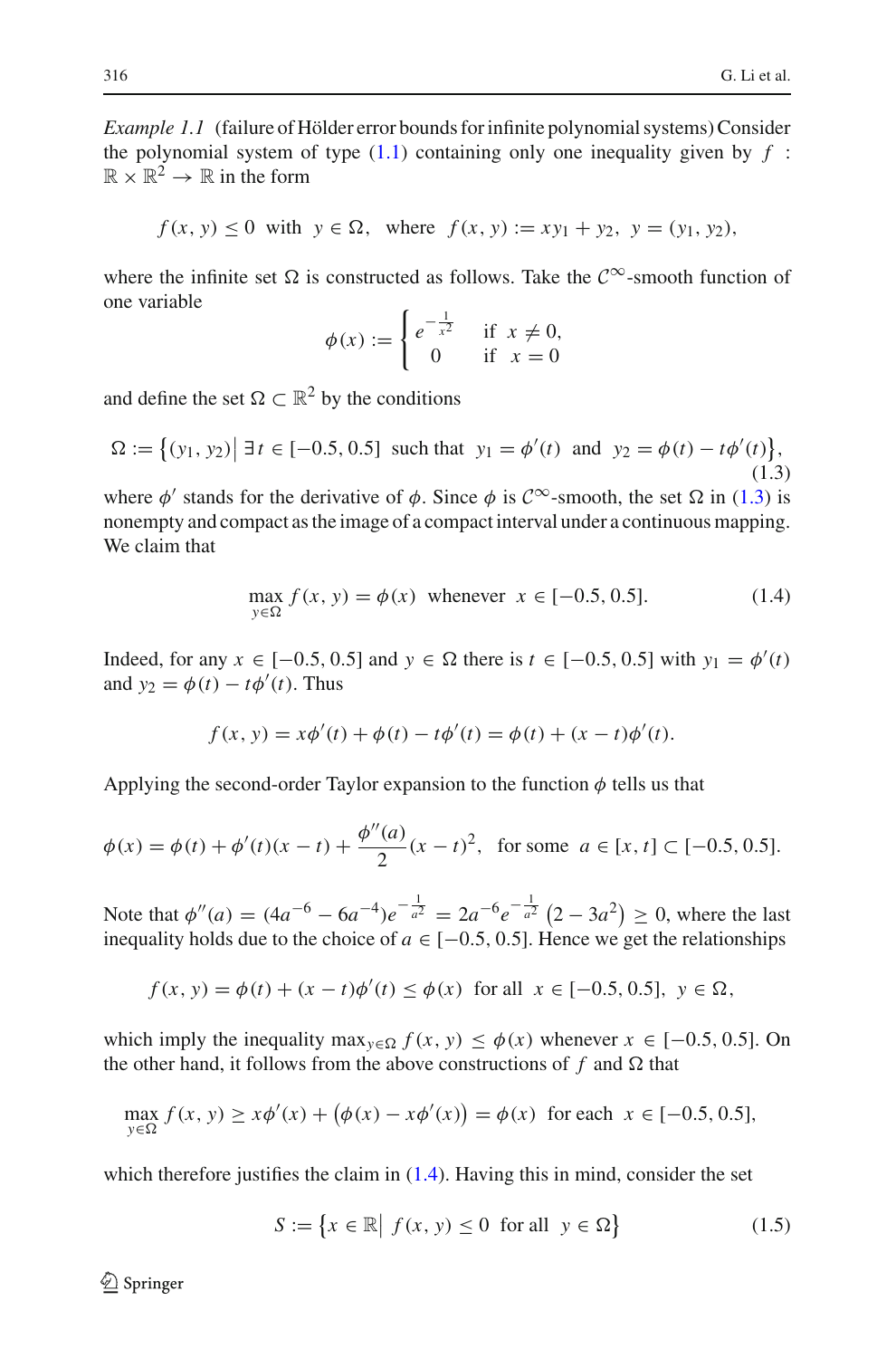and observe that  $S \cap [-0.5, 0.5] = \{x \mid \phi(x) \leq 0\} = \{0\}$ . Let us now check that the local Hölder error bound [\(1.2\)](#page-2-0) fails for [\(1.5\)](#page-3-2) at  $\bar{x} = 0$  for any exponent  $\tau > 0$ . To see it, take  $x_k := \frac{1}{\sqrt{\ln(k+1)}} \to 0$  as  $k \in \mathbb{N}$  and get for all large *k* that  $d(x_k, S) =$  $d(x_k, S \cap [-0.5, 0.5]) = |x_k|$ . This allows us to conclude that

$$
\frac{d(x_k, S)}{[\max_{y \in \Omega} f(x_k, y)]_+^{\frac{1}{\tau}}} = \frac{|x_k|}{[\phi(x_k)]_+^{\frac{1}{\tau}}} = \frac{(k+1)^{\frac{1}{\tau}}}{\sqrt{\ln(k+1)}} \to \infty \text{ as } k \to \infty
$$

whenever  $\tau > 0$  is chosen, and thus the error bound [\(1.2\)](#page-2-0) fails for the system *S* in  $(1.5).$  $(1.5).$ 

In what follows we prove that such a situation *does not emerge* if the sets  $Y(x)$  in [\(1.1\)](#page-1-0) are described by

<span id="page-4-0"></span>
$$
Y(x) = \{ y \in \mathbb{R}^m \mid g_i(x, y) \le 0, \ i = 1, \dots, r, \text{ and } h_j(x, y) = 0, \ j = 1, \dots, s \},
$$
\n(1.6)

where  $g_i$  and  $h_j$  are *polynomials*. It is shown in Sect. [4](#page-16-0) that  $\tau$  in [\(1.2\)](#page-2-0) is *explicitly calculated* in terms of degrees of the polynomials and dimensions of the spaces in question. The key of our analysis is a new nonsmooth extension of the *Łojasiewicz inequality* to the class of *supremum marginal functions*

$$
\phi(x) := \sup_{y \in Y(x)} f(x, y)
$$

described by polynomials  $f$  and  $g_i$ ,  $h_j$  in [\(1.6\)](#page-4-0). This is done in Sect. [3](#page-6-0) by using powerful tools of variational analysis and semialgebraic geometry reviewed in Sect. [2.](#page-4-1)

Sections [5](#page-22-0) and [6](#page-27-0) are devoted to applications. In Sect. [5](#page-22-0) we develop *quantitative higher-order stability analysis* for remarkable classes of polynomial optimization problems: *generalized semi-infinite programming*, *optimization of matrix inequalities*, and *second-order cone programming*. Finally, Sect. [6](#page-27-0) contains explicit estimates of *convergence rates* for the *cyclic projection algorithm* to solve feasibility problems for convex sets described by matrix polynomial inequalities and also for asymptotic analysis of *subgradient dynamical systems* governed by maximum functions with polynomial data.

#### <span id="page-4-1"></span>**2 Tools of variational analysis and semialgebraic geometry**

This section briefly discusses some tools of generalized differentiation in variational analysis and of semialgebraic geometry widely used in the paper. Throughout this work we deal with finite-dimensional Euclidean spaces labeled as  $\mathbb{R}^n$  and endowed by the inner product  $\langle x, y \rangle = x^T y$ . The symbol  $\mathbb{B}_{\varepsilon}(x)$  (resp.  $\overline{\mathbb{B}}_{\varepsilon}(x)$ ) stands for the open (resp. closed) ball with center *x* and radius  $\varepsilon > 0$  while  $\mathbb B$  (resp.  $\overline{\mathbb B}$ ) stands for the open (resp closed) unit ball centered at the origin in  $\mathbb{R}^n$ . Given a set  $A \subset \mathbb{R}^n$ , its interior (resp. boundary, convex hull, and conic convex hull) is denoted by int *A* (resp. bd *A*, co *A*, and cone *A*).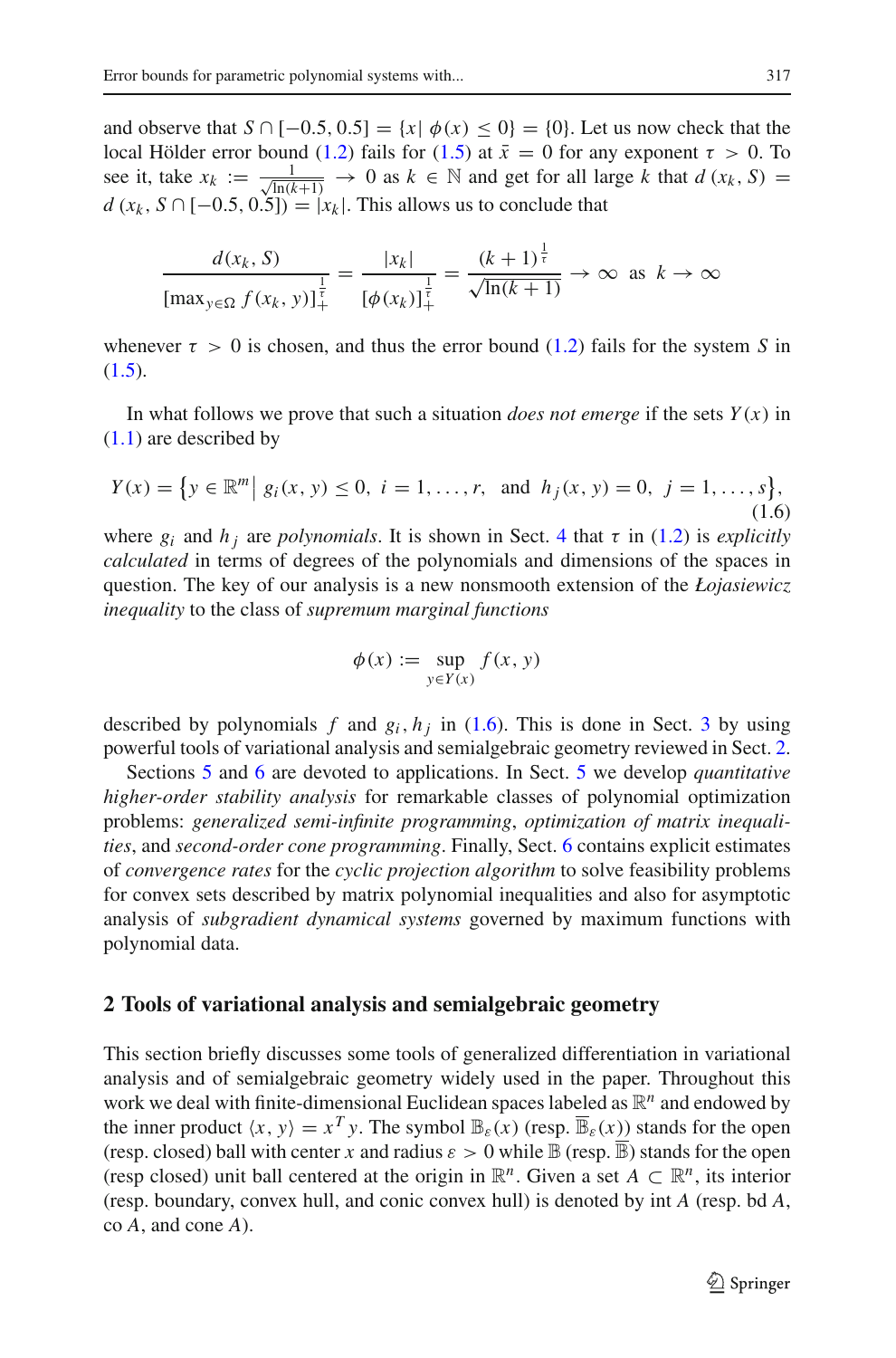Starting with *variational analysis*, recall first two subdifferential notions needed in what follows. The reader can find more information and references in the books [\[30](#page-33-13)[,37](#page-33-14)].

Given a function  $f : \mathbb{R}^n \to \mathbb{R}$  continuous around x, the *proximal subdifferential* of *f* at *x* is

$$
\partial_P f(x) := \left\{ v \in \mathbb{R}^n \Big| \liminf_{\|h\| \to 0, \ h \neq 0} \frac{f(x+h) - f(x) - \langle v, h \rangle}{\|h\|^2} > -\infty \right\}.
$$
 (2.1)

<span id="page-5-0"></span>The *limiting subdifferential* of *f* at *x* (known also as the general, basic or Mordukhovich subdifferential) is

$$
\partial f(x) := \{ v \in \mathbb{R}^n \mid \exists x_k \to x, \ v_k \to v \text{ with } v_k \in \partial_P f(x_k), \ k \in \mathbb{N} \}. \tag{2.2}
$$

<span id="page-5-1"></span>We clearly have  $\partial P f(x) \subset \partial f(x)$ , where the first set may often be empty (while not so in a dense sense), but the second one is nonempty for any locally Lipschitzian function. Furthermore, the set  $\partial P f(x)$  is always convex but may not be closed, while  $\partial f(x)$  is closed but may often be nonconvex. Both subdifferentials [\(2.1\)](#page-5-0) and [\(2.2\)](#page-5-1) reduce to the gradient  $\{\nabla f(x)\}\$ for smooth functions and to the subdifferential of convex analysis for convex ones. A significant advantage of the limiting subdifferential [\(2.2\)](#page-5-1) is *full calculus* in the general nonconvex setting that is based on variational and extremal principles; see [\[30](#page-33-13)[,37](#page-33-14)] for more details.

The major variational notion used below is the *limiting subdifferential slope* of *f* at *x* defined via  $(2.2)$  by

$$
\mathfrak{m}_f(x) := \inf \{ \|v\| \mid v \in \partial f(x) \},\tag{2.3}
$$

<span id="page-5-2"></span>where  $\inf \{ \emptyset \} := \infty$ . It reduces to the classical gradient slope  $\mathfrak{m}_f(x) = || \nabla f(x) ||$  for smooth functions.

Let us next formulate some continuity notions for set-valued mappings  $F : \mathbb{R}^n \rightrightarrows$  $\mathbb{R}^m$ ; see, e.g., [\[37](#page-33-14)]. It is said that *F* is *outer semicontinuous* (o.s.c.) at  $\bar{x}$  if for any sequence  $(x_k, y_k)$  converging to  $(\bar{x}, \bar{y})$  with  $y_k \in F(x_k)$  we have  $\bar{y} \in F(\bar{x})$ . Further, *F* is *inner semicontinuous* (i.s.c.) at  $\bar{x}$  if for any sequence  $x_k \to \bar{x}$  and any  $\bar{y} \in F(\bar{x})$ there are  $y_k \in F(x_k)$  as  $k \in \mathbb{N}$  satisfying  $y_k \to \bar{y}$ . We say that *F* is o.s.c. or i.s.c. *around*  $\bar{x}$  if it has this property at every *x* in a neighborhood of  $\bar{x}$ .

Finally, we present some notions and facts from (real) *semialgebraic geometry* following  $[5]$  $[5]$ . It is said that:

•  $A \subset \mathbb{R}^n$  is a *semialgebraic set* if it is a finite union of subsets given by

$$
\{x \in \mathbb{R}^n \mid f_i(x) = 0, \ i = 1, \dots, q, \text{ and } f_i(x) > 0, \ i = q + 1, \dots, p\},\
$$

where all the functions  $f_i$ ,  $i = 1, \ldots, p$ , are polynomials of some degrees.

•  $f : A \to B$  is a *semialgebraic mapping* if it maps one semialgebraic set  $A \subset \mathbb{R}^n$  to another one  $B \subset \mathbb{R}^m$  and its graph  $\{(x, y) \in A \times B | y = f(x)\}$  is a semialgebraic subset of  $\mathbb{R}^n \times \mathbb{R}^m$ . We say that  $f: A \rightarrow B$  is *locally semialgebraic* around  $\bar{x}$  if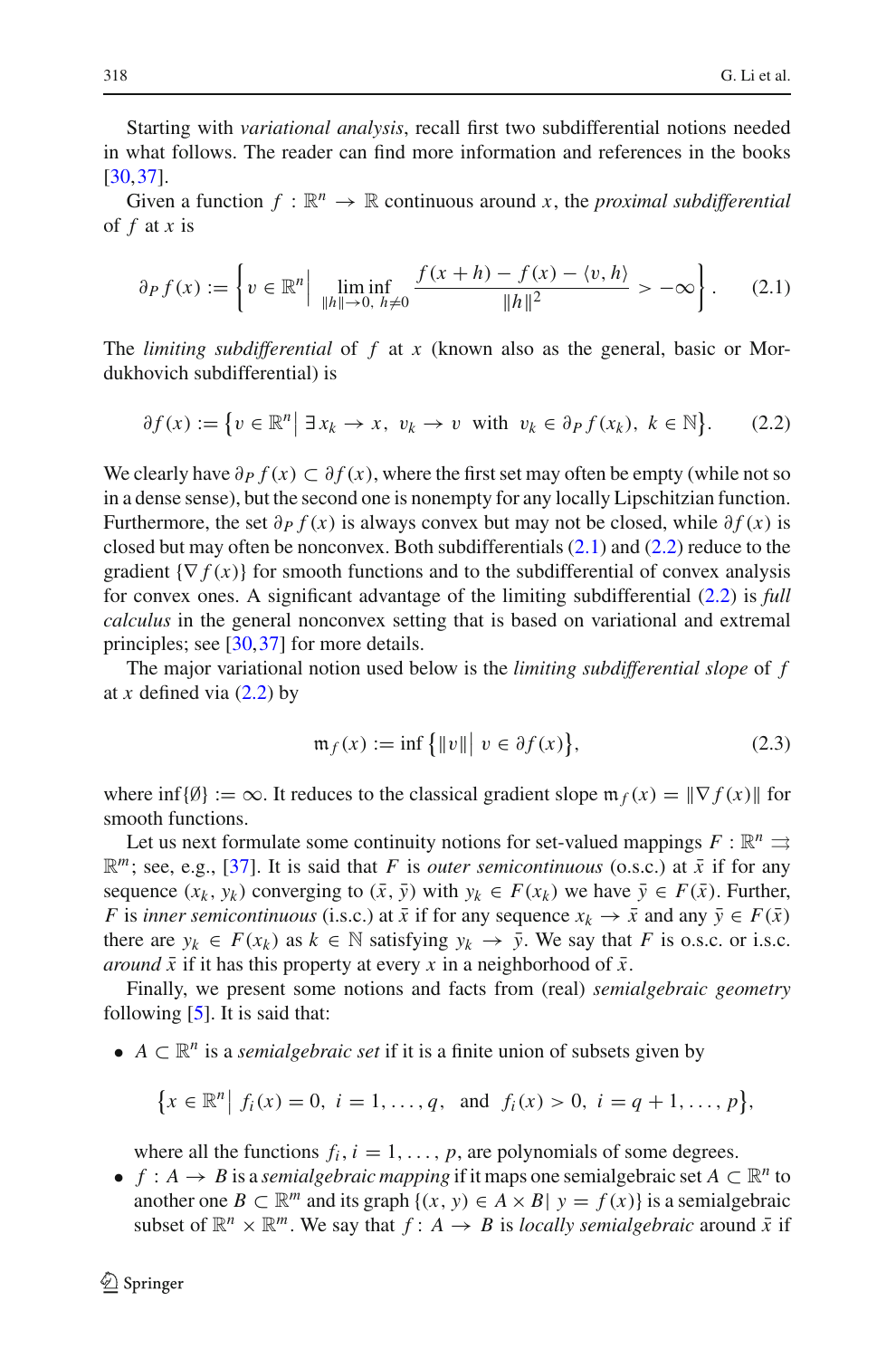there exists a neighborhood *V* of the point  $(\bar{x}, f(\bar{x}))$  such that the set  $V \cap \{(x, y) \in$  $A \times B$ |  $y = f(x)$ } is semialgebraic in  $\mathbb{R}^n \times \mathbb{R}^m$ .

The class of semialgebraic sets is closed under taking finite intersections, finite unions, and complements; furthermore, a Cartesian product of semialgebraic sets is semialgebraic. A major fact concerning the class of semialgebraic sets is given by the following seminal result of semialgebraic geometry.

**Tarski–Seidenberg Theorem**. *Images of semialgebraic sets under semialgebraic maps are semialgebraic*.

We also need another fundamental result taken from [\[12,](#page-32-5) Theorem 4.2], which provides an exponent estimate in the classical Łojasiewicz gradient inequality for polynomials. For brevity we label it as:

<span id="page-6-1"></span>**Łojasiewicz Gradient Inequality**. Let f be a polynomial on  $\mathbb{R}^n$  with degree  $d \in \mathbb{N}$ . *Suppose that*  $f(0) = 0$  *and*  $\nabla f(0) = 0$ *. Then there exist constants c, ε > 0 such that for all*  $x \in \mathbb{R}^n$  *with*  $||x|| \leq \varepsilon$  *we have* 

$$
\|\nabla f(x)\| \ge c|f(x)|^{1-\tau}, \text{ where } \tau
$$
  
=  $\Re(n, d)^{-1}$  and  $\Re(n, d) := \begin{cases} 1 & \text{if } d = 1, \\ d(3d - 3)^{n-1} & \text{if } d \ge 2. \end{cases}$  (2.4)

## <span id="page-6-0"></span>**3 Łojasiewicz inequality for supremum marginal functions**

The main aim of this section is extending the Łojasiewicz gradient inequality [\(2.4\)](#page-6-1) to the following class of (polynomial) *supremum marginal functions* given by

$$
\phi(x) := \sup_{y \in Y(x)} f(x, y),\tag{3.1}
$$

<span id="page-6-2"></span>where  $f : \mathbb{R}^n \times \mathbb{R}^m \to \mathbb{R}$  is a polynomial of degree at most *d*, and where the set-valued mapping  $Y: \mathbb{R}^n \implies \mathbb{R}^m$  is defined in [\(1.6\)](#page-4-0) by polynomials  $g_i: \mathbb{R}^n \times \mathbb{R}^m \to \mathbb{R}$  for  $i = 1, \ldots, r$  and  $h_j : \mathbb{R}^n \times \mathbb{R}^m \to \mathbb{R}$  for  $j = 1, \ldots, s$  of degree at most *d*. Functions of type [\(3.1\)](#page-6-2) are intrinsically nonsmooth, and thus deriving a nonsmooth counterpart of [\(2.4\)](#page-6-1) for them requires the usage of an appropriate subdifferential of  $\phi$ . The reader will see below that a nonsmooth version of the Łojasiewicz inequality for  $\phi$  in terms of the limiting subdifferential slope  $m_{\phi}(x)$  from [\(2.3\)](#page-5-2), which replaces the gradient norm in [\(2.4\)](#page-6-1), plays a key role in establishing our Hölder-type local error bounds and their subsequent applications in this paper.

To proceed in this direction, we have to calculate the limiting subdifferential of  $\phi$ from [\(3.1\)](#page-6-2) in terms of its initial data, which is not an easy task by taking into account that the sets  $Y(x)$  are infinite and variable. When  $Y(x) \equiv \Omega$ , [\(3.1\)](#page-6-2) reduces to the *supremum function* for which the most recent subdifferential results can be found in [\[31](#page-33-15)]; see also the references therein. When the supremum in [\(3.1\)](#page-6-2) is replaced by the infimum, we arrive at the class of (infimum) *marginal functions* well investigated in variational analysis [\[30\]](#page-33-13). Needless to say that the supremum and infimum operations are essentially different in unilateral analysis and that (lower) subdifferential properties under supremum are significantly more involved and challenging.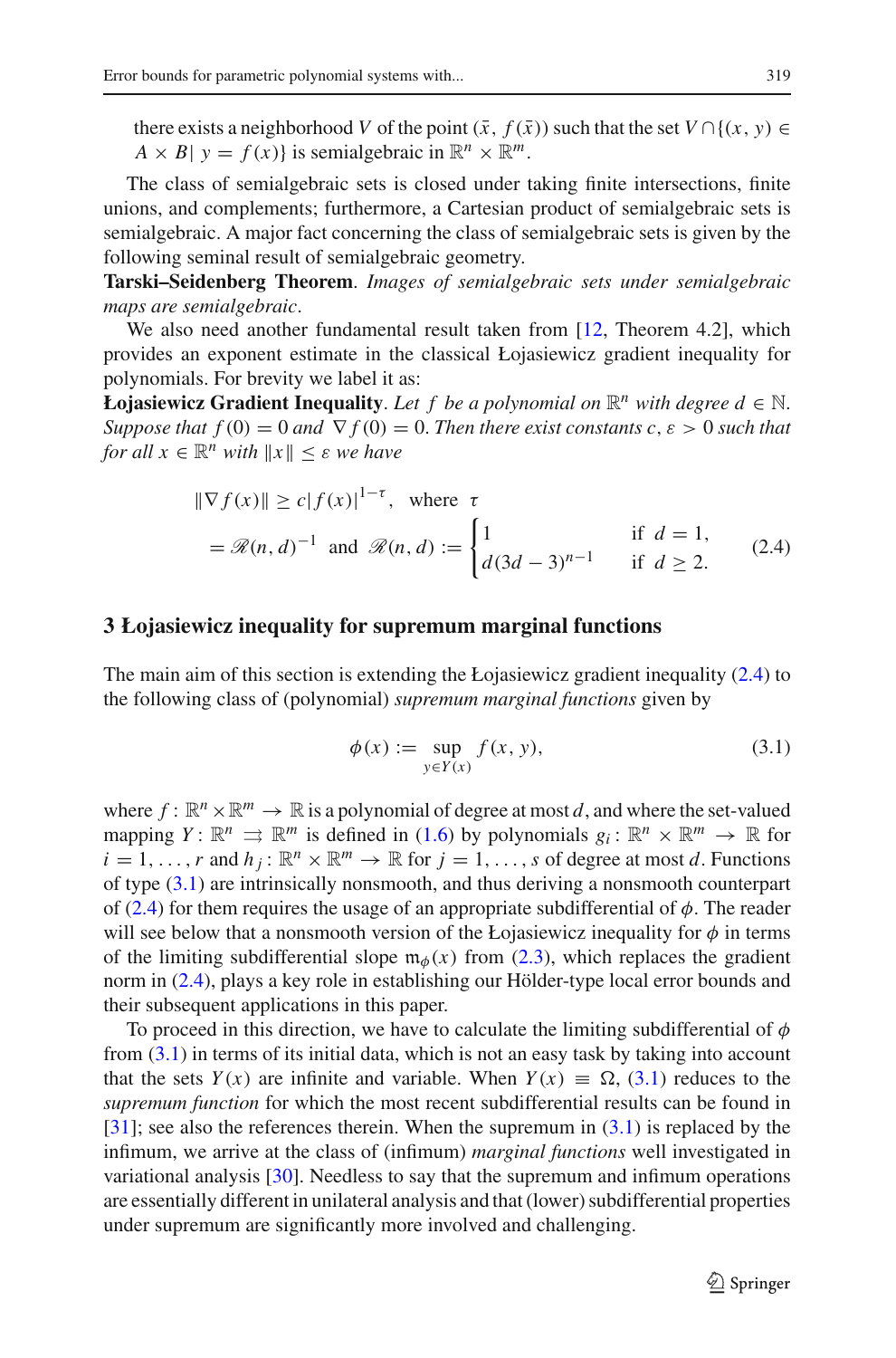<span id="page-7-0"></span>We first show that the functions of type  $(3.1)$  enjoy the following important properties.

**Proposition 3.1** (supremum marginal functions are locally semialgebraic and upper semicontinuous) *Let the sets Y* (*x*)*in* [\(1.6\)](#page-4-0) *be nonempty and uniformly bounded around some point*  $\bar{x} \in \mathbb{R}^n$ . Then the function  $\phi$  in [\(3.1\)](#page-6-2) is locally semialgebraic and locally *upper semicontinuous* (*u.s.c.*) *around*  $\bar{x}$ .

*Proof* It follows from the Tarski–Seidenberg Theorem and the assumptions made that  $\phi$  is well defined and semialgebraic around  $\bar{x}$ . Let us verify that  $\phi$  is u.s.c. around  $\bar{x}$ . Select a number  $\varepsilon > 0$  and a compact set  $C \subset \mathbb{R}^m$  so that  $\emptyset \neq Y(x) \subset C$  for all  $x \in \mathbb{B}_{\varepsilon}(\bar{x})$ . We claim that  $\phi$  is locally u.s.c. on  $\mathbb{B}_{\varepsilon}(\bar{x})$ . Indeed, assume on the contrary that  $\phi$  is not u.s.c. at some  $x \in \mathbb{B}_{\varepsilon}(\bar{x})$  and then get a sequence  $x_k \to x$  and a number  $\delta > 0$  such that  $\phi(x_k) > \phi(x) + \delta$ . Using the continuity of f, the closedness of  $Y(x)$  for all x, and the inclusion  $Y(x_k) \subset C$  allows us to find  $y_k \in Y(x_k)$  with  $\phi(x_k) = f(x_k, y_k)$ . By passing to a subsequence we may suppose without loss of generality that  $y_k \to y$ . It is easy to check that  $y \in Y(x)$  due to the continuity of  $g_i$  as  $i = 1, \ldots, r$  and  $h_j$  as  $j = 1, \ldots, s$  in [\(1.6\)](#page-4-0). Since f is continuous, we have  $\phi(x_k) = f(x_k, y_k) \rightarrow f(x, y) \leq \phi(x)$ , which contradicts the assumption that  $\phi(x_k) > \phi(x) + \delta$ . Thus  $\phi$  is locally u.s.c. around  $\bar{x}$ .

Next we study the lower semicontinuity (l.s.c.) and Hölder continuity of the function φ [\(3.1\)](#page-6-2) under rather mild assumptions. Define the *argmaximum set* important for our further analysis by

$$
M(x) := \{ y \in Y(x) | \phi(x) = f(x, y) \}
$$
 (3.2)

<span id="page-7-3"></span><span id="page-7-2"></span>and recall that dist(*A*; *B*) := inf{ $\|a - b\|$   $a \in A$ ,  $b \in B$ } for  $A, B \subset \mathbb{R}^m$ .

**Proposition 3.2** (continuity of supremum marginal functions) *Given*  $\bar{x} \in \mathbb{R}^n$ , *suppose that the sets Y(x) are nonempty and uniformly bounded around*  $\bar{x}$ . The following *assertions hold:*

- $(i)$  If dist $(M(\bar{x}); Y(x)) \to 0$  *as*  $x \to \bar{x}$ , then  $\phi$  *is l.s.c.* (*and hence continuous*) *at*  $\bar{x}$ . *Thus the i.s.c. property of Y at*  $\bar{x}$  ensures that  $\phi$  *is continuous at this point.*
- <span id="page-7-1"></span>*(ii)* If there are numbers  $\varepsilon$ ,  $L > 0$  and  $\alpha \in (0, 1]$  such that

$$
\text{dist}\left(M(x_1); Y(x_2)\right) \le L \|x_1 - x_2\|^{\alpha} \text{ for all } x_1, x_2 \in \mathbb{B}_{\varepsilon}(\bar{x}), \qquad (3.3)
$$

*then*  $\phi$  *is Hölder continuous on*  $\mathbb{B}_{\varepsilon}(\bar{x})$  *with order*  $\alpha$ *.* 

*Proof* Since the sets  $Y(x)$  are nonempty and uniformly bounded around  $\bar{x}$ , there exist a compact set *C* and a number  $\varepsilon > 0$  such that  $Y(x) \subset C$  for all  $x \in \mathbb{B}_{\varepsilon}(\bar{x})$ . Let us first verify (i) while arguing by contradiction. Suppose that dist( $M(\bar{x})$ ;  $Y(x)$ )  $\rightarrow 0$  as  $x \rightarrow \bar{x}$  and that  $\phi$  is not l.s.c. at  $\bar{x}$ . Then there exist a constant  $v > 0$  and a sequence  $x_k \to \bar{x}$  such that  $\phi(x_k) < \phi(\bar{x}) - \nu$ . Since  $d(M(\bar{x}); Y(x_k)) \to 0$  as  $k \to \infty$ , we find  $y_k \in Y(x_k)$  and  $\bar{y}_k \in M(\bar{x})$  with  $|y_k - \bar{y}_k| \to 0$ . Using the boundedness of  $\{\bar{y}_k\}_{k \in \mathbb{N}}$  and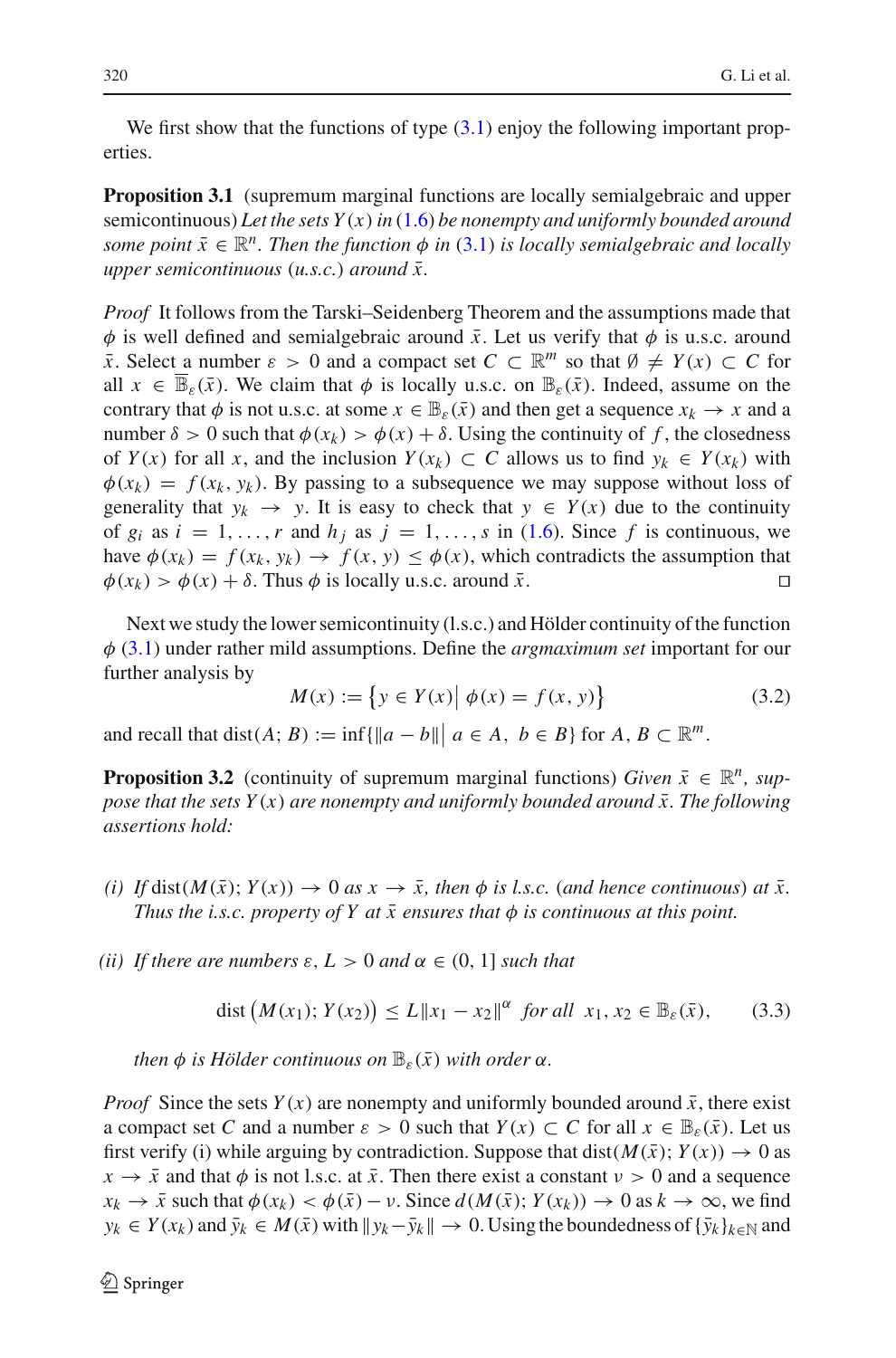passing to a subsequence if necessary allow us to find  $\bar{y} \in \mathbb{R}^m$  with  $\bar{y}_k \to \bar{y}$  and thus  $y_k \to \bar{y}$ . It is easy to see that  $\bar{y} \in Y(\bar{x})$  and that  $\phi(\bar{x}) = f(\bar{x}, \bar{y}_k) \to f(\bar{x}, \bar{y})$ , which yield in turn that  $\bar{y} \in M(\bar{x})$ . Hence we have  $\phi(x_k) \ge f(x_k, y_k) \to f(\bar{x}, \bar{y}) = \phi(\bar{x})$  as  $k \to \infty$  while contradicting the assumption on  $\phi(x_k) < \phi(\bar{x}) - \nu$ . This verifies that  $\phi$  is l.s.c. at  $\bar{x}$  and hence its continuity there by Proposition [3.1.](#page-7-0) The second statement in (i) follows from the first one and the definitions.

To justify now assertion (ii), suppose that [\(3.3\)](#page-7-1) holds and pick any  $x_1, x_2 \in \mathbb{B}_{\epsilon}(\bar{x})$ . Since the sets  $M(x)$  and  $Y(x)$  are compact for all  $x \in \mathbb{B}_{\varepsilon}(\bar{x})$ , we deduce from [\(3.3\)](#page-7-1) that there are  $y_1 \in M(x_1)$  and  $y_2 \in Y(x_2)$  satisfying  $||y_1 - y_2|| \le L||x_1 - x_2||^{\alpha}$ . Taking into account the Lipschitz continuity of the polynomial *f* on  $\mathbb{B}_{\varepsilon}(\bar{x}) \times C$  with some constant  $\ell > 0$ , it follows that

$$
\begin{aligned} \phi(x_1) - \phi(x_2) &\le f(x_1, y_1) - f(x_2, y_2) \le \ell(\|x_1 - x_2\| + \|y_1 - y_2\|) \\ &\le \ell(\|x_1 - x_2\| + L\|x_1 - x_2\|^{\alpha}) = \ell((2\varepsilon)^{1-\alpha} + L)\|x_1 - x_2\|^{\alpha}. \end{aligned}
$$

Similarly we conclude that  $\phi(x_2) - \phi(x_1) \le \ell((2\varepsilon)^{1-\alpha} + L) ||x_1 - x_2||^{\alpha}$ , which verifies the Hölder continuity of  $\phi$  on  $\mathbb{B}_{\varepsilon}(\bar{x})$  with order  $\alpha$  and thus completes the proof of the proposition. proposition.  $\Box$ 

*Remark 3.3* (effective conditions for continuity of marginal functions) Proposi-tion [3.2\(](#page-7-2)i) tells us that  $\phi$  in [\(3.1\)](#page-6-2) is continuous at  $\bar{x}$  provided that *Y* is i.s.c. at this point, which surely holds if *Y* is *locally Lipschitzian* around  $\bar{x}$  in the standard/Hausdorff sense with taking into account that the sets  $Y(x)$  from [\(1.6\)](#page-4-0) are closed, nonempty, and uniformly bounded. Necessary and sufficient conditions for the local Lipschitz property of *Y* around  $\bar{x}$  are given in [\[30](#page-33-13), Corollary 4.39] in terms of the gradients of the constraint functions  $g_i$ ,  $h_j$  at  $(\bar{x}, \bar{y})$  for *any*  $\bar{y} \in Y(\bar{x})$ . In this way we get effective conditions ensuring the continuity of  $\phi$  at (in fact *around*)  $\bar{x}$  via the initial data of [\(1.6\)](#page-4-0). On the other hand, [\[30,](#page-33-13) Theorem 3.38(iv)] justifies the *Lipschitz continuity* of  $\phi$  around  $\bar{x}$  under the i.s.c. property of the argmaximum mapping [\(3.2\)](#page-7-3) around ( $\bar{x}$ ,  $\bar{y}$ ) with some *fixed*  $\bar{y} \in M(\bar{x})$  and the *Lipschitz-like* (Aubin, pseudo-Lipschitz) property of *Y* around this pair  $(\bar{x}, \bar{y})$ , which is effectively characterized in [\[30](#page-33-13), Corollary 4.39] via the initial data.

<span id="page-8-1"></span>To proceed further, we need the following qualification condition imposed at a reference point relative to some (in fact optimal) subset of the constraint set  $Y(x)$  in  $(3.1).$  $(3.1).$ 

**Definition 3.4** *(marginal constrained qualification)* Given  $\bar{x} \in \mathbb{R}^n$  and  $Y(\bar{x})$  from [\(1.6\)](#page-4-0), we say that the marginal Mangasarian- Fromovitz constraint quali-FICATION (MMFCQ) holds at  $\bar{x}$  relative to some subset  $\Omega \subset Y(\bar{x})$  if there is a vector  $\xi \in \mathbb{R}^n$  such that

<span id="page-8-0"></span>
$$
\left[\sum_{i=1}^{r} \lambda_i \nabla_x g_i(\bar{x}, y) + \sum_{j=1}^{s} \kappa_j \nabla_x h_j(\bar{x}, y)\right]^T \xi > 0 \text{ for any } y \in \Omega \tag{3.4}
$$

 $\mathcal{L}$  Springer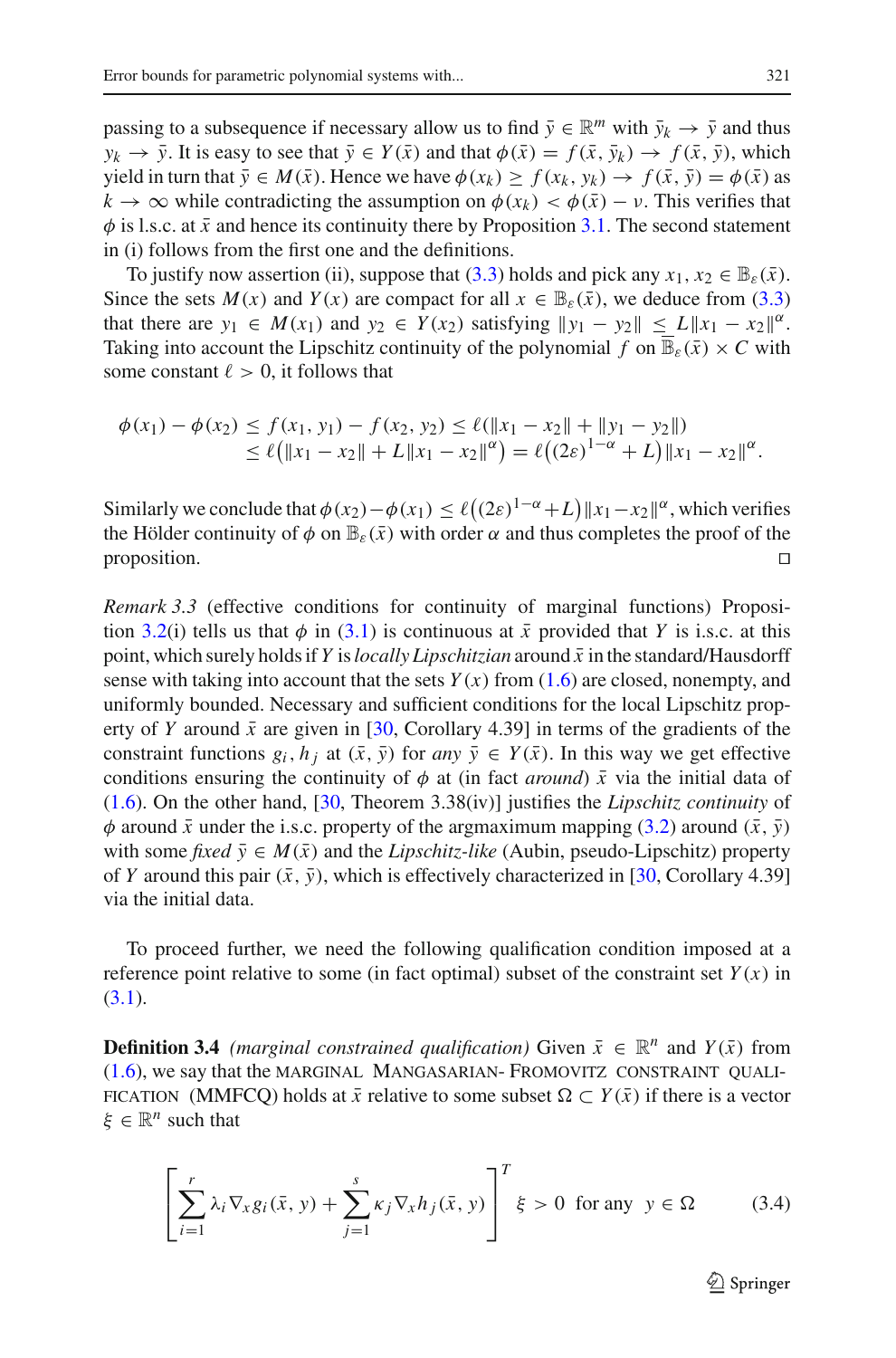<span id="page-9-0"></span>whenever Lagrange multipliers  $(\lambda, \kappa) \in \mathbb{R}_+^r \times \mathbb{R}^s \setminus \{0\}$  satisfy the conditions

$$
\sum_{i=1}^{r} \lambda_i \nabla_y g_i(\bar{x}, y) + \sum_{j=1}^{s} \kappa_j \nabla_y h_j(\bar{x}, y) = 0 \text{ and } \lambda_i g_i(\bar{x}, y) = 0, \quad i = 1, ..., r.
$$
\n(3.5)

*Remark 3.5* (relationships of MMFCQ with EMFCQ and MFCQ) The defined MMFCQ for the marginal supremum functions [\(3.1\)](#page-6-2) is motivated by the *extended Mangasarian-Fromovitz constraint qualification* (EMFCQ) introduced in [\[19](#page-33-16)] for *generalized semi-infinite programs* (GSIPs) discussed below in Sect. [5.](#page-22-0) Reformulating EMFCQ for  $(3.1)$ , we see that it involves the cost function  $f$  and also requires the validity of [\(3.4\)](#page-8-0) for a larger set of Lagrange multipliers in comparison with MMFCQ; so MMFCQ is weaker than EMFCQ in general. Observe also that when the functions  $g_i$  and  $h_j$  do not depend on x, the formulated MMFCQ condition means that there is no  $(\lambda, \kappa) \in \mathbb{R}_+^r \times \mathbb{R}^s \setminus \{0\}$  satisfying [\(3.5\)](#page-9-0), which is equivalent to the conventional *Mangasarian-Fromovitz constraint qualification* (MFCQ) on  $\Omega$  in the sense that

$$
\sum_{i=1}^{r} \lambda_i \nabla g_i(y) + \sum_{j=1}^{s} \kappa_j \nabla h_j(y) = 0,
$$
\n
$$
\lambda_i \ge 0, \ \lambda_i g_i(y) = 0, \ i = 1, \dots, r, \text{ and } \kappa_j \in \mathbb{R}, \ j = 1, \dots, s
$$
\n
$$
(3.6)
$$

for any  $y \in \Omega$ . As we see in the subsequent sections, the imposed MMFCQ holds automatically for important classes of polynomial optimization and related problems arising in applications.

It is worth emphasizing that the majority of our applications below requires the validity of MMFCQ for the case when  $\Omega$  in Definition [3.4](#page-8-1) is chosen as the *argmaximum set* [\(3.2\)](#page-7-3) at the reference point. Consider further the standard *Lagrangian function* for  $(3.1)$  with the negative sign of  $\gamma$  taken due to the maximization

$$
\mathcal{L}(x, y, \gamma, \lambda, \kappa) := -\gamma f(x, y) + \sum_{i=1}^{r} \lambda_i g_i(x, y) + \sum_{j=1}^{s} \kappa_j h_j(x, y). \tag{3.7}
$$

<span id="page-9-2"></span><span id="page-9-1"></span>Observe that any  $y \in M(x)$  is a minimizer of the following nonlinear program:

$$
\min - f(x, \cdot) \text{ subject to } g_i(x, \cdot) \le 0, \ i = 1, \dots, r, \text{ and } h_j(x, \cdot) = 0, \ j = 1, \dots, s. \tag{3.8}
$$

Applying the classical Lagrange multiplier rule in the Fritz John form to [\(3.8\)](#page-9-1) tells us that the set  $FJ(x, y)$  of multipliers  $(\gamma, \lambda, \kappa) \in \mathbb{R}_+ \times \mathbb{R}^r \times \mathbb{R}^s$  satisfying the conditions

$$
\gamma + \sum_{i=1}^{r} \lambda_i + \sum_{j=1}^{s} |\kappa_j| = 1, \ \nabla_y \mathcal{L}(x, y, \gamma, \lambda, \kappa) = 0, \text{ and } \lambda_i g_i(x, y) = 0, \ i = 1, \dots, r,
$$
\n(3.9)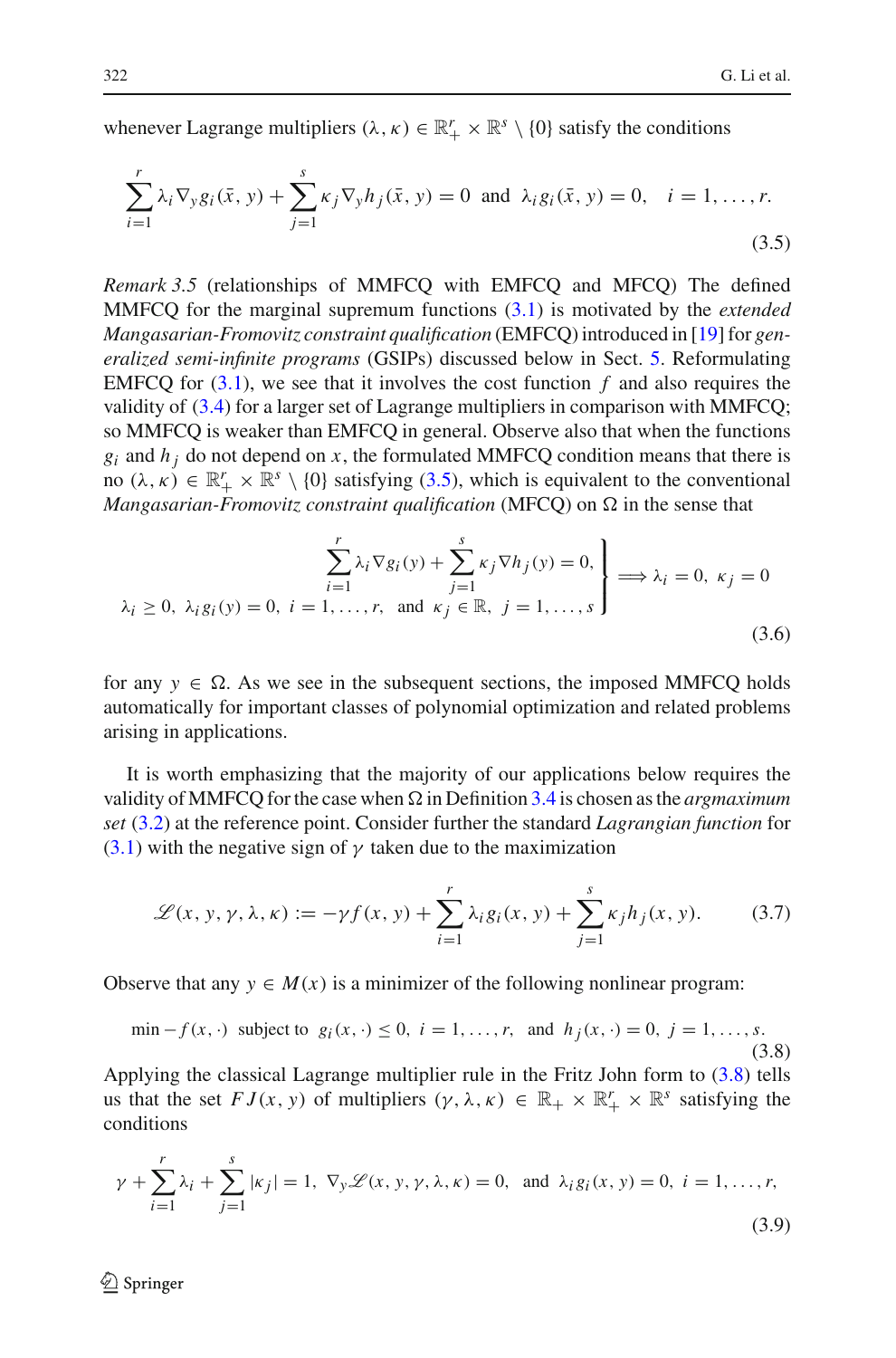is always nonempty. Given  $\alpha \in [0, \infty]$ , consider also the set  $FJ_{\alpha}(x, y)$  of  $(\gamma, \lambda, \kappa) \in$  $\mathbb{R}_+ \times \mathbb{R}^r_+ \times \mathbb{R}^s$  satisfying

<span id="page-10-0"></span>
$$
\gamma + \sum_{i=1}^{r} \lambda_i + \sum_{j=1}^{s} |\kappa_j| \le \alpha, \ \nabla_y \mathcal{L}(x, y, \gamma, \lambda, \kappa) = 0, \text{ and } \lambda_i g_i(x, y) = 0, \ i = 1, \dots, r.
$$
\n(3.10)

<span id="page-10-2"></span>Using the Lagrangian description, we now show that the MMFCQ property relative to  $\Omega = M(\bar{x})$  from [\(3.2\)](#page-7-3) is *robust* in the general setting of Proposition [3.2\(](#page-7-2)i).

**Proposition 3.6** *(robustness of MMFCQ)* Given  $\bar{x} \in \mathbb{R}^n$ , assume that the sets  $Y(x)$ *are nonempty and uniformly bounded around*  $\bar{x}$ . If MMFCQ holds at  $\bar{x}$  relative to  $M(\bar{x})$  *and if*  $\phi$  *is l.s.c. at*  $\bar{x}$ *, then there exists*  $\delta > 0$  *such that MMFCQ is satisfied at any point*  $x \in \mathbb{B}_{\delta}(\bar{x})$  *relative to M(x).* 

*Proof* Proposition [3.1](#page-7-0) tells us that  $\phi$  is continuous at  $\bar{x}$ . Supposing on the contrary that MMFCQ is not robust, i.e., there are  $x_k \to \bar{x}$  as  $k \to \infty$  such that MMFCQ fails at  $x_k$  relative to  $M(x_k)$ . Take any  $\xi \in \mathbb{R}^n$  and find  $y_k \in M(x_k)$  and  $(\lambda_k, \kappa_k) \in$  $\mathbb{R}_+^r \times \mathbb{R}^s \setminus \{0\}$  satisfying  $\nabla_y \mathscr{L}(x_k, y_k, 0, \lambda_k, \kappa_k) = 0$ ,  $(\lambda_k)_i g_i(x_k, y_k) = 0$  for  $i =$ 1,...,*r*, and  $\nabla_x \mathcal{L}(x_k, y_k, 0, \lambda_k, \kappa_k)^T \xi \leq 0$ . Normalization gives us  $\|(\lambda_k, \kappa_k)\| = 1$ for all  $k \in \mathbb{N}$ . Using now the uniform boundedness of  $Y(x)$  around  $\bar{x}$ , we select subsequences  $y_k \to \bar{y} \in Y(\bar{x})$  and  $(\lambda_k, \kappa_k) \to (\lambda, \bar{\kappa})$  with  $\|(\lambda, \bar{\kappa})\| = 1$ . It follows from the continuity of  $\phi$  at  $\bar{x}$  and from  $\phi(x_k) = f(x_k, y_k)$  that  $\phi(\bar{x}) = f(\bar{x}, \bar{y})$ , i.e.,  $\bar{y} \in M(\bar{x})$ . Furthermore, passing to limit as  $k \to \infty$  yields  $\lambda_i g_i(\bar{x}, \bar{y}) = 0$  for  $i = 1, \ldots, r$ ,  $\nabla_{\mathbf{v}} \mathscr{L}(\bar{x}, \bar{y}, 0, \bar{\lambda}, \bar{\kappa}) = 0$ , and  $\nabla_{\mathbf{x}} \mathscr{L}(\bar{x}, \bar{y}, 0, \bar{\lambda}, \bar{\kappa})^T \xi \leq 0$ . Since  $\xi \in \mathbb{R}^n$ was chosen arbitrarily, this contradicts the assumed MMFCQ at  $\bar{x}$  relative to  $M(\bar{x})$ and thus completes the proof.

The next result important for its own sake plays a crucial role in deriving the extended Łojasiewicz inequality for supremum marginal functions. It explicitly evaluates the limiting subdifferential of for such functions via the initial data and the corresponding Lagrange multiplies being significantly different from the preceding results and techniques of [\[31](#page-33-15)] even for the constant mapping *Y* in [\(3.1\)](#page-6-2) considered therein.

<span id="page-10-3"></span>**Theorem 3.7** (limiting subgradients of supremum marginal functions) *Given*  $\bar{x} \in \mathbb{R}^n$ , *suppose that the sets*  $Y(x)$  *in* [\(1.6\)](#page-4-0) *are nonempty and uniformly bounded around*  $\bar{x}$ *, that MMFCQ holds at*  $\bar{x}$  relative to  $M(\bar{x})$ *, and that*  $\phi$  *is l.s.c. around*  $\bar{x}$ *. The following assertions hold:*

<span id="page-10-1"></span>*(i)* There exists  $\varepsilon > 0$  such that for any  $x \in \mathbb{B}_{\varepsilon}(\bar{x})$  and  $v \in \partial \phi(x)$  we can find  $y^{(q)} \in M(x)$  *and*  $(y^{(q)}, \lambda^{(q)}, \kappa^{(q)}) \in FJ_{\infty}(x, y^{(q)}), q = 1, ..., n + 1$ *, satisfying the conditions*

$$
v = \sum_{q=1}^{n+1} \nabla_x \mathcal{L}(x, y^{(q)}, \gamma^{(q)}, \lambda^{(q)}, \kappa^{(q)}) \text{ and } \sum_{q=1}^{n+1} \gamma^{(q)} = 1,
$$
 (3.11)

<sup>6</sup>∕2 Springer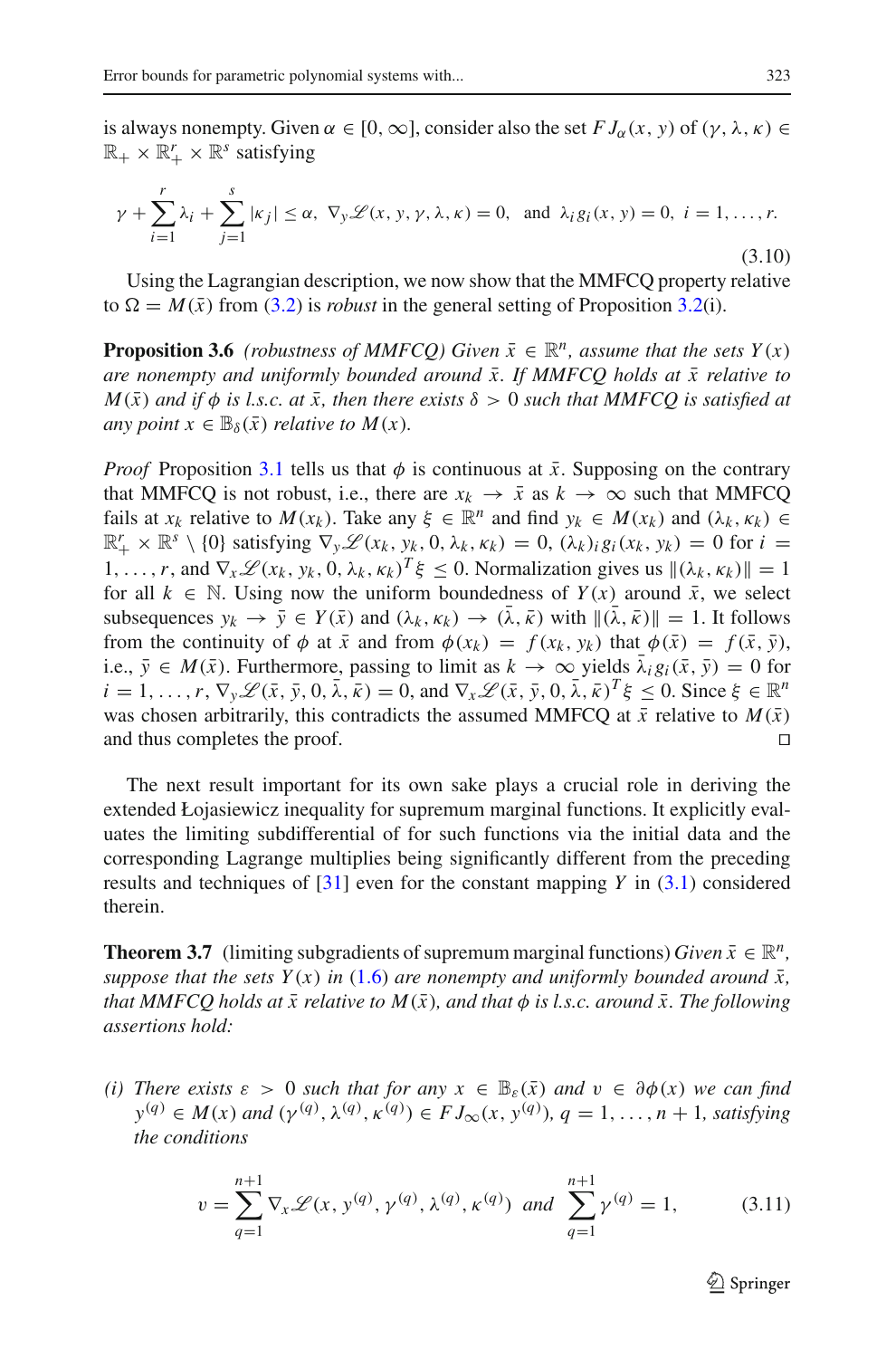*where*  $\mathscr L$  *and*  $FJ_{\infty}$  *are defined in* [\(3.7\)](#page-9-2) *and* [\(3.10\)](#page-10-0)*, respectively.* 

*(ii)* Given  $L_0 > 0$ , there are positive numbers  $\varepsilon$ ,  $\alpha$  such that for any  $x \in \mathbb{B}_{\varepsilon}(\bar{x})$  and  $v \in \partial \phi(x) \cap (L_0 \mathbb{B})$  we can find  $y^{(q)} \in M(x)$  and  $(y^{(q)}, \lambda^{(q)}, \kappa^{(q)}) \in FJ_\alpha(x, y^{(q)}),$  $q = 1, \ldots, n + 1$ *, satisfying* [\(3.11\)](#page-10-1)*.* 

*Proof* It follows from Proposition [3.6](#page-10-2) that there is  $\varepsilon > 0$  such that MMFCQ holds at any point  $x \in \mathbb{B}_{\varepsilon}(\bar{x})$  relative to  $M(x)$ . Moreover, Proposition [3.1](#page-7-0) and the l.s.c. assumption on  $\phi$  ensure that this function is continuous on  $\mathbb{B}_{\varepsilon}(\bar{x})$ . Let us first evaluate the proximal subdifferential  $(2.1)$  and then the limiting subdifferential  $(2.2)$  of the supremum marginal function [\(3.1\)](#page-6-2) at each fixed  $x \in \mathbb{B}_{\epsilon}(\bar{x})$ .

<span id="page-11-5"></span>**Claim 1** *For any proximal subgradient*  $v ∈ ∂*P*φ(*x*)$  *we have* 

$$
(v, -1) \in \text{cone}\left\{ \left( \nabla_x \mathcal{L}(x, y, \gamma, \lambda, \kappa), -\gamma \right) \middle| \ y \in M(x), \ (\gamma, \lambda, \kappa) \in FJ(x, y) \right\} \subset \mathbb{R}^{n+1}.
$$
\n(3.12)

<span id="page-11-0"></span>To verify [\(3.12\)](#page-11-0), deduce from [\(2.1\)](#page-5-0) that there are constants  $\eta > 0$  and  $\delta \in (0, \varepsilon ||x - \bar{x}||$  satisfying

$$
\phi(u) - \phi(x) \ge \langle v, u - x \rangle - \eta \| u - x \|^2 \text{ whenever } u \in \mathbb{B}_{\delta}(x). \tag{3.13}
$$

<span id="page-11-1"></span>The assumptions imposed on the mapping *Y* ensure that  $\phi(u) = \max\{f(u, y)| | y \in$ *Y*(*u*)} for all  $u \in \mathbb{R}^n$ , which tells us by [\(3.13\)](#page-11-1) that the pair(*x*,  $\phi(x)$ ) is a local minimizer of the following GSIP:

$$
\min_{(u,z)} \left[ z - \langle v, u - x \rangle + \eta \| u - x \|^2 \right] \text{ subject to } f(u, y) - z \le 0 \text{ for all } y \in Y(u). \tag{3.14}
$$

<span id="page-11-2"></span>Applying to  $(3.14)$  the necessary optimality condition from [\[19,](#page-33-16) Theorem 1.1], we find  $p \in \mathbb{N}$ ,  $y^{(q)} \in M(x)$ ,  $(\gamma^{(q)}, \lambda^{(q)}, \kappa^{(q)}) \in FJ(x, y^{(q)})$ ,  $\alpha \ge 0$ , and  $\mu^{(q)} \ge 0$  for  $q = 1, \ldots, p$  so that

<span id="page-11-3"></span>
$$
\alpha + \sum_{q=1}^{p} \mu^{(q)} = 1 \text{ and } \alpha(-v, 1) + \sum_{q=1}^{p} \mu^{(q)}(\nabla_x \mathcal{L}(x, y^{(q)}, \gamma^{(q)}, \lambda^{(q)}, \kappa^{(q)}), -\gamma^{(q)})
$$
  
= (0, 0). (3.15)

To justify [\(3.12\)](#page-11-0), it remains to show that  $\alpha > 0$  in [\(3.15\)](#page-11-3). Indeed, assuming the contrary tells us that

$$
\sum_{q=1}^{p} \mu^{(q)} = 1 \text{ and } \sum_{q=1}^{p} \mu^{(q)}(\nabla_{x} \mathcal{L}(x, y^{(q)}, \gamma^{(q)}, \lambda^{(q)}, \kappa^{(q)}), -\gamma^{(q)}) = (0, 0)
$$
\n(3.16)

<span id="page-11-4"></span>with  $(\gamma^{(q)}, \lambda^{(q)}, \kappa^{(q)}) \in FJ(x, y^{(q)})$  for  $q = 1, \ldots, p$ . Consider the set  $I := \{q \in I : |q| \leq q \}$  $\{1, \ldots, p\}$   $\mu^{(q)} \neq 0\}$ , which is nonempty by  $\sum_{q=1}^{p} \mu^{(q)} = 1$ . It follows from [\(3.16\)](#page-11-4)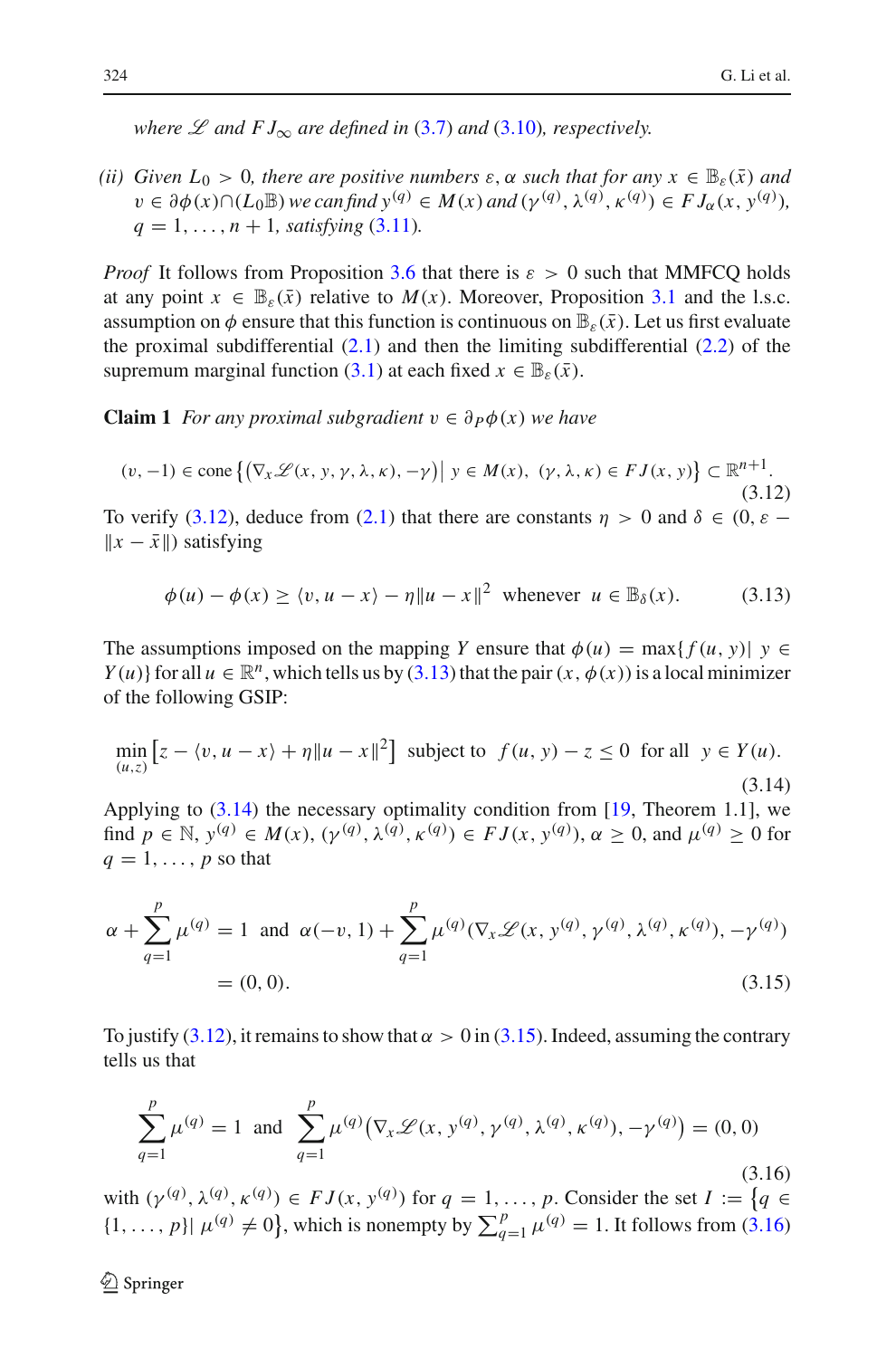that  $\mu^{(q)}\gamma^{(q)} = 0$  for  $q = 1, ..., p$ . Hence  $\gamma^{(q)} = 0$  and  $(0, \lambda^{(q)}, \kappa^{(q)}) \in FJ(x, y^{(q)})$ for all  $q \in I$ . Combining this with  $(3.16)$  yields

$$
\sum_{q \in I} \mu^{(q)} \nabla_{x} \mathcal{L}(x, y^{(q)}, 0, \lambda^{(q)}, \kappa^{(q)}) = 0,
$$

<span id="page-12-2"></span>which contradicts the assumed MMFCO at *x* relative to  $M(x)$  and thus verifies [\(3.12\)](#page-11-0) for  $v \in \partial P \phi(x)$ .

**Claim 2** *Any limiting subgradient*  $v \in \partial \phi(x)$  *satisfies* [\(3.12\)](#page-11-0) and thus [\(3.11\)](#page-10-1)*.* 

Fix  $v \in \partial \phi(x)$ . Since  $\phi$  is continuous on  $\mathbb{B}_{\varepsilon}(\bar{x})$ , we find by definition [\(2.2\)](#page-5-1) sequences  $x_k \to x$  and  $v_k \in \partial P\phi(x_k)$  with  $v_k \to v$ . Using [\(3.12\)](#page-11-0) for  $v_k$  and applying the Carathéodory theorem to the conic convex hull in [\(3.12\)](#page-11-0) give us  $y_k^{(q)} \in M(x_k)$ ,  $\mu_k^{(q)} \in$  $\mathbb{R}_+$ , and  $(\gamma_k^{(q)}, \lambda_k^{(q)}, \kappa_k^{(q)}) \in FJ(x_k, y_k^{(q)})$  for  $q = 1, ..., n + 1$  such that

$$
v_k = \sum_{q=1}^{n+1} \mu_k^{(q)} \nabla_x \mathcal{L} \left( x_k, y_k^{(q)}, \gamma_k^{(q)}, \lambda_k^{(q)}, \kappa_k^{(q)} \right) \text{ and } \sum_{q=1}^{n+1} \mu_k^{(q)} \gamma_k^{(q)} = 1. \tag{3.17}
$$

<span id="page-12-0"></span>Let us show that the sequence of  $\mu_k := (\mu_k^{(1)}, \dots, \mu_k^{(n+1)})$  is bounded. Arguing by contradiction, suppose that  $\sum_{q=1}^{n+1} \mu_k^{(q)} \to \infty$  and define  $\hat{\mu}_k^{(q)} := \mu_k^{(q)} \left[\sum_{p=1}^{n+1} \mu_k^{(p)}\right]^{-1}$ for  $q = 1, \ldots, n + 1$ . Since the convergent sequence of  $v_k$  is bounded as  $v_k \to v$ , we deduce from [\(3.17\)](#page-12-0) that

<span id="page-12-1"></span>
$$
\sum_{q=1}^{n+1} \widehat{\mu}_k^{(q)} \nabla_x \mathcal{L} \left( x_k, y_k^{(q)}, \gamma_k^{(q)}, \lambda_k^{(q)}, \kappa_k^{(q)} \right) \to 0 \text{ and } \sum_{q=1}^{n+1} \widehat{\mu}_k^{(q)} \gamma_k^{(q)} \to 0 \text{ as } k \to \infty.
$$
\n(3.18)

It follows from the boundedness of  $y_k^{(q)}$ ,  $\hat{\mu}_k^{(q)}$ , and  $(y_k^{(q)}, \lambda_k^{(q)}, \kappa_k^{(q)})$  for  $q = 1, \ldots, n+1$ <br>1 that some subsequences of them converge to  $y_k^{(q)}$ ,  $\hat{\mu}_k^{(q)}$ , and  $(x_k^{(q)}, y_k^{(q)}, \kappa_k^{(q)})$ , respectively 1 that some subsequences of them converge to  $y^{(q)}$ ,  $\hat{\mu}^{(q)}$ , and  $(\gamma^{(q)}, \lambda^{(q)}, \kappa^{(q)})$ , respectively Letting  $k \to \infty$  in (3.18) yields tively. Letting  $k \to \infty$  in [\(3.18\)](#page-12-1) yields

$$
\sum_{q=1}^{n+1} \widehat{\mu}^{(q)} \nabla_x \mathcal{L} \left( x, y^{(q)}, \gamma^{(q)}, \lambda^{(q)}, \kappa^{(q)} \right) = 0 \text{ and } \sum_{q=1}^{n+1} \widehat{\mu}^{(q)} \gamma^{(q)} = 0 \quad (3.19)
$$

with  $(\gamma^{(q)}, \lambda^{(q)}, \kappa^{(q)}) \in FJ(x, y^{(q)}), y^{(q)} \in M(x)$ , and  $\sum_{q=1}^{n+1} \hat{\mu}^{(q)} = 1$  $\sum_{q=1}^{n+1} \hat{\mu}^{(q)} = 1$  $\sum_{q=1}^{n+1} \hat{\mu}^{(q)} = 1$ . Similarly to Claim 1 we arrive at a contradiction with the validity of MMFCQ at x relative to *M*(*x*), which therefore shows that the sequence of  $\mu_k = (\mu_k^{(1)}, \dots, \mu_k^{(n+1)}) \in \mathbb{R}^{n+1}_+$ is bounded.

By passing to subsequences again, we get that  $\mu_k \to \mu \in \mathbb{R}^{n+1}_+$ ,  $y_k^{(q)} \to y^{(q)} \in$ *M*(*x*), and  $(\gamma_k^{(q)}, \lambda_k^{(q)}, \kappa_k^{(q)}) \rightarrow (\gamma^{(q)}, \lambda^{(q)}, \kappa^{(q)}) \in FJ(x, y^{(q)})$  as  $k \rightarrow \infty$  for  $q = 1, \ldots, n + 1$ . It follows from [\(3.17\)](#page-12-0) that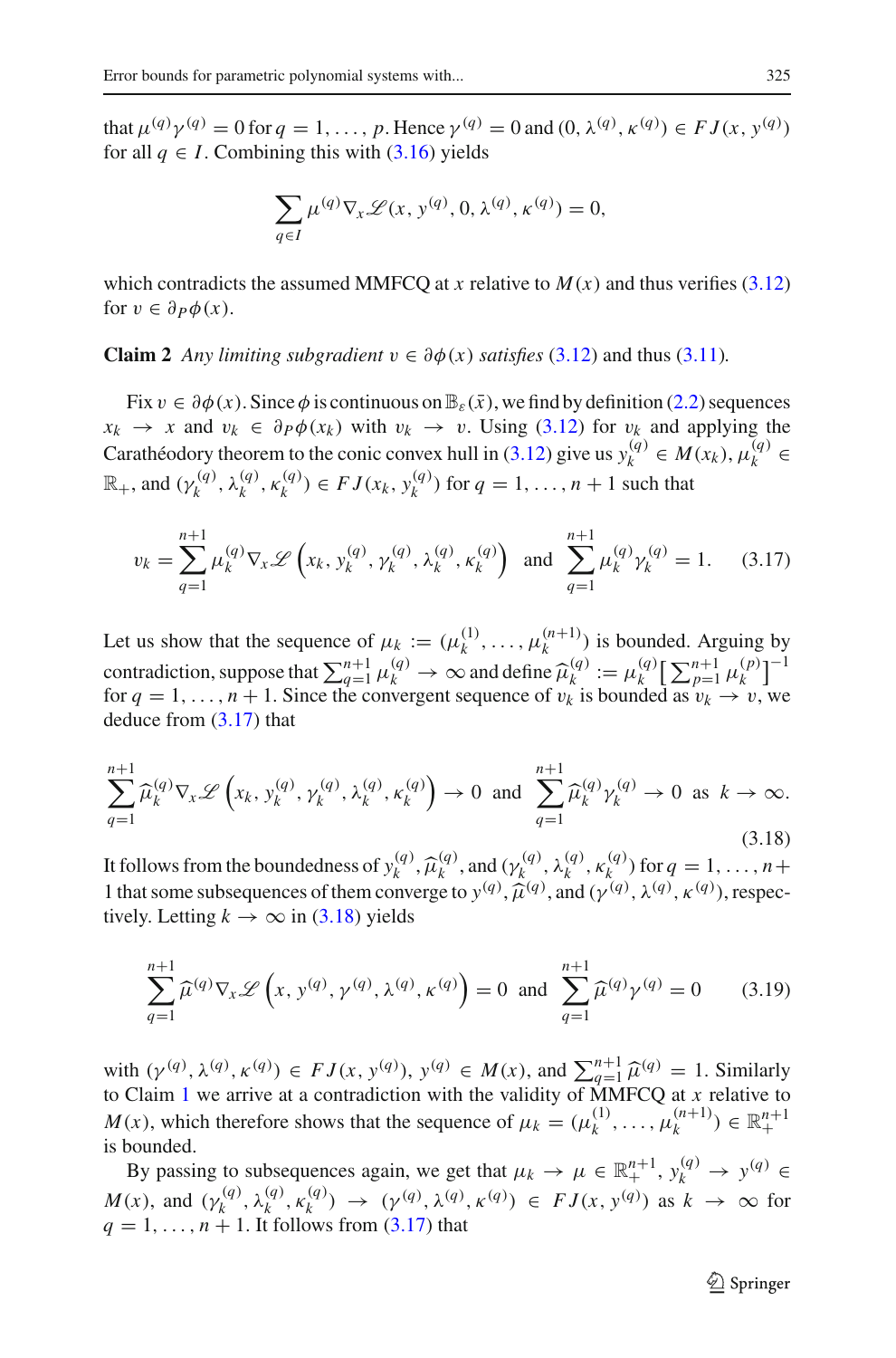$$
v = \sum_{q=1}^{n+1} \mu^{(q)} \nabla_x \mathcal{L}(x, y^{(q)}, \gamma^{(q)}, \lambda^{(q)}, \kappa^{(q)}) \text{ and } \sum_{q=1}^{n+1} \mu^{(q)} \gamma^{(q)} = 1,
$$
 (3.20)

<span id="page-13-0"></span>which gives us [\(3.12\)](#page-11-0) for each  $v \in \partial \phi(x)$  as stated in Claim [2.](#page-12-2)

To complete the proof of (i), define  $\bar{\gamma}^{(q)} := \mu^{(q)} \gamma^{(q)}$ ,  $\bar{\lambda}^{(q)} := \mu^{(q)} \lambda^{(q)}$ , and  $\bar{\kappa}^{(q)} :=$  $\mu^{(q)}\kappa^{(q)}$  and then observe that the inclusion  $(\gamma^{(q)}, \lambda^{(q)}, \kappa^{(q)}) \in FJ(x, y^{(q)})$  yields  $(\bar{\gamma}^{(q)}, \bar{\lambda}^{(q)}, \bar{\kappa}^{(q)}) \in FJ_{\infty}(x, y^{(q)})$  and

$$
v = \sum_{q=1}^{n+1} \nabla_x \mathcal{L}\left(x, y^{(q)}, \bar{\gamma}^{(q)}, \bar{\lambda}^{(q)}, \bar{\kappa}^{(q)}\right), \quad \sum_{q=1}^{n+1} \bar{\gamma}^{(q)} = 1. \tag{3.21}
$$

<span id="page-13-1"></span>To justify finally (ii), pick any  $v \in \partial \phi(x) \cap (L_0 \mathbb{B})$  with  $x \in \mathbb{B}_{\epsilon}(\bar{x})$  and find by Claim [2](#page-12-2) and the Carathéodory theorem such  $y^{(q)} \in M(x)$ ,  $\mu^{(q)} \in \mathbb{R}_+$  and  $(\gamma^{(q)}, \lambda^{(q)}, \kappa^{(q)}) \in FJ(x, y^{(q)})$  for  $q = 1, ..., n + 1$  that [\(3.20\)](#page-13-0) holds. Taking into account that all the elements above depend on  $\varepsilon$  and proceeding as in the proof of Claim [2,](#page-12-2) we deduce that  $\mu^{(q)}$ ,  $q = 1, ..., n + 1$ , are uniformly bounded when  $\varepsilon$  is sufficiently small. This means that there are numbers  $\alpha$ ,  $\varepsilon > 0$  such that  $0 < \mu^{(q)} < \alpha$  for any  $\mu^{(q)}$  satisfying [\(3.20\)](#page-13-0) whenever  $x \in \mathbb{B}_{\epsilon}(\bar{x})$ . Defining  $\bar{\gamma}^{(q)} := \mu^{(q)} \gamma^{(q)}, \bar{\lambda}^{(q)} := \mu^{(q)} \lambda^{(q)},$  and  $\bar{\kappa}^{(q)} := \mu^{(q)} \kappa^{(q)}$  as above and then using  $(\gamma^{(q)}, \lambda^{(q)}, \kappa^{(q)}) \in FJ(x, y^{(q)})$ , we conclude that  $(\bar{\gamma}^{(q)}, \bar{\lambda}^{(q)}, \bar{\kappa}^{(q)}) \in FJ_{\alpha}(x, y^{(q)})$ and that v satisfies  $(3.21)$ . This clearly ensures the validity of  $(3.11)$  and thus finishes the proof of the theorem.

Now we are ready to establish a subdifferential extension of the Łojasiewicz Gradient Inequality to supremum marginal functions with polynomial data in terms of the limiting subdifferential slope [\(2.3\)](#page-5-2).

<span id="page-13-3"></span>**Theorem 3.8** (Łojasiewicz subgradient inequality for polynomial systems) *Given*  $\bar{x} \in$ R*n, suppose that all the assumptions of Theorem* [3.7](#page-10-3) *are satisfied for the marginal*  $supremum function  $\phi$  *in* [\(3.1\)](#page-6-2). Then there exist positive constants c and  $\varepsilon$  *such that we*$ *have the estimate*

$$
\mathfrak{m}_{\phi}(x) \ge c|\phi(x) - \phi(\bar{x})|^{1-\tau} \text{ for all } x \in \overline{\mathbb{B}}_{\varepsilon}(\bar{x}) \text{ with } \tau
$$
  
=  $\mathcal{R}(2n + (m+r+s)(n+1), d+2)^{-1}$ , (3.22)

<span id="page-13-2"></span>*where the constant*  $\Re$  *is taken from [\(2.4\)](#page-6-1).* 

*Proof* It follows from Proposition [3.1](#page-7-0) that  $\phi$  is continuous around  $\bar{x}$ . Hence there are  $v, \varepsilon_1 > 0$  such that  $|\phi(x) - \phi(\bar{x})| \le v$  for all  $x \in \mathbb{B}_{\varepsilon_1}(\bar{x})$ . Define  $L_0 := v^{1-\tau}$  and  $F: \mathbb{R}^n \times \mathbb{R}^m \times \mathbb{R} \times \mathbb{R}^r \times \mathbb{R}^s \to \mathbb{R}$  by

$$
F(x, y, \gamma, \mu, \kappa) := -\gamma f(x, y) + \sum_{i=1}^{r} \mu_i^2 g_i(x, y) + \sum_{j=1}^{s} \kappa_j h_j(x, y) \tag{3.23}
$$

<span id="page-13-4"></span>and observe that  $F$  is a polynomial of degree not greater than  $d + 2$ . Define further another polynomial  $P: \mathbb{R}^n \times \mathbb{R}^{m(n+1)} \times \mathbb{R}^n \times \mathbb{R}^{r(n+1)} \times \mathbb{R}^{s(n+1)} \to \mathbb{R}$  of degree not greater than  $d + 2$  by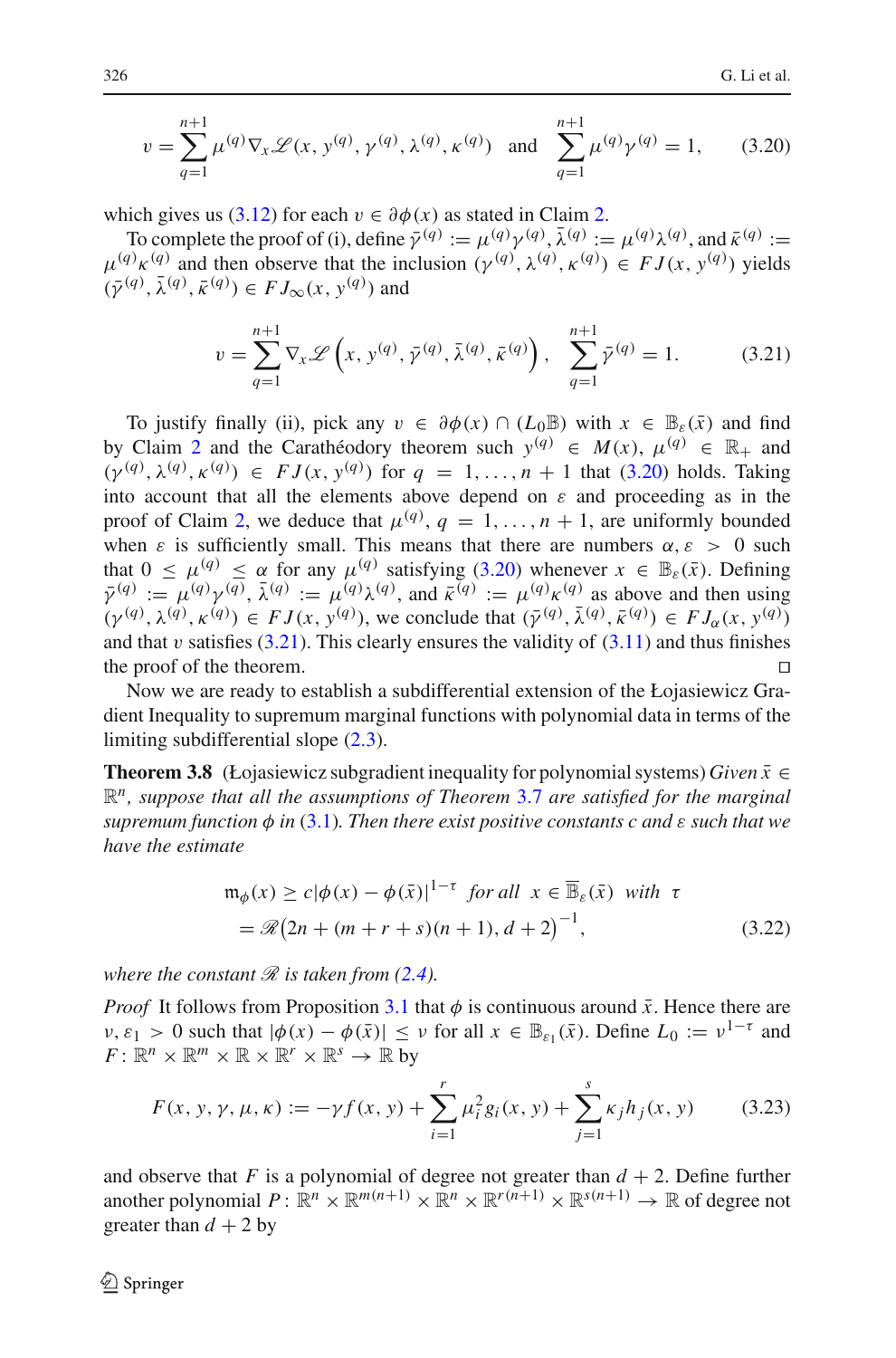<span id="page-14-1"></span>
$$
P(x, y, \gamma, \mu, \kappa) := \sum_{q=1}^{n} F\left(x, y^{(q)}, \gamma^{(q)}, \mu^{(q)}, \kappa^{(q)}\right) + F\left(x, y^{(n+1)}, 1 - \sum_{q=1}^{n} \gamma^{(q)}, \mu^{(n+1)}, \kappa^{(n+1)}\right) + \phi(\bar{x}),
$$
\n(3.24)

where  $x \in \mathbb{R}^n$ ,  $y = (y^{(1)}, \ldots, y^{(n+1)}) \in \mathbb{R}^{m(n+1)}$  with  $y^{(q)} \in \mathbb{R}^m$ ,  $\gamma = (y^{(1)}, \ldots, y^{(n+1)})$  $(\gamma^{(1)}, \ldots, \gamma^{(n)}) \in \mathbb{R}^n$  with  $\gamma^{(q)} \in \mathbb{R}, \mu = (\mu^{(1)}, \ldots, \mu^{(n+1)}) \in \mathbb{R}^{r(n+1)}$  with  $\mu^{(q)} \in \mathbb{R}^r$ , and  $\kappa = (\kappa^{(1)}, \ldots, \kappa^{(n+1)}) \in \mathbb{R}^{s(n+1)}$  with  $\kappa^{(q)} \in \mathbb{R}^s$ . For each  $\mu = (\mu_1, \dots, \mu_r) \in \mathbb{R}^r$  denote  $\mu^{[2]} := (\mu_1^2, \dots, \mu_r^2) \in \mathbb{R}_+^r$  and consider the set

<span id="page-14-0"></span>
$$
K(\varepsilon) := \left\{ (x, y, \gamma, \mu, \kappa) \in \mathbb{R}^n \times \mathbb{R}^{m(n+1)} \times \mathbb{R}^n \times \mathbb{R}^{r(n+1)} \times \mathbb{R}^{s(n+1)} \middle| \right\}
$$
  
\n
$$
x \in \overline{\mathbb{B}}_{\varepsilon}(\bar{x}), \gamma \in \mathbb{R}^n, \sum_{q=1}^n \gamma^{(q)} \le 1, \gamma^{(1)}, \dots, \gamma^{(n)} \ge 0,
$$
  
\n
$$
y = (y^{(1)}, \dots, y^{(n+1)}), \mu = (\mu^{(1)}, \dots, \mu^{(n+1)}), \kappa = (\kappa^{(1)}, \dots, \kappa^{(n+1)}),
$$
  
\n
$$
y^{(q)} \in M(x), q = 1, \dots, n + 1,
$$
  
\n
$$
\left(\gamma^{(q)}, (\mu^{(q)})^{[2]}, \kappa^{(q)}\right) \in FJ_{\alpha}(x, y^{(q)}), q = 1, \dots, n,
$$
  
\n
$$
\left(1 - \sum_{q=1}^n \gamma^{(q)}, (\mu^{(n+1)})^{[2]}, \kappa^{(n+1)}\right) \in FJ_{\alpha}(x, y^{(n+1)}) \right\}, \varepsilon \in (0, \varepsilon_2),
$$
  
\n(3.25)

where the positive numbers  $\alpha$  and  $\varepsilon_2 \leq \varepsilon_1$  depend on  $L_0$  and are taken from The-orem [3.7\(](#page-10-3)ii). It can be verified that the set-valued mapping  $K(\cdot)$  is o.s.c. at  $\varepsilon = 0$ . Furthermore, for any  $(x, y, \gamma, \mu, \kappa) \in K(0)$  we get from [\(3.10\)](#page-10-0) and [\(3.25\)](#page-14-0) the equalities

$$
P(x, y, \gamma, \mu, \kappa) = -\sum_{q=1}^{n} \gamma^{(q)} f(x, y^{(q)}) - \left( \left( 1 - \sum_{q=1}^{n} \gamma^{(q)} \right) f(x, y^{(n+1)}) \right) + \phi(\bar{x})
$$
  
= 
$$
-\sum_{q=1}^{n} \gamma^{(q)} \phi(\bar{x}) - \left( 1 - \sum_{q=1}^{n} \gamma^{(q)} \right) \phi(\bar{x}) + \phi(\bar{x}) = -\phi(\bar{x}) + \phi(\bar{x}) = 0,
$$

where the second one follows from  $y^{(q)} \in M(x) = M(\bar{x})$  as  $q = 1, \ldots, n + 1$ . Applying the Łojasiewicz Gradient Inequality [\(2.4\)](#page-6-1) to the polynomial *P* in [\(3.24\)](#page-14-1) gives us positive constants  $\eta$  and  $c_{\eta}$  such that

$$
\|\nabla P(x', y', \gamma', \mu', \kappa')\| \ge c_{\eta} |P(x', y', \gamma', \mu', \kappa')|^{1-\tau} \text{ if } \|(x', y', \gamma', \mu', \kappa') - (x, y, \gamma, \mu, \kappa)\| < \eta \tag{3.26}
$$

<span id="page-14-2"></span>with  $\tau := \mathcal{R}(2n + (m+r+s)(n+1), d+2)$ . It is easy to see that  $K(0)$  is a compact set, and hence we can find  $p \in \mathbb{N}$ ,  $(x^{(v)}, y^{(v)}, y^{(v)}, \mu^{(v)}, \kappa^{(v)}) \in K(0)$ , and  $\eta_v > 0$ for  $\nu = 1, \ldots, p$  so that

<sup>2</sup> Springer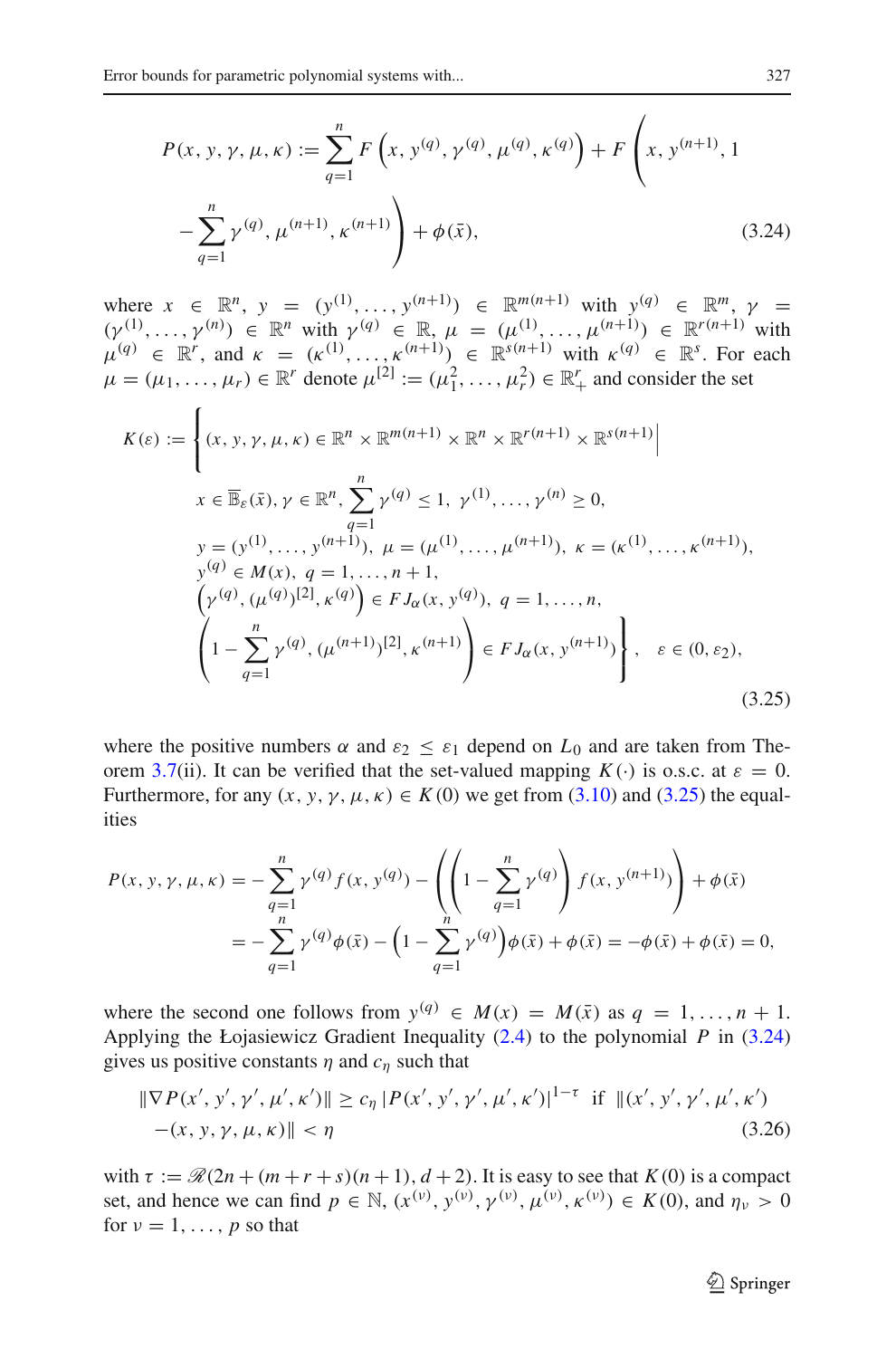$$
K(0) \subset \bigcup_{\nu=1}^p \mathbb{B}_{\eta_{\nu}}(x^{(\nu)}, y^{(\nu)}, \gamma^{(\nu)}, \mu^{(\nu)}, \kappa^{(\nu)}).
$$

This allows us to find a positive number  $\delta$  ensuring the inclusion

$$
K(0) + \delta \mathbb{B} \subset \bigcup_{\nu=1}^p \mathbb{B}_{\eta_{\nu}}(x^{(\nu)}, y^{(\nu)}, \gamma^{(\nu)}, \mu^{(\nu)}, \kappa^{(\nu)}).
$$

Employing the o.s.c. property of  $K(\cdot)$  at  $\varepsilon = 0$ , we find  $\varepsilon_3 \in (0, \varepsilon_2)$  so that

$$
K(\varepsilon) \subset K(0) + \delta \mathbb{B} \subset \bigcup_{k=1}^p \mathbb{B}_{\eta_k}(x^{(\nu)}, y^{(\nu)}, \gamma^{(\nu)}, \mu^{(\nu)}, \kappa^{(\nu)})
$$

for all  $\varepsilon \in [0, \varepsilon_3)$ . Denoting  $c := \min\{1, c_{\eta_1}, \ldots, c_{\eta_p}\}\)$ , deduce from [\(3.26\)](#page-14-2) that

$$
\|\nabla P(x, y, \gamma, \mu, \kappa)\| \ge c |P(x, y, \gamma, \mu, \kappa)|^{1-\tau} \text{ if } (x, y, \gamma, \mu, \kappa) \in K(\varepsilon). (3.27)
$$

<span id="page-15-1"></span>Pick now  $\varepsilon \in (0, \varepsilon_3)$  and  $x \in \overline{\mathbb{B}}_{\varepsilon}(\bar{x})$ . If  $m_\phi(x) \ge L_0$ , then [\(3.22\)](#page-13-2) holds by the choices of  $L_0$  and *c*. If  $m_\phi(x) < L_0$ , then we take any  $v \in \partial \phi(x) \cap (L_0 \mathbb{B}) \neq \emptyset$  and deduce from Theorem [3.7\(](#page-10-3)ii) that there are  $y^{(q)} \in M(x)$  and  $(y^{(q)}, \lambda^{(q)}, \kappa^{(q)}) \in FJ_\alpha(x, y^{(q)}),$  $q = 1, \ldots, n + 1$ , satisfying

$$
v = \sum_{q=1}^{n+1} \nabla_x \mathcal{L}\left(x, y^{(q)}, \gamma^{(q)}, \lambda^{(q)}, \kappa^{(q)}\right) \text{ and } \sum_{q=1}^{n+1} \gamma^{(q)} = 1. \tag{3.28}
$$

<span id="page-15-0"></span>Define next  $\mu_i^{(q)} := \sqrt{\lambda_i^{(q)}}$ ,  $i = 1, ..., r$ , and observe the inclusions

$$
(\gamma^{(q)}, [\mu^{(q)}]^2, \kappa^{(q)}) \in FJ_\alpha(x, y^{(q)}), \quad q = 1, \ldots, n+1.
$$

It follows from [\(3.28\)](#page-15-0) and the definition of  $K(\varepsilon)$  in [\(3.25\)](#page-14-0) that  $(x, y, y, \mu, \kappa) \in K(\varepsilon)$ , and thus  $(3.27)$  holds for this quintuple. Differentiating  $(3.24)$  with taking  $(3.28)$  into account implies the equalities

$$
\nabla_{x} P(x, y, \gamma, \mu, \kappa) = \sum_{q=1}^{n+1} \nabla_{x} \mathcal{L} \left( x, y^{(q)}, \gamma^{(q)}, \lambda^{(q)}, \kappa^{(q)} \right) = v,
$$
  
\n
$$
\nabla_{y} P(x, y, \gamma, \mu, \kappa) = \left( \nabla_{y^{(1)}} \mathcal{L} \left( x, y^{(1)}, \gamma^{(1)}, \lambda^{(1)}, \kappa^{(1)} \right), \dots, \right. \\
\nabla_{y^{(n+1)}} \mathcal{L} (x, y^{(n+1)}, \gamma^{(n+1)}, \lambda^{(n+1)}, \kappa^{(n+1)}) \right) = 0,
$$
  
\n
$$
\nabla_{\gamma} P(x, y, \gamma, \mu, \kappa) = \left( f(x, y^{(1)}) - f(x, y^{(n+1)}), \dots, f(x, y^{(n)}) - f(x, y^{(n+1)}) \right) = 0,
$$
  
\n= 0,

<sup>2</sup> Springer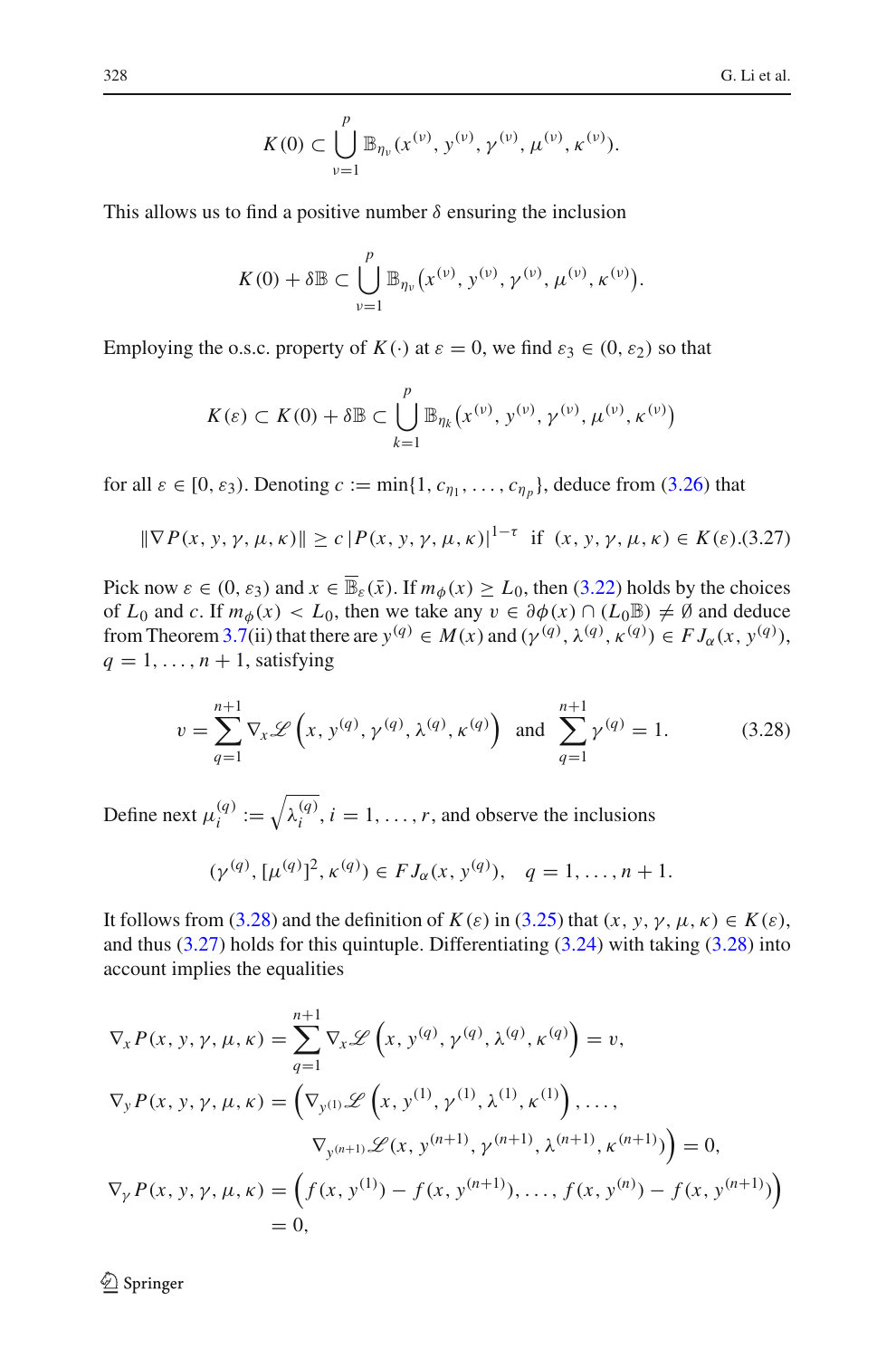$$
\nabla_{\mu} P(x, y, \gamma, \mu, \kappa) = \left(2\mu_i^{(q)} g_i(x, y^{(q)})\right)_{i,q} = 0, \text{ and } \nabla_{\kappa} P(x, y, \gamma, \mu, \kappa)
$$

$$
= \left(h_j(x, y^{(q)})\right)_{j,q} = 0,
$$

which ensure by  $(3.27)$ ,  $(3.28)$ , and  $(3.24)$  the relationships

$$
||v|| = ||\nabla P(x, y, \gamma, \mu, \kappa)|| \ge c |P(x, y, \gamma, \mu, \kappa)|^{1-\tau}
$$
  
=  $c |\phi(x) - \phi(\bar{x})|^{1-\tau}$  for any  $v \in \partial \phi(x) \cap (L\mathbb{B})$ .

Since  $m_{\phi}(x) < L_0$ , this clearly verifies [\(3.22\)](#page-13-2) and completes the proof of the theorem.  $\Box$ 

<span id="page-16-2"></span>*Remark 3.9* (sharper estimate for equality polynomial systems) A close look at the proof of Theorem [3.8](#page-13-3) reveals that the exponent  $\tau$  in [\(3.22\)](#page-13-2) can sharpen to  $\tau = \mathcal{R}(2n +$  $(m + s)(n + 1)$ ,  $d + 1$ <sup>-1</sup> in the case when the polynomial system in [\(1.6\)](#page-4-0) is given by only the equalities  $Y(x) = \{y \in \mathbb{R}^m | h_j(x, y) = 0, j = 1, \ldots, s\}$ . This is due to the fact that the polynomials *F* in [\(3.23\)](#page-13-4) and *P* in [\(3.24\)](#page-14-1) are of degrees at most  $d + 1$ instead of  $d + 2$  as in the general case.

## <span id="page-16-0"></span>**4 Error bounds for parametric polynomial systems**

In this section we derive Hölder error bounds with explicit exponents for general polynomial systems of type  $(1.1)$ , where the underlying state-dependent sets of parameters  $Y(x)$  admit the polynomial description [\(1.6\)](#page-4-0). We also present important specifications of these estimates in some particular cases. The results obtained are far-going exten-sions of those established in [\[25](#page-33-12)] in the case of finite and constant sets  $Y(x) \equiv \Omega$ . To proceed, we need the following lemma on error bounds for locally Lipschitz functions taken from [\[34,](#page-33-5) Corollary 2].

<span id="page-16-1"></span>**Lemma 4.1** (sufficient condition for error bounds of Lipschitzian functions) *Let f* :  $\mathbb{R}^n$  →  $\mathbb{R}$  *be continuous around*  $\overline{x}$  ∈ *bd*  $S_f$ *, where*  $S_f := \{x | f(x) \le 0\}$ *. Assume that there are numbers c,*  $\varepsilon > 0$  *such that*  $\mathfrak{m}_f(x) \ge c |f(x)|^{1-\tau}$  *for all*  $x \in \mathbb{R}^n$  *with*  $||x − \overline{x}|| \leq ε$  *and*  $x \notin S_f$ . *Then we have* 

$$
\text{dist}(x, S_f) \le \frac{1}{\tau c} \big[ f(x) \big]_+^{\tau} \text{ whenever } \|x - \overline{x}\| \le \frac{\varepsilon}{2}.
$$

We are now ready to establish the main result of this section. To avoid some technical complexity on dealing with the l.s.c. property of supremum marginal functions as discussed in Sect. [3,](#page-6-0) we assume in what follows that the mapping *Y* in [\(1.6\)](#page-4-0) is *inner semicontinuous* around the point in question, which is always the case when  $Y(x) \equiv \Omega$ for some fixed set  $\Omega \subset \mathbb{R}^m$ ; see, e.g., [\(4.5\)](#page-19-0) below.

<span id="page-16-3"></span>**Theorem 4.2** (Hölder error bounds for parametric polynomial systems) Let  $f_l$ ,  $g_i$ ,  $h_j: \mathbb{R}^n \times \mathbb{R}^m \to \mathbb{R}$  *with*  $l = 1, \ldots, L$ ,  $i = 1, \ldots, r$ , and  $j = 1, \ldots, s$  be polynomial *functions of degrees at most d. Suppose that the mapping Y from* [\(1.6\)](#page-4-0) *is i.s.c. with*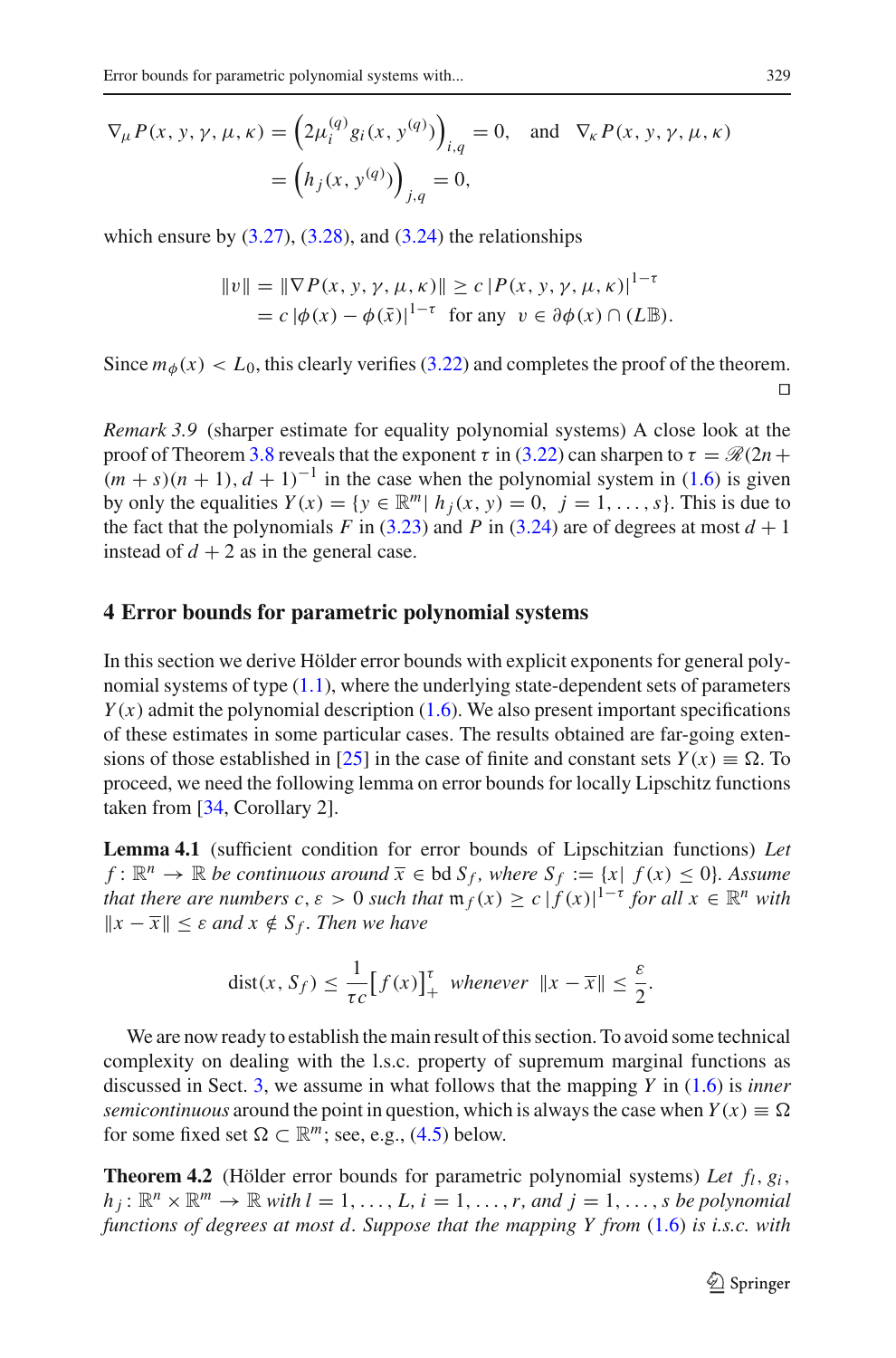*nonempty and uniformly bounded values*  $Y(x)$  *around a given point*  $\bar{x} \in \mathbb{R}^n$  *and that MMFCQ from Definition* [3.4](#page-8-1) *holds at this point relative to the argmaximum set*

$$
M(\bar{x}) := \{ y \in Y(\bar{x}) \mid \max_{\substack{y \in Y(x) \\ 1 \le l \le L}} f_l(\bar{x}, y) = f_l(\bar{x}, y) \text{ for some } l = 1, ..., L \}. \tag{4.1}
$$

<span id="page-17-0"></span>*Then there are numbers c*,ε > 0 *such that we have the local error bound*

$$
dist(x, S) \le c \left( \left[ \max_{\substack{y \in Y(x) \\ 1 \le l \le L}} f_l(x, y) \right]_+ \right)^{\tau} \text{ for all } x \in \mathbb{R}^n \text{ with } \|x - \bar{x}\| \le \varepsilon, \quad (4.2)
$$

*where S is taken from* [\(1.1\)](#page-1-0)*, and where the Hölder exponent* τ *in* [\(4.2\)](#page-17-0) *is explicitly calculated by*

$$
\tau = \begin{cases} \mathcal{R}(2n + (m+r+s)(n+1), d+2)^{-1}, & L = 1, \\ \mathcal{R}(2n + (m+r+s+2)(n+1), d+L+1)^{-1}, L \ge 2, \end{cases}
$$
(4.3)

<span id="page-17-1"></span>*with the constant R defined in [\(2.4\)](#page-6-1). If we suppose in addition that MMFCQ holds at every*  $x \in \mathbb{R}^n$  *relative to the whole set of parameters*  $Y(x)$  *and that*  $Y$  *are i.s.c on*  $\mathbb{R}^n$ , then for any compact set  $K \subset \mathbb{R}^n$  there is a number  $\bar{c} > 0$  such that we have the *following global error bound with the same exponent* τ:

$$
dist(x, S) \le \bar{c} \left( \left[ \max_{\substack{y \in Y(x) \\ 1 \le l \le L}} f_l(x, y) \right]_+ \right)^{\tau} \text{ whenever } x \in K. \tag{4.4}
$$

<span id="page-17-2"></span>*Proof* Consider first the case of  $L = 1$ , where  $\phi(x) = \sup_{y \in Y(x)} f_1(x, y)$  is continuous around  $\bar{x}$  by Propositions [3.1](#page-7-0) and [3.2\(](#page-7-2)i). Theorem [3.8](#page-13-3) gives us numbers  $c_0$ ,  $\varepsilon_0$ such that for all  $x \in \overline{\mathbb{B}}_{\epsilon_0}(\bar{x})$  we have the estimate

$$
\mathfrak{m}_{\phi}(x) \ge c_0 |\phi(x) - \phi(\bar{x})|^{1-\tau} \text{ with } \tau = \mathcal{R}(2n + (m+r+s)(n+1, d+2)^{-1}.
$$

Let us justify the existence of  $c, \varepsilon > 0$  for which [\(4.2\)](#page-17-0) holds with  $\tau$  from [\(4.3\)](#page-17-1) as *L* = 1. If  $\bar{x} \in bd S$ , i.e.,  $\phi(\bar{x}) = 0$ , we get by Lemma [4.1](#page-16-1) that [\(4.3\)](#page-17-1) is fulfilled with  $c = \frac{1}{\tau c_0}$  and  $\varepsilon = \varepsilon_0/2$ . Since this inequality is automatic for  $\bar{x} \in \text{int } S$ , it remains to examine the case of  $\bar{x} \notin S$ . It follows from  $\bar{x} \notin S = \{x \mid \phi(x) \le 0\}$  that  $\phi(\bar{x}) > 0$ and so  $(\phi(\bar{x}))^{\tau} > 0$ . By the continuity of  $\phi$  and  $d(\cdot, S)$  we find  $M_1, M_2, \varepsilon > 0$  such that

$$
(\phi(x))^{\tau} \ge M_1
$$
 and dist $(x, S) \le M_2$  for all  $x \in \overline{\mathbb{B}}_{\varepsilon}(\overline{x}),$ 

and hence dist(*x*, *S*)  $\leq M_2 \leq \frac{M_2}{M_1^2} \phi(x)^{\tau}$  for all *x* from this ball. This verifies [\(4.2\)](#page-17-0) for  $L=1$ .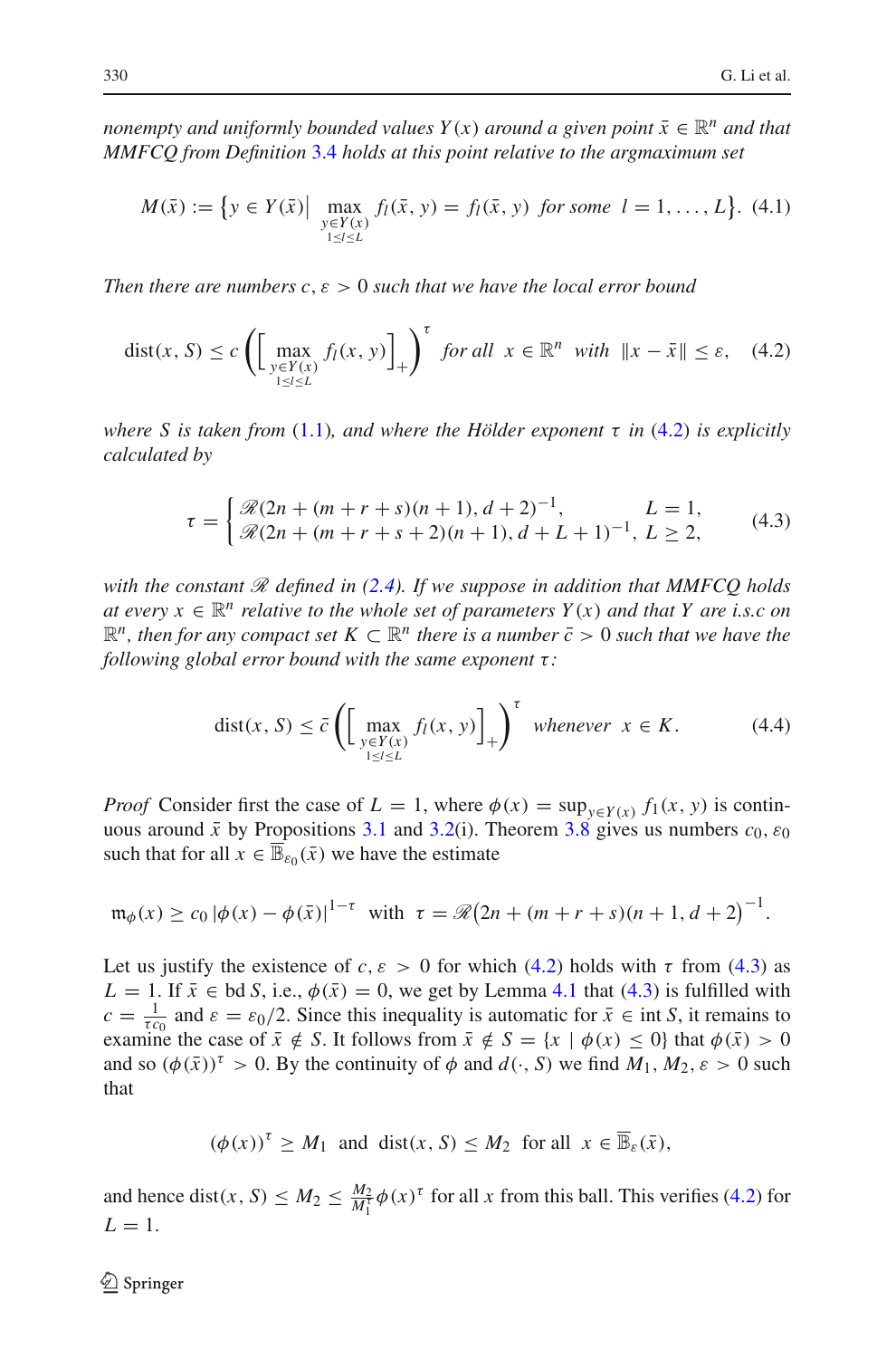Next we consider the case of  $L \geq 2$  and define the *Lagrange interpolation polynomials*  $\gamma$ *l* :  $\mathbb{R} \to \mathbb{R}$  by

$$
\gamma_l(t) := \prod_{j \neq l, j \in \{1, \dots, L\}} \frac{t - j}{l - j}, \quad l = 1, \dots, L,
$$

for which  $\gamma_l(l) = 1$  as  $l = 1, \ldots, L$  and  $\gamma_l(i) = 0$  as  $j \in \{1, \ldots, L\}$  with  $j \neq l$ . Define the functions

$$
\tilde{f}(x, y, t) := \sum_{l=1}^{L} \gamma_l(t) f_l(x, y), \quad \tilde{g}_i(x, y, t) := g_i(x, y), \quad i = 1, \dots, r,
$$
\n
$$
\tilde{h}_j(x, y, t) := h_j(x, y), \quad j = 1, \dots, s, \text{ and } \tilde{h}_{s+1}(x, y, t) := \prod_{l=1}^{L} (t - l)
$$

and observe that  $\tilde{f}$  is a polynomial on  $\mathbb{R}^n \times \mathbb{R}^{m+1}$  with degree not greater than  $d+L-1$ . Form now the modified constraint and argmaximum sets by, respectively,

$$
\widetilde{Y}(x) := \{(y, t) \in \mathbb{R}^m \times \mathbb{R} \mid \widetilde{g}_i(x, y, t) \le 0, i = 1, \dots, r; \widetilde{h}_j(x, y, t) = 0, j = 1, \dots, s + 1\},\
$$
  
\n
$$
\widetilde{M}(x) := \{(y, t) \in \widetilde{Y}(x) \mid \widetilde{f}(x, y, t) = \max_{(y, t) \in \widetilde{Y}(x)} \widetilde{f}(x, y, t)\}
$$

while noting that  $\widetilde{Y}(x) = Y(x) \times \{1, ..., L\}$  for  $Y(x)$  from [\(1.6\)](#page-4-0) and that

$$
\max_{\substack{y \in Y(x) \\ 1 \le l \le L}} f_l(x, y) = \max_{(y, t) \in \widetilde{Y}(x)} \widetilde{f}(x, y, t), \quad S
$$

$$
= \{x \in \mathbb{R}^n \mid \widetilde{f}(x, y, t) \le 0 \text{ for all } (y, t) \in \widetilde{Y}(x)\}.
$$

It can be directly checked that the mapping  $\tilde{Y}$  is i.s.c. around  $\bar{x}$  with the nonempty and uniformly bounded values and that the MMFCQ property for the modified system holds at  $\bar{x}$  relative to  $\tilde{M}(\bar{x})$ . Applying the result for the case of  $L = 1$  obtained above to the system  $\tilde{f}$ ,  $\tilde{g}_i$ ,  $\tilde{h}_j$  with  $(n, m, r, s, d)$  replaced by  $(n, m+1, r, s+1, d+L-1)$ , we arrive at [\(4.2\)](#page-17-0) with  $\tau$  calculated in [\(4.3\)](#page-17-1) for  $L \ge 2$ . The last statement of the theorem  $(4.4)$  follows from  $(4.2)$  by employing the standard compactness arguments.  $\square$ 

<span id="page-18-0"></span>*Remark 4.3* (sharper error bounds for equality polynomial systems) Based on the observation in Remark [3.9](#page-16-2) and following the proof of Theorem [4.2,](#page-16-3) we see that the the exponent estimate  $\tau$  in [\(4.2\)](#page-17-0) can be sharpen to  $\tau = \mathcal{R}(2n + (m+r+s+2\min\{L 1, 1$ )( $n+1$ ),  $d+L$ ) if the polynomial system  $Y(x)$  in [\(1.6\)](#page-4-0) contains only the equality constraints.

In the rest of this section we derive specifications of Theorem [4.2](#page-16-3) in some particular classes of parametric polynomial systems and discuss the possibility of sharpening Hölder exponents in certain situations.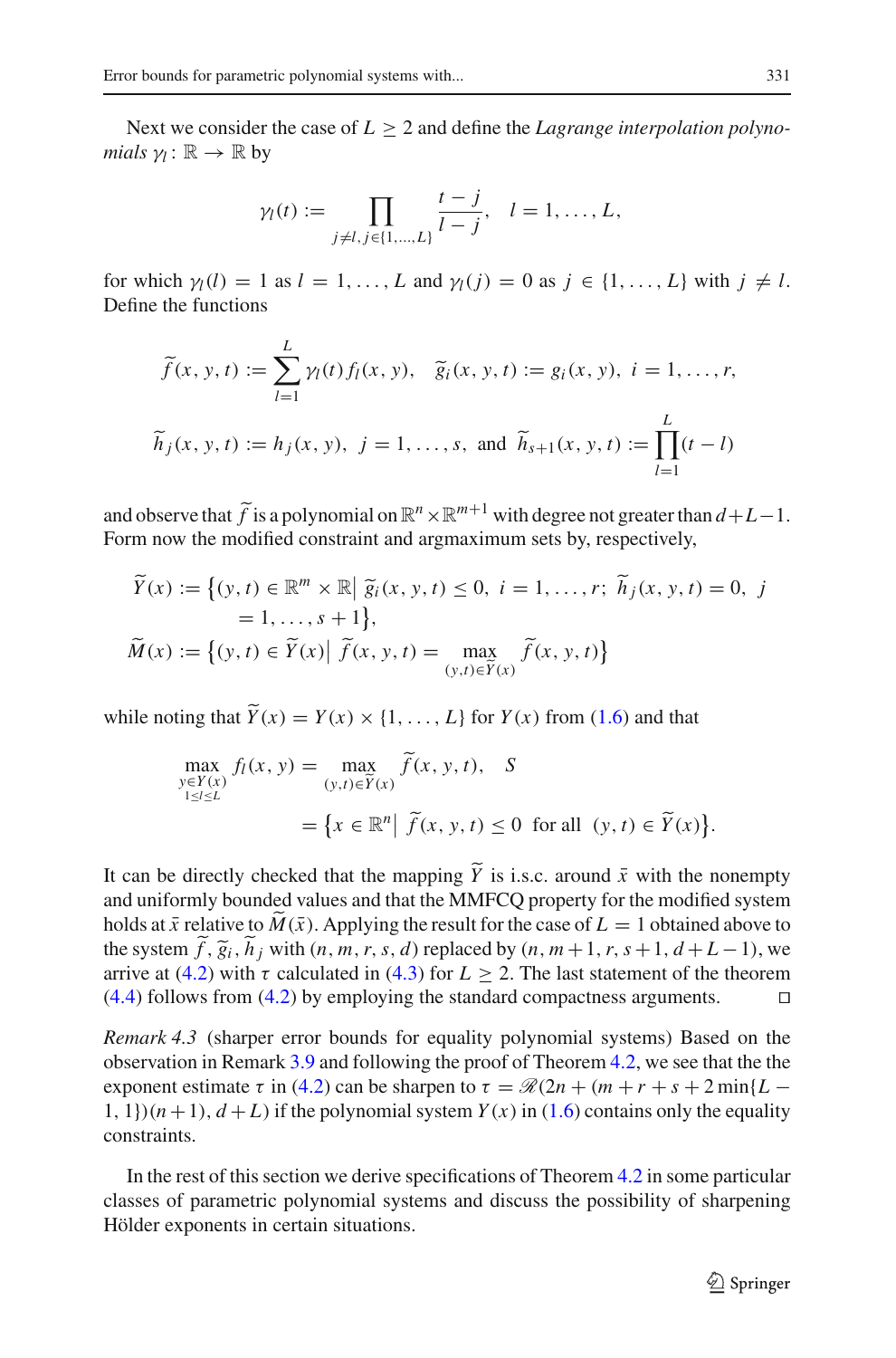#### **Error bounds for infinite polynomial inequality systems**

Let us examine the case of  $(1.1)$  where the sets  $Y(x)$  are *independent* of x being reduced to the constant set

$$
\Omega := \left\{ y \in \mathbb{R}^m \, \middle| \, g_i(y) \le 0, \ i = 1, \dots, r; \ h_j(y) = 0, \ j = 1, \dots, s \right\} \tag{4.5}
$$

<span id="page-19-0"></span>described by polynomials with degrees at most *d*. In particular, such a case covers important models known as *polynomial matrix inequalities*; see below. Observe also that  $\Omega$  from [\(4.5\)](#page-19-0) can be treated as an infinite index set in problems of *semi-infinite programming* (SIP); see, e.g., [\[15](#page-33-17)]. However, semialgebraic structures of index sets have not been specifically investigated in the usual framework of SIP.

Following the traditional terminology, we say that  $\Omega$  is *regular* if MFCQ for [\(4.5\)](#page-19-0) holds on  $\Omega$ . Let us present examples of two important classes of regular sets described by polynomials.

• **Regularity of discrete sets.** Considering the discrete set  $\Omega := \{1, \ldots, p\}, p \in \mathbb{N},$ we can write it as

$$
\Omega = \{ y \in \mathbb{R} \mid h(y) = 0 \} \text{ with } h(y) := (y - 1)(y - 2) \cdots (y - p).
$$

Since we obviously have  $\nabla h(y) \neq 0$  for all  $y \in \Omega$ , this set is regular.

• **Regularity of algebraic manifolds**. It follows directly from the definition that the algebraic manifold

$$
\Omega := \{ y \in \mathbb{R}^m \, \big| \, h_1(y) = 0, \dots, h_s(y) = 0 \}, \quad s \leq m,
$$

is regular provided that rank  $(\nabla h_1(y), \ldots, \nabla h_s(y)) = s$  for all  $y \in \Omega$ .

<span id="page-19-2"></span>As an immediate consequence of Theorem [4.2,](#page-16-3) we arrive at the following extension of the results in [\[25](#page-33-12)] from finite to to infinite polynomial inequality systems.

**Corollary 4.4** (Hölder error bounds for infinite polynomial systems) Let  $f_l$ :  $\mathbb{R}^n \times$  $\mathbb{R}^m \to \mathbb{R}, l = 1, \ldots, L$ , *be polynomials of degrees at most d, let*  $\Omega \neq \emptyset$  given in [\(4.5\)](#page-19-0) *be bounded and regular, and let S be defined in* [\(1.1\)](#page-1-0) *with*  $Y(x) \equiv \Omega$ . *Then for any*  $\bar{x} \in \mathbb{R}^n$  *there exist constants c,*  $\varepsilon > 0$  *such that* 

$$
dist(x, S) \le c \left( \left[ \max_{\substack{y \in \Omega \\ 1 \le l \le L}} f_l(x, y) \right]_+ \right)^{\tau} \text{ whenever } ||x - \bar{x}|| \le \varepsilon,
$$
 (4.6)

<span id="page-19-1"></span>*where*  $\tau = \mathcal{R}(2n + (m + r + s + 2\min\{L - 1, 1\})(n + 1), d + L + 1)^{-1}$  *with the constant R taken from [\(2.4\)](#page-6-1). Furthermore, the error bound* [\(4.6\)](#page-19-1) *holds globally with some*  $c > 0$  *on any compact set*  $K \subset \mathbb{R}^n$ .

*Remark 4.5* (semialgebracity of index sets is essential for Hölder error bounds) As follows from Example [1.1,](#page-2-2) the error bound  $(4.6)$  can fail if  $\Omega$  is not semialgebraic. Indeed, this example shows that the Hölder error bound does not hold whenever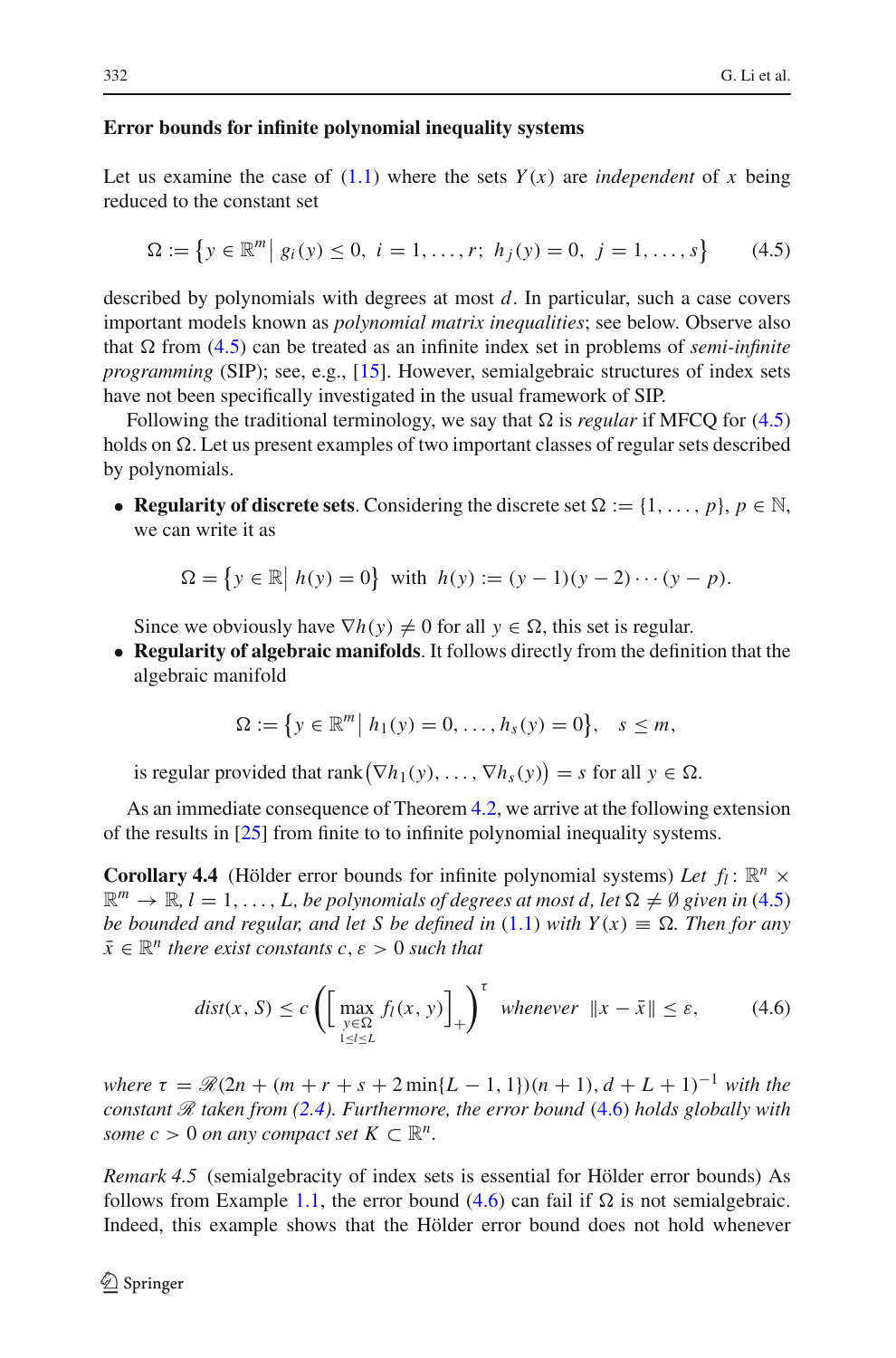$\tau \in (0, 1)$  for f and  $\Omega$  therein. It remains to check that the set  $\Omega$  from [\(1.3\)](#page-3-0) is not semialgebraic. Supposing the contrary implies by the Tarski–Seidenberg Theorem that the function  $x \mapsto \max_{y \in \Omega} f(x, y)$  is semialgebraic on [−0.5, 0.5], which is not the case.

Next we present a consequence of Corollary [4.4](#page-19-2) to polynomial matrix inequalities. Recall that an  $(m \times m)$  *polynomial matrix inequality* of *n* variables with degree *d* is represented in the form  $P(x) \le 0$ , where the notation  $M \le 0$  means that −*M* is a positive semidefinite matrix, and where  $P: \mathbb{R}^n \to S^m$  is a mapping such that each  $(i, j)$ th element of its image  $(P(x))_{ij}$ ,  $1 \le i, j \le m$ , is a real polynomial of degree at most *d*. We refer the reader to, e.g., [\[17](#page-33-18),[18\]](#page-33-19) for various applications of such systems.

<span id="page-20-1"></span>**Corollary 4.6** (error bounds for polynomial matrix inequalities without regularity assumptions) *Fix d*  $\in$  *N and consider the solution set* 

$$
S_{PMI} := \{x \mid P(x) \le 0\}
$$

*described by the above polynomial matrix inequality. Then for a compact set*  $K \subset \mathbb{R}^n$ *there is*  $c > 0$  *such that* 

$$
dist(x, S_{PMI}) \le c \left( \left[ \lambda_{\max} (P(x)) \right]_+ \right)^{\tau} \text{ whenever } x \in K,
$$

*where*  $\tau = \mathcal{R}(2n + (m+1)(n+1), d+3)^{-1}$  *and*  $\lambda_{\text{max}}$  *denotes the maximum eigenvalue of a symmetric matrix.*

*Proof* Define  $f(x, y) := \sum_{i,j=1}^{m} y_i(P(x)) y_j$ , which is a real polynomial of degree  $d + 2$  on  $\mathbb{R}^{n+m}$  We have

$$
P(x) \le 0 \Longleftrightarrow \left[ f(x, y) \le 0 \text{ for all } y \in \Omega := \left\{ y \in \mathbb{R}^m \middle| \|y\|^2 = 1 \right\} \right]. \tag{4.7}
$$

<span id="page-20-0"></span>Note that the set  $\Omega \neq \emptyset$  in [\(4.7\)](#page-20-0) is bounded and regular. Applying now Corollary [4.4](#page-19-2) to the inequality system on the right-hand side of  $(4.7)$  and replacing *d* by  $d + 2$  with taking into account Remark [3.9](#page-16-2) ensure that for any compact set *K* we arrive at the relationships

$$
dist(x, S_{PMI}) \le c \left( \left[ \sup_{\|y\|^2 = 1} f(x, y) \right]_+ \right)^{\tau} = c \left( \left[ \lambda_{\max} (P(x)) \right]_+ \right)^{\tau}
$$

with some constant  $c > 0$ . This completes the proof of the corollary.

## **Discussion on sharpness of exponent estimations**

Finally in this section, we discuss the possibility to sharpen Hölder exponents in the established error bounds for general infinite polynomial systems in some particular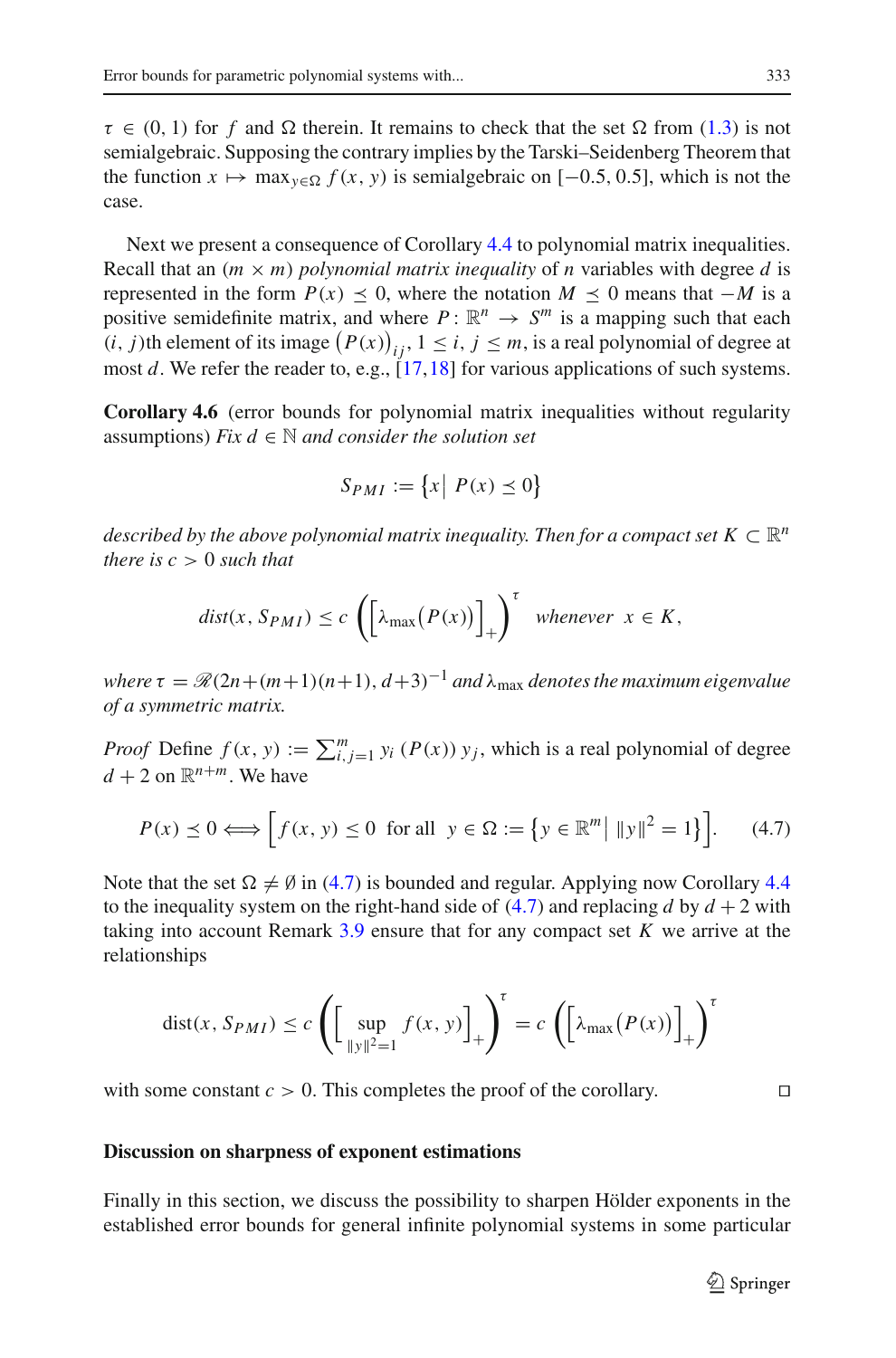settings. Let us first present an example of a polynomial matrix inequality, where the exponent obtained in Corollary [4.6](#page-20-1) is not the sharpest one.

*Example 4.7* (sharper error bound for matrix inequalities) Let *d* be an even number. For any  $x = (x_1, \ldots, x_n)$  define  $A_1(x) := x_1^d$  and then, for any  $i = 2, \ldots, n$ ,

$$
A_i(x) := \begin{pmatrix} -1 & x_i^d \\ x_i^d & -x_{i-1} \end{pmatrix} = \begin{pmatrix} -1 & 0 \\ 0 & 0 \end{pmatrix} + x_{i-1} \begin{pmatrix} 0 & 0 \\ 0 & -1 \end{pmatrix} + x_i^d \begin{pmatrix} 0 & 1 \\ 1 & 0 \end{pmatrix}.
$$

Consider the following  $(2n - 1) \times (2n - 1)$  polynomial matrix inequality system:

$$
P(x) := \begin{pmatrix} A_1(x) & 0 & 0 & 0 \\ 0 & A_2(x) & 0 & 0 \\ \vdots & 0 & \ddots & 0 \\ 0 & 0 & \dots & A_n(x) \end{pmatrix} \preceq 0
$$

and get by direct calculations that  $S_{PMI} := \{x \in \mathbb{R}^n | P(x) \le 0\} = \{0\}$  and

$$
\lambda_{\max}(P(x)) = \max \left\{ \lambda_{\max}(A_i(x)) \middle| 1 \le i \le n - 1 \right\}
$$
  
= 
$$
\max \left\{ \max \left\{ \frac{-(1 + x_{i-1})}{2} + \sqrt{\frac{(1 - x_{i-1})^2}{4} + x_i^{2d}}, x_1^d \right\} \middle| 2 \le i \le n \right\}
$$
  
= 
$$
\max \left\{ \max \left\{ \frac{x_i^{2d} - x_{i-1}}{\frac{(1 + x_{i-1})^2}{4} + x_i^{2d}}, x_1^d \right\} \middle| 2 \le i \le n \right\}.
$$

Observe further that for the parametric family  $x(t) := (t^{(2d)^{n-1}}, \ldots, t^{2d}, t), t \in (0, 1),$ we have  $d(x(t), S_{PMI}) = O(t)$  and  $\lambda_{\text{max}}(P(x(t))) = t^{d(2d)^{n-1}}$ . Thus the exponent of the error bound for  $\{x \in \mathbb{R}^n | P(x) \le 0\}$  at the origin is at most  $\tau = \frac{1}{d(2d)^{n-1}}$ . Moreover, there is a constant  $c_0 > 0$  such that for all x around  $\bar{x} = 0$  we have the relationships

$$
\lambda_{\max}(P(x)) = \max \left\{ \max \left\{ \frac{x_i^{2d} - x_{i-1}}{\frac{(1+x_{i-1})}{2} + \sqrt{\frac{(1-x_{i-1})^2}{4} + x_i^{2d}}}, x_i^d \right\} \middle| 2 \le i \le n \right\}
$$

$$
= \max \left\{ \max \left\{ \left[ \frac{x_i^{2d} - x_{i-1}}{\frac{(1+x_{i-1})}{2} + \sqrt{\frac{(1-x_{i-1})^2}{4} + x_i^{2d}}} \right], x_i^d \right\} \middle| 2 \le i \le n \right\}
$$

$$
\ge \max \left\{ \max \left\{ c_0 \left[ x_i^{2d} - x_{i-1} \right]_+, x_1^d \right\} \middle| 2 \le i \le n \right\},
$$

where the second equality is due to  $x_1^d \geq 0$  while the last inequality follows as the denominator in the third equality approaches one as  $x \to 0$ . Considering next the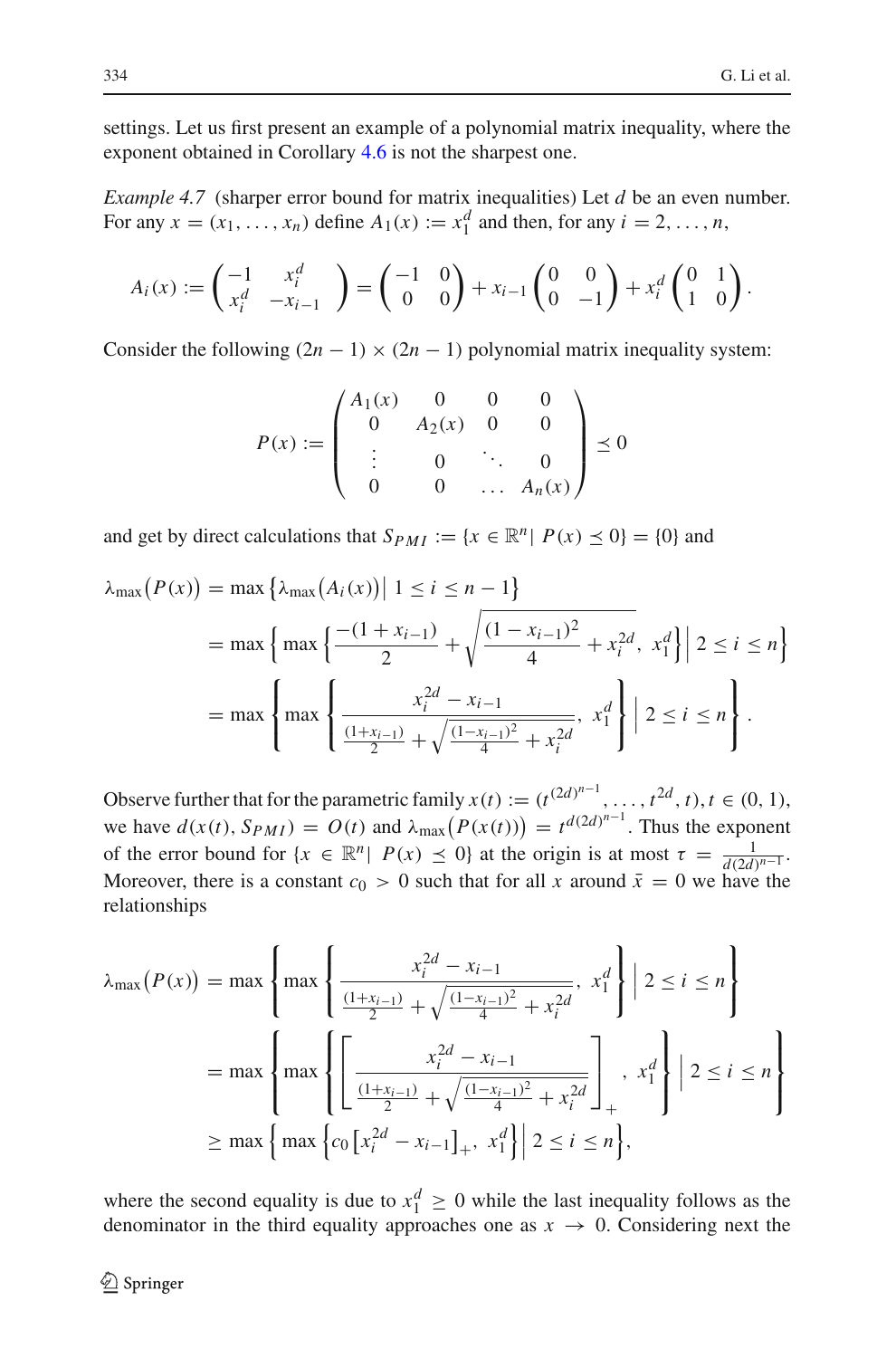finite convex polynomial system

$$
x_1^d \le 0
$$
 and  $c_0(x_i^{2d} - x_{i-1}) \le 0$  for  $i = 2, ..., n$ ,

note that its solution set is the same as  $S_{PMI} = \{0\}$ . It is known [\[8\]](#page-32-2) that for any finite convex polynomial system, where all the involved polynomials have degree at most *d*<sub>0</sub> on ℝ<sup>*n*</sup>, a local Hölder error bound holds with the exponent  $\frac{2}{(2d_0-1)^n+1}$ . Hence there are numbers  $c, \delta > 0$  such that

$$
d(x, S_{PMI}) \le c \max \{ \max \{ c_0 [x_i^{2d} - x_{i-1}]_+, x_1^d \} | 2 \le i \le n \}^{\frac{2}{(4d-1)^n + 1}}
$$
  
 
$$
\le c \lambda_{\max} (P(x))^{\frac{2}{(4d-1)^n + 1}}, \quad ||x|| \le \delta.
$$

Thus the *true exponent* of the Hölder error bound at the origin in this example lies within the interval  $\left[\frac{2}{(4d-1)^n+1}, \frac{1}{d(2d)^{n-1}}\right]$ . On the other hand, the exponent value calculated in Corollary  $4.6$  is

$$
\tau = \frac{1}{\mathcal{R}(2n^2 + 4n, d+3)} = \frac{1}{(d+3)(3d+6)^{2n^2+4n-1}},
$$

which therefore gives us only a lower estimate of the true Hölder exponent in the local error bound.

We now list two specific structures of polynomial systems, where error bounds can be *sharpened*:

• Let  $(x, y) \mapsto f_l(x, y)$  be a *concave polynomial* for all  $l = 1, \ldots, L$ ,  $\Omega$  be a compact convex set, and there exist  $x_0 \in \mathbb{R}^n$  with  $\max_{y \in \Omega} f_l(x_0, y) < 0$ . It can be directly *y*∈Ω,<br>1≤*l*≤*L* 

verified in this case that  $x \mapsto \max_{y \in \Omega} f_l(x, y)$  is a continuous concave function. Note *y*≤*l*≤*L* 

that a *Lipschitz local error bound* (i.e., with the best possible exponent  $\tau = 1$ ) holds for a concave function satisfying the imposed strict feasibility condition; see [\[38,](#page-33-20) Theorem 3].

• Let  $x \mapsto f_l(x, y)$  be a *convex polynomial* for each  $y \in \mathbb{R}^m$  and  $l = 1, \ldots, L$ , and let  $\Omega$  be a convex polytope in  $\mathbb{R}^m$ . Since in this case the number of extreme points of  $\Omega$  is finite and is at most  $m+1$ , we get the representation  $\Omega = \text{co}\lbrace y^{(1)}, \ldots, y^{(m+1)} \rbrace$ . Noting that a convex function attains its maximum over a convex polytope at its extreme points, it follows that max *y*∈Ω,<br>1≤*l*≤*L*  $f(x, y) = \max_{1 \le i \le m+1} f_l(x, y^{(i)})$ . Thus the

corresponding explicit error bounds can be simplified and sharpened in this case by using the results from our preceding paper  $[25]$  for finite index sets  $\Omega$ .

## <span id="page-22-0"></span>**5 Higher-order stability analysis for optimization problems**

In this section we develop some applications of the error bound results from Sect. [4](#page-16-0) to higher-order stability analysis for three important classes in *parametric polynomial*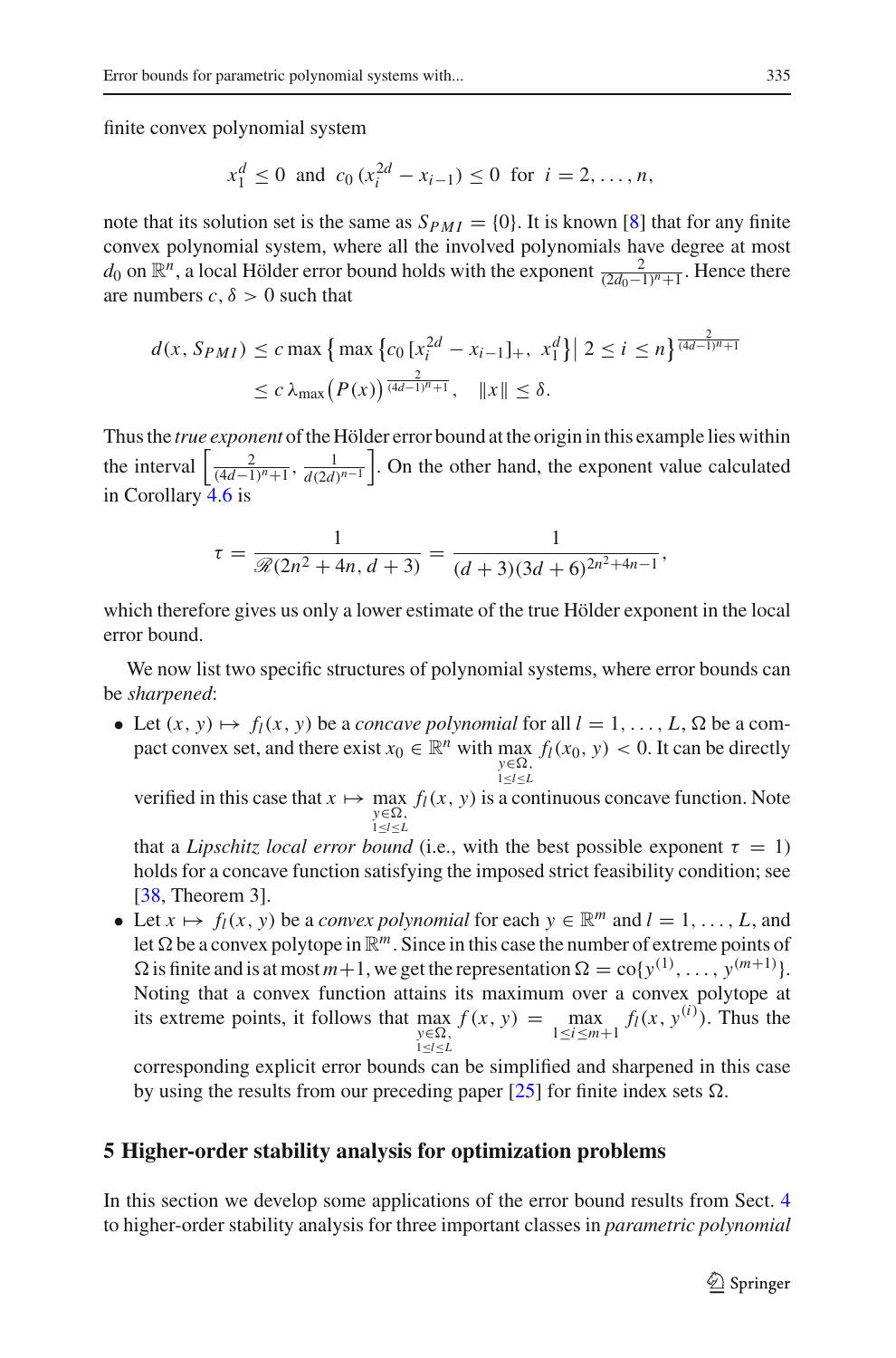*optimization* dealing with *infinite* sets of parameters  $Y(x)$  from [\(1.6\)](#page-4-0). In contrast to the majority of publications in parametric optimization, our main emphasis is on *higherorder stability* of set-valued solution maps with *explicit calculating* the corresponding exponents. Let us start with problems of generalized semi-infinite programming.

#### <span id="page-23-4"></span>**5.1 Generalized semi-infinite programs with polynomial data**

Consider the following *polynomial generalized semi-infinite program*:

(GSIP) minimize<sub>x \in \mathbb{R}^n</sub> 
$$
p_0(x)
$$
,  
subject to  $f_l(x, y) \le 0$  for all  $y \in Y(x)$ ,  $l = 1, ..., L$ ,

where the sets  $Y(x) \subset \mathbb{R}^m$  are taken from [\(1.6\)](#page-4-0), and where all the functions  $p_0$ ,  $f_l$ ,  $g_i$ , and  $h_i$  are real polynomials with degrees at most *d*. Along with problem (*GSIP*) we consider also its *perturbation*

$$
(GSI P_u) \qquad \text{minimize}_{x \in \mathbb{R}^n} \quad p_0(x, u),
$$
\n
$$
\text{subject to} \qquad f_l(x, y) \le 0 \quad \text{for all} \quad y \in Y(x), \ l = 1, \dots, L,
$$

where the cost function  $p(x, u)$  with  $p(x, 0) = p_0(x)$  depends on the perturbation parameter  $u \in \mathbb{R}^q$  being polynomial of degree at most *d* in *x* and locally Lipschitzian in *u*. Note that the case of  $p(x, u) = p_0(x) - \langle u, x \rangle$  and  $Y(x) \equiv \{0\}$  in  $(GSIP_u)$ corresponds to the so-called *tilt perturbation* introduced by Poliquin and Rockafellar in [\[36](#page-33-21)], where the focus is on *single-valuedness* and *Lipschitz continuity* of the optimal solution map *around* the point in question, which is known as *tilt stability*. In [\[14,](#page-33-22) [32\]](#page-33-23) the reader can find recent second-order characterizations of tilt stability in the aforementioned setting of nonlinear programming with  $C<sup>2</sup>$ -smooth data and related issues. The *quantitative higher-order*stability for *polynomial* GSIPs established in the next theorem is significantly different: we justify a certain *Hölder continuity* of the *set-valued* solution map *at* the reference point and calculate the corresponding Hölder exponent.<sup>2</sup>

<span id="page-23-3"></span>**Theorem 5.1** (quantitative higher-order stability for polynomial GSIPs) *Let the feasible set*

$$
G := \{ x \in \mathbb{R}^n \mid f_l(x, y) \le 0 \text{ for all } y \in Y(x), l = 1, ..., L \}
$$
 (5.1)

<span id="page-23-1"></span>*be nonempty and compact. Assume that the mapping Y in*  $(5.1)$  *is i.s.c. on*  $\mathbb{R}^n$  *with nonempty and uniformly bounded values and that MMFCQ holds on*  $\mathbb{R}^n$  *relative to Y*(*x*)*. Denote by S*(*u*) *the set of optimal solutions to the perturbed problem* (*GSIP<sub>u</sub>*)*. Then for any fixed*  $\bar{u} \in \mathbb{R}^q$  *there are constants c, ε* > 0 *such that* 

<span id="page-23-2"></span>
$$
S(u) \subset S(\bar{u}) + c \|u - \bar{u}\|^{r} \text{ if } \|u - \bar{u}\| \leq \varepsilon \text{ with } \tau = \mathcal{R}(2n + (m + r + s + 2)(n + 1), d + L + 2)^{-1}.
$$
\n(5.2)

<span id="page-23-0"></span> $<sup>2</sup>$  The presented simplified proof of this result follows from the suggestions of both referees while incor-</sup> porating some ideas of [\[7\]](#page-32-6).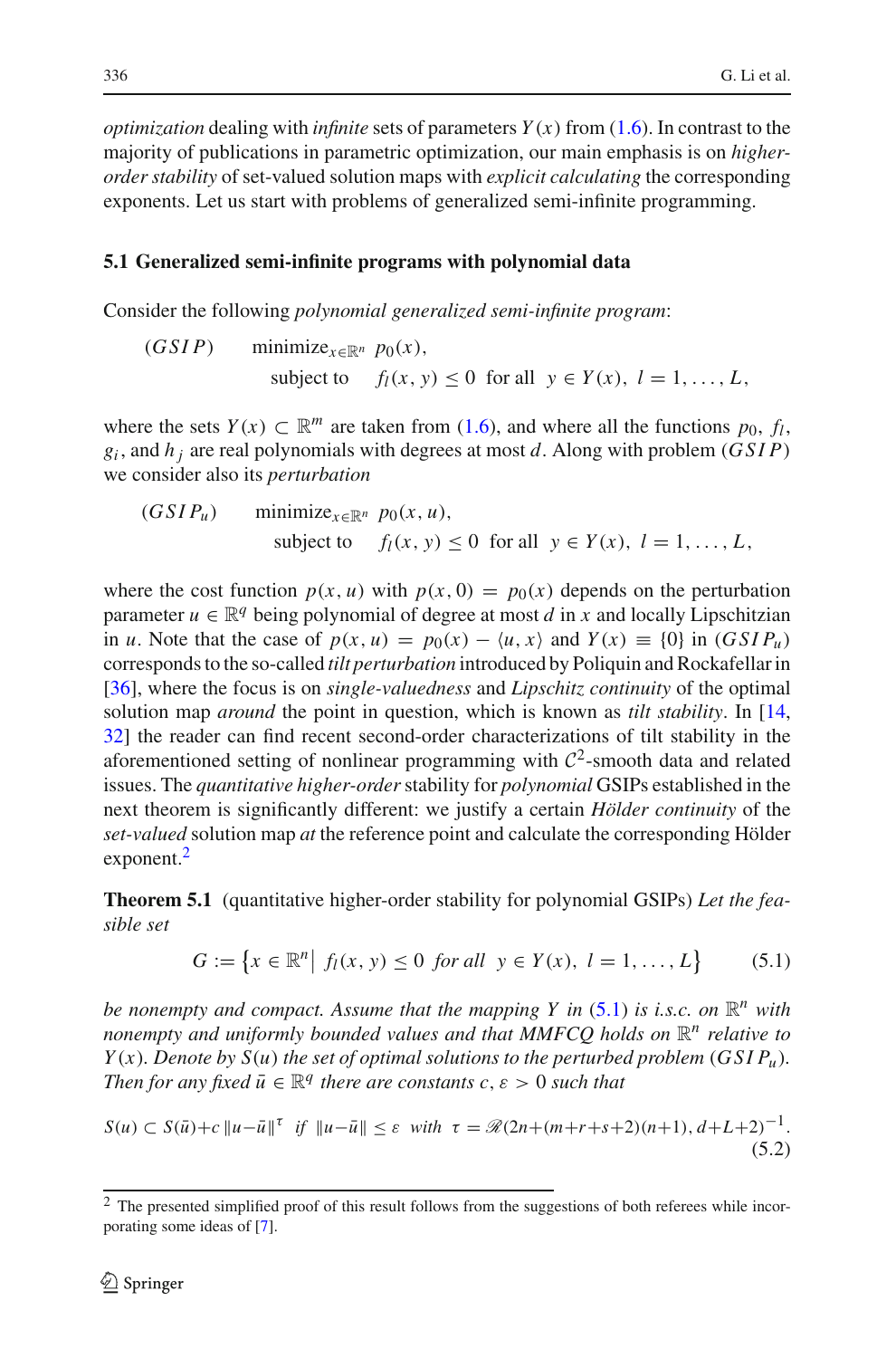*Proof* Consider the *optimal value function* in (*GSIPu*) given by

$$
p_*(u) := \inf \{ p(x, u) | f_l(x, y) \le 0 \text{ whenever } y \in Y(x), l = 1, ..., L \}, u \in \mathbb{R}^q,
$$

<span id="page-24-0"></span>which is Lipschitz continuous around  $\bar{u}$  due to the compactness of  $G$ , and observe that the solution map  $S(u)$  to  $(GSIP_u)$  is represented as

$$
S(u) = \{x \in \mathbb{R}^n | f_l(x, y) \le 0 \text{ for all } y \in Y(x), l = 1, ..., L, \text{ and } p(x, u) -p_*(u) \le 0\}.
$$
\n(5.3)

Denote  $f_{l+1}(x, y) := p(x, \bar{u}) - p_*(\bar{u})$  and define

$$
\phi(x, u) := \max \Big\{ p(x, u) - p_*(u), \max_{\substack{y \in Y(x), \\ 1 \le l \le L}} f_l(x, y) \Big\}.
$$

Applying the error bound from the second part of Theorem [4.2](#page-16-3) to the system in [\(5.3\)](#page-24-0) and [\(5.1\)](#page-24-0) with *L* replaced by  $L + 1 \ge 2$ , we find  $c_0 > 0$  such that

<span id="page-24-1"></span>
$$
dist(x, S(\bar{u})) \le c_0 \left[ \phi(x, \bar{u}) \right]_+^{\tau} \text{ for all } x \in G \text{ with } \tau = \mathcal{R} \left( 2n + (m + r + s + 2)(n + 1), d + L + 2 \right)^{-1}.
$$
\n(5.4)

Since *G* is compact,  $\phi(x, \cdot)$  is locally Lipschitzian around  $\bar{u}$  over  $x \in G$  with the same constant. Hence we find  $\ell$ ,  $\varepsilon > 0$  such that

$$
|\phi(x, u_1) - \phi(x, u_2)| \le \ell ||u_1 - u_2||
$$
 for all  $x \in G$  and  $u_1, u_2 \in \mathbb{B}_{\varepsilon}(\bar{u})$ .

For any  $z \in S(\bar{u}) \subset G$ , we get from the above error bound [\(5.4\)](#page-24-1) that

$$
\text{dist}\big(z,\,S(\bar{u})\big)\leq c_0\,\big[\phi(z,\bar{u})\big]_+^{\tau}\leq c_0\,\big[\phi(z,\bar{u})-\phi(z,u)\big]_+^{\tau}\leq c_0\ell^{\tau}\|u-\bar{u}\|^{\tau},
$$

<span id="page-24-2"></span>which justifies [\(5.2\)](#page-23-2) and thus completes the proof of the theorem.

*Remark 5.2* (sharper exponents in higher-order stability for equality descriptions.) Based on Remark [4.3,](#page-18-0) observe from the proof of Theorem [5.1](#page-23-3) that the Hölder stability exponent in [\(5.2\)](#page-23-2) can be sharpened to  $\tau = \mathcal{R}(2n + (m+r+s+2)(n+1), d+L+1)$ if the sets  $Y(x)$  in  $(GSIP)$  are described by the polynomial equalities only:  $Y(x) =$  $\{y \mid h_i(x, y) = 0, \ j = 1, \ldots, s\}.$ 

#### **5.2 Optimization of polynomial matrix inequalities**

Next we address stability issues in optimization of *polynomial matrix inequalities*:

$$
(PMI) \qquad \text{minimize} \quad p_0(x) \text{ subject to} \quad P(x) \le 0,
$$

where  $p_0: \mathbb{R}^n \to \mathbb{R}$  is a real polynomial of degree not exceeded *d*, and where the mapping  $P: \mathbb{R}^n \to S^m$  is such that each  $(i, j)$ th element of its image  $(P(x))_{ij}$ ,

$$
\Box
$$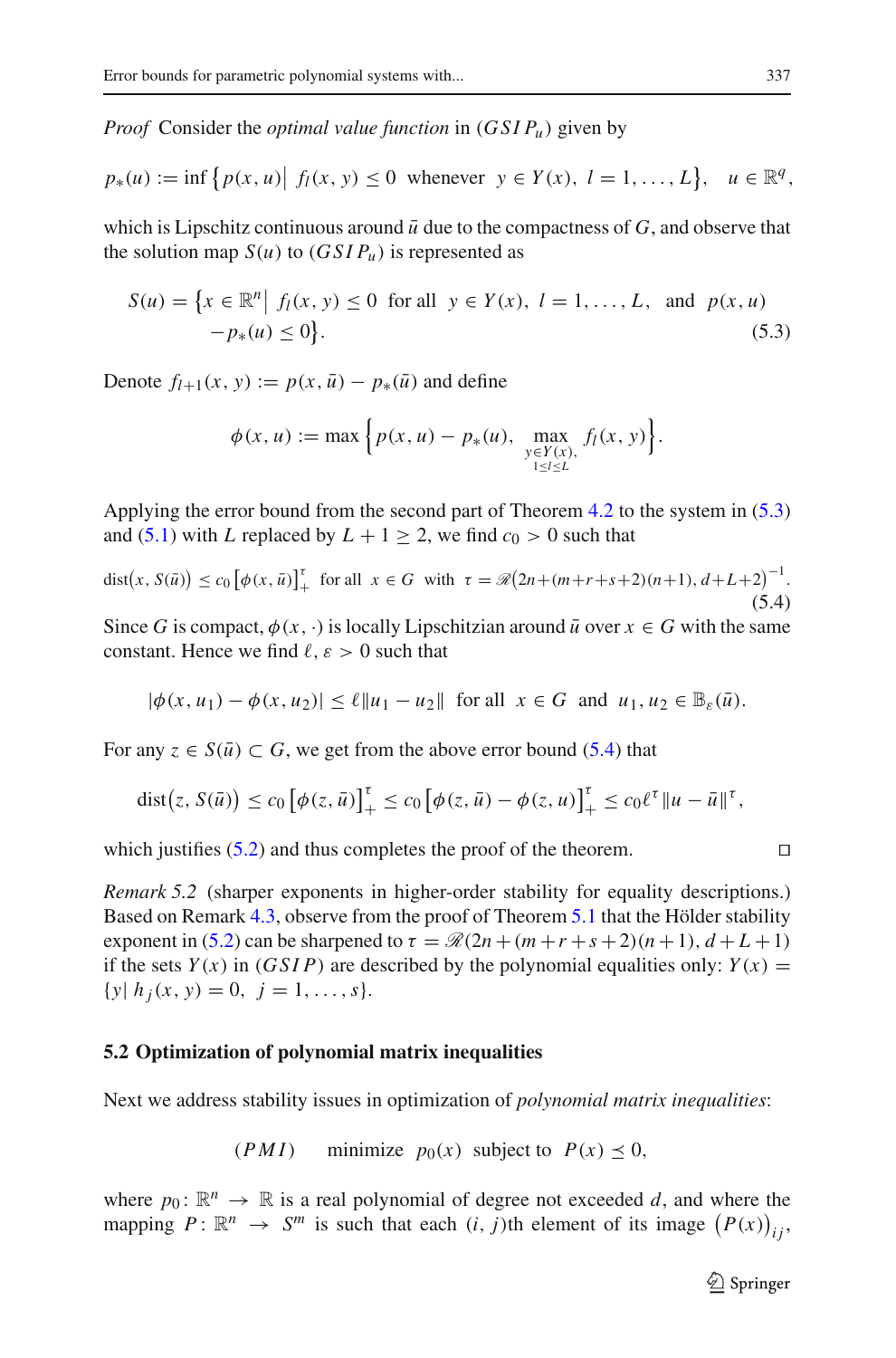$1 \le i, j \le m$ , is a real polynomial under the same degree assumption. As in Sect. [5.1,](#page-23-4) consider the perturbed version of (*PMI*):

 $(PMI_u)$  minimize  $p(x, u)$  subject to  $P(x) \leq 0$ ,

where  $u \in \mathbb{R}^q$ ,  $p(x, 0) = p_0(x)$ , the degree of  $p(\cdot, u)$  is at most *d*, and  $p(x, \cdot)$  is locally Lipschitzian.

**Theorem 5.3** (higher-order stability of optimal solution sets to polynomial matrix inequalities) Assuming that the feasible set  $G := \{x \mid P(x) \leq 0\}$  in  $(PMI_u)$  is *nonempty and compact and then denoting by S*(*u*) *the set of optimal solutions to this problem, for each*  $\bar{u} \in \mathbb{R}^q$  *we find constants c, ε* > 0 *such that* 

$$
S(u) \subset S(\bar{u}) + c \|u - \bar{u}\|^{\tau} \text{ if } \|u - \bar{u}\| \le \varepsilon \text{ with } \tau
$$
  
=  $\Re(2n + (m+3)(n+1), d+4)^{-1}$ .

*Proof* Consider the function  $f(x, y) := \sum_{i,j=1}^{m} y_i(P(x)) y_j$ , which is a polynomial of degrees at most  $d + 2$ . We clearly have the equivalence

$$
P(x) \le 0 \Longleftrightarrow f(x, y) \le 0 \text{ for all } ||y||^2 = 1.
$$

Defining now the constant sets  $Y(x)$  by

$$
Y(x) \equiv \Omega := \{ y \in \mathbb{R}^m \mid ||y||^2 = 1 \},\
$$

observe that the set  $\Omega$  is regular. Then applying Theorem [5.1](#page-23-3) with  $L = 1$ ,  $r = 0$ , and  $s = 1$ , replacing *d* with  $d + 2$ , and taking into account Remark [5.2](#page-24-2) justify the claimed Hölder stability. Hölder stability.

#### **5.3 Second-order cone programs with polynomial data**

The class of polynomial optimization problems considers below belongs to *secondorder cone programming*

$$
(SOCP)
$$
 minimize  $p_0(x)$  subject to  $||(f_1^{(l)}(x), ..., f_m^{(l)}(x))|| \le f_{m+1}^{(l)}(x), l$   
= 1, ..., L,

where  $p_0, f_j^{(l)} : \mathbb{R}^n \to \mathbb{R}$  for  $j = 1, \ldots, m+1$  and  $l = 1, \ldots, L$  are real polynomials with degrees at most *d*. Besides other areas of applications, problems of this type arise in optimization under *uncertainty* via the *robust optimization approach*. As a simple illustration, let us consider the following quadratic optimization problem under uncertainty in constraint data:

minimize 
$$
x^T Ax + a^T x
$$
 subject to  $x^T B_l x + b_l^T x + \beta_l \le 0$ ,  $l = 1, ..., L$ , (5.5)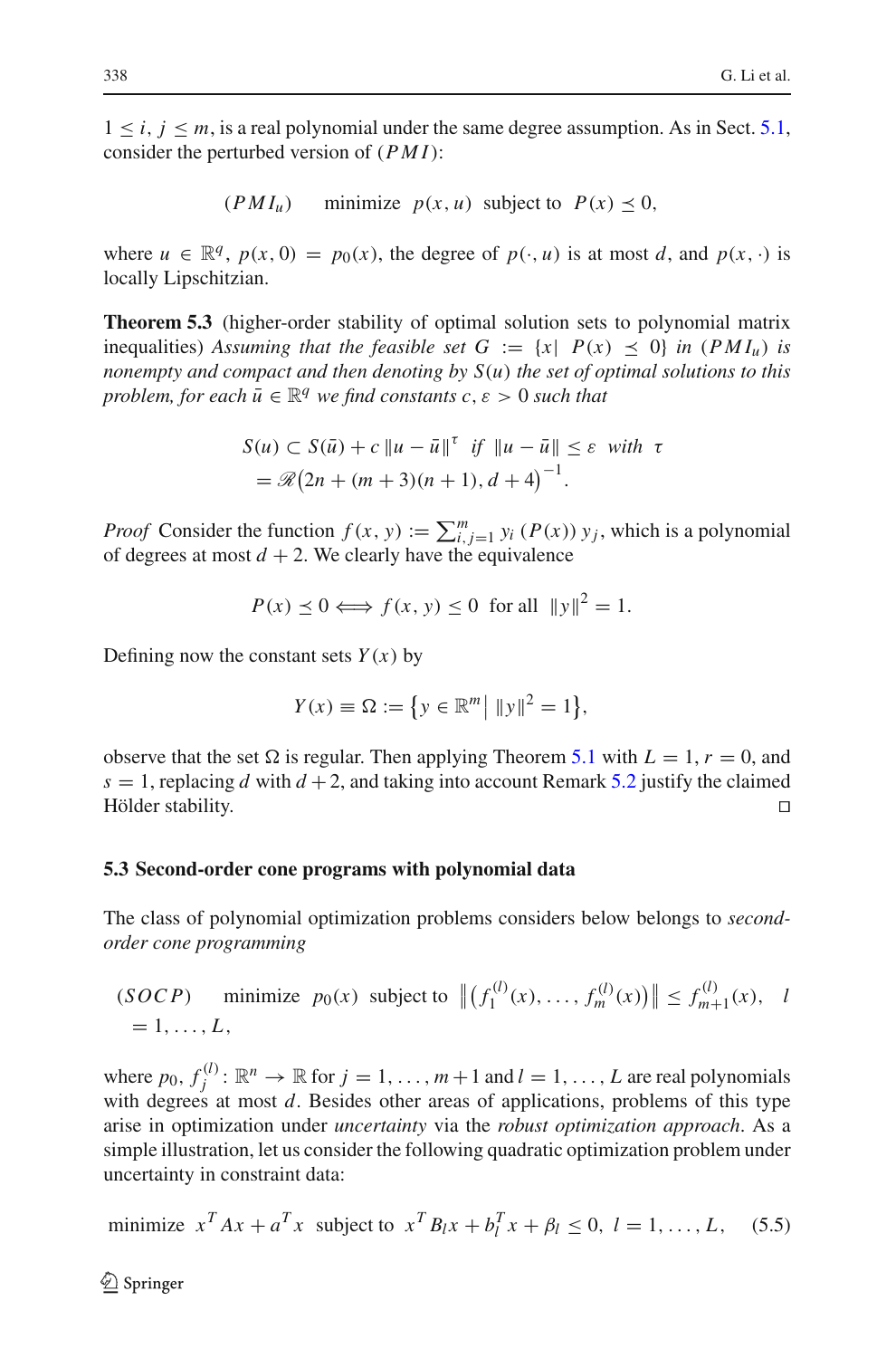where the triples  $(B_l, b_l, \beta_l) \in S^n \times \mathbb{R}^n \times \mathbb{R}, l = 1, \ldots, L$  are not known in advance. As commonly accepted, suppose that the constraint data belong to the *ellipsoidal uncertainty set*

$$
\mathcal{U}_l := \left\{ \left(B_l^{(0)}, b_l^{(0)}, \beta_l^{(0)}\right) + \sum_{j=1}^s v_l^j \left(B_l^{(j)}, b_l^{(j)}, \beta_l^{(j)}\right) \middle| \, \|(v_l^1, \dots, v_l^s)\| \le 1 \right\}.
$$

The robust optimization approach deals with an associated problem of minimizing an adverse effect of uncertainty. In our case it reads as follows:

minimize  $x^T Ax + a^T x$  subject to  $x^T B_l x + b_l^T x + \beta_l \le 0$  for all  $(B_l, b_l, \beta_l) \in \mathcal{U}_l$ , i  $= 1, \ldots, L$ .

By direct calculations we have for each  $l = 1, \ldots, L$  that

$$
\sup_{(B_l, b_l, \beta_l) \in \mathcal{U}_l} \{x^T B_l x + b_l^T x + \beta_l\}
$$
\n
$$
= x^T B_l^{(0)} x + (b_l^{(0)})^T x + \beta_l^{(0)} + \sup_{\|(v_l^1, \dots, v_l^s)\| \le 1} \sum_{j=1}^s v_l^j (x^T B_l^{(j)} x + (b_l^{(j)})^T x + \beta_l^{(j)})
$$
\n
$$
= x^T B_l^{(0)} x + (b_l^{(0)})^T x + \beta_l^{(0)} + \|(x^T B_l^{(1)} x + (b_l^{(1)})^T x + \beta_l^{(1)}, \dots, x^T B_l^{(s)} x + (b_l^{(s)})^T x + \beta_l^{(s)})\|.
$$

This therefore reduces the uncertainly model to the above framework of (SOCP).

Now we consider the following perturbations of (*SOCP*) given for all  $u \in \mathbb{R}^q$  by

$$
(SOCP_u)
$$
 minimize  $p(x, u)$  subject to  $||(f_1^{(l)}(x), ..., f_m^{(l)}(x))|| \le f_{m+1}^{(l)}(x), l$   
= 1, ..., L,

where  $p(x, 0) = p_0(x), p(\cdot, u)$  is a polynomial of degree at most *d*, and  $p(x, \cdot)$  is locally Lipschitzian on R*<sup>q</sup>* .

**Theorem 5.4** *(higher-order stability of optimal solution sets to polynomial secondorder cone programs)* Assuming that the feasible set  $G = \{x | \|(f_1^{(l)}(x), \ldots, f_m^{(l)}(x))\|$  $\leq f_{m+1}^{(l)}(x)$  *to* (*SOCP<sub>u</sub>*) *is nonempty and compact, for any*  $u \in \mathbb{R}^q$  *denote by*  $S(u)$ *the set of optimal solutions to this problem. Then given*  $\bar{u} \in \mathbb{R}^q$ , there exist constants  $c, \varepsilon > 0$  *such that* 

$$
S(u) \subset S(\bar{u}) + c \|u - \bar{u}\|^{\tau} \text{ if } \|u - \bar{u}\| \le \varepsilon \text{ with } \tau
$$
  
=  $\Re(2n + (mL + L + 2)(n + 1), d + L + 1)^{-1}$ . (5.6)

<span id="page-26-0"></span>*Proof* For each  $l = 1, \ldots, L$  we define the function

$$
f_l(x, y) := \sum_{j=1}^m y_j^{(l)} f_j^{(l)}(x) - f_{m+1}^{(l)}(x),
$$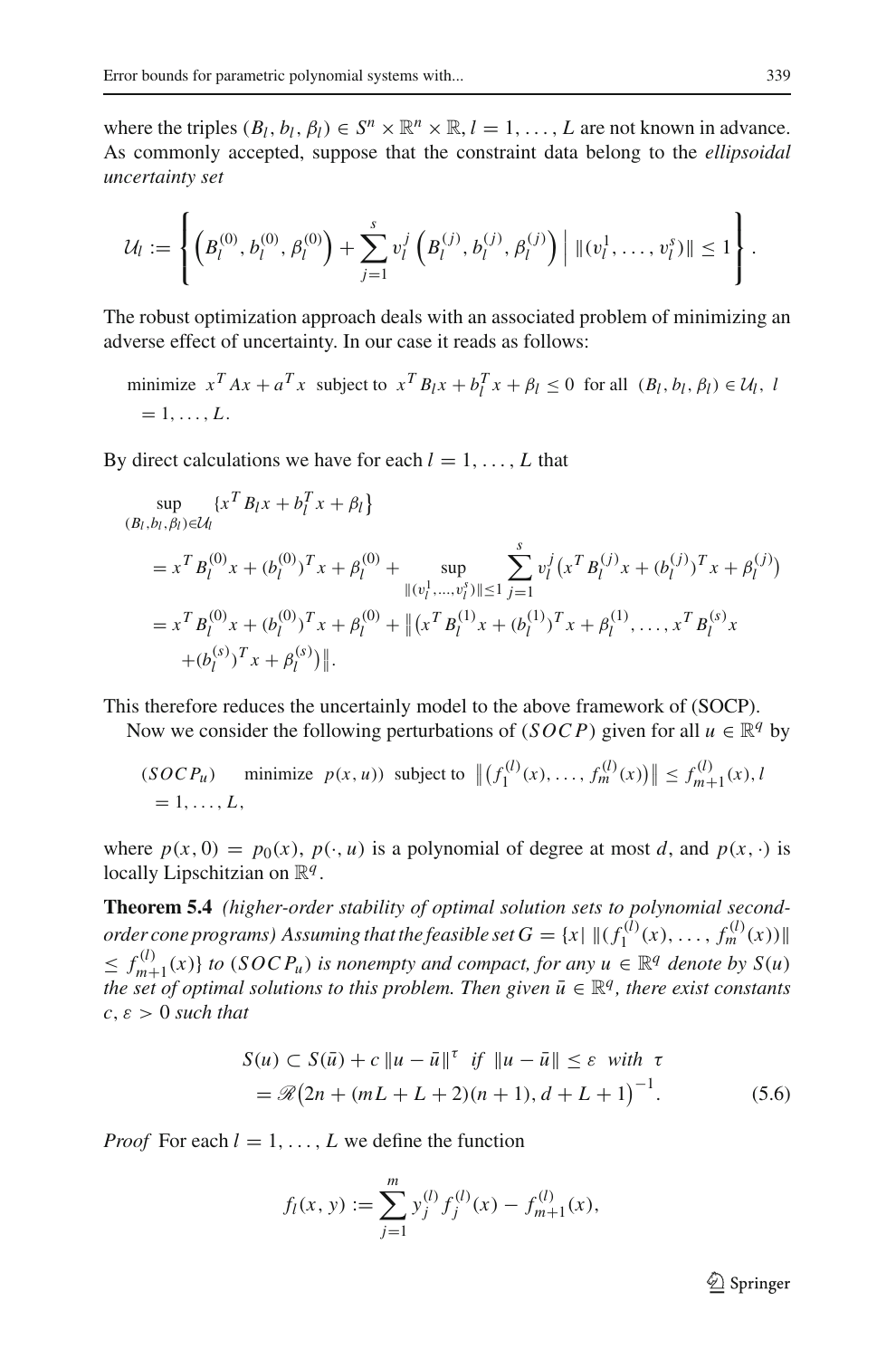which is a polynomial with real coefficients on  $\mathbb{R}^{n+m}$  of degree at most  $d+1$ . Note that

$$
\left\| \left( f_1^{(l)}(x), \dots, f_m^{(l)}(x) \right) \right\| \le f_{m+1}^{(l)}(x)
$$
  

$$
\iff \sup \left\{ \sum_{j=1}^m y_j^{(l)} f_j^{(l)}(x) - f_{m+1}^l(x) \right\} \left\| \left( y_1^{(l)}, \dots, y_m^{(l)} \right) \right\| = 1 \right\} \le 0
$$

whenever  $l = 1, \ldots, L$ . Consider the sets  $Y(x) \subset \mathbb{R}^{mL}$  given by

$$
Y(x) = \Omega := \{ y = (y^{(1)}, \dots, y^{(L)}) | y^{(l)} \}
$$
  
=  $(y_1^{(l)}, \dots, y_m^{(l)})$ ,  $||y^{(l)}||^2 = 1$ ,  $l = 1, \dots, L \}$ ,  $x \in \mathbb{R}^n$ .

Observe that these sets are nonempty and uniformly bounded around any  $x \in \mathbb{R}^n$  and that the set  $\Omega$  is regular. Applying now Theorem [5.1](#page-23-3) and Remark [5.2](#page-24-2) with  $r = 0$  and  $s = L$  and with replacing *m* by  $mL$ , we arrive at the claimed Hölder stability in [\(5.6\)](#page-26-0).  $\Box$ 

#### <span id="page-27-0"></span>**6 Convergence rates in feasibility and asymptotic analysis**

The concluding section of the paper presents applications of the obtained error bounds to deriving *explicit convergence rate estimates*in two important frameworks involving polynomial functions. The first issue concerns the cyclic projection algorithm to solve the well-known convex feasibility problem, while the second one deals with asymptotic analysis of subgradient dynamical systems.

#### **6.1 Cyclic projection method for convex feasibility problems**

A common problem arising in diverse areas of mathematics and applications is to find a point in the intersection of closed convex sets  $C_l$ ,  $l = 1, \ldots, L$ . This problem is often referred to as the *convex feasibility problem*. One of the most powerful methods for solving the convex feasibility problem is the so-called *cyclic projection algorithm*, which is formulated as follows. Given finitely many closed convex sets  $C_1, \ldots, C_L$  in  $\mathbb{R}^n$  with  $\bigcap_{l=1}^L C_l \neq \emptyset$ , pick  $x_0 \in \mathbb{R}^n$  and denote  $\pi_l := \pi_{C_l}$  for  $l = 1, \ldots, L$ , where  $\pi_{C_l}$  stands for the (unique) Euclidean projection to the set  $C_l$ . The sequence of *cyclic projections*  $(x_k)_{k \in \mathbb{N}}$  is defined by

$$
x_1 := \pi_1 x_0, \ \dots, x_L := \pi_L x_{L-1}, \ x_{L+1} := \pi_1 x_L, \dots \tag{6.1}
$$

<span id="page-27-1"></span>In the case of  $L = 2$  the cyclic projection method reduces to the well-known *von Neumann alternating projection method*; see, e.g., [\[2](#page-32-7)[,3](#page-32-8)] and the references therein, where the reader can find various practical applications of the cyclic projection method and related algorithms.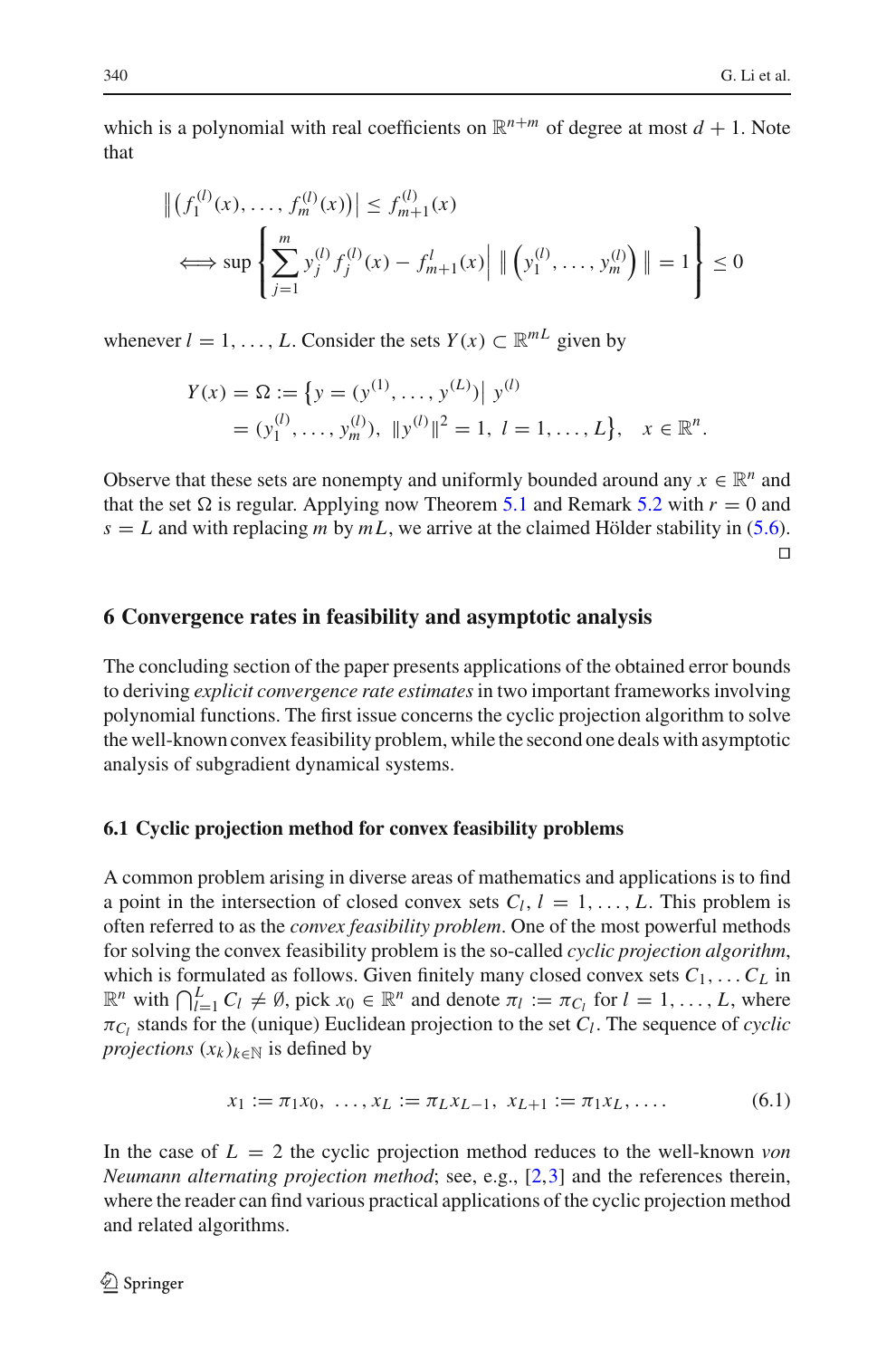Convergence properties of the cyclic projection algorithm have been examined by many researchers. In particular, the seminal paper by Bregman [\[9](#page-32-9)] shows that the sequence  $(x_k)_{k \in \mathbb{N}}$  generated by cyclic projections always converges to a point in  $C$ . Furthermore, it is proved in  $[16]$  that the cyclic projection algorithm converges linearly for regular intersections of convex sets. On the other hand, for convex sets with irregular intersections (e.g., when the intersection is a singleton), the cyclic projection algorithm may not exhibit linear convergence even in simple two-dimensional cases as observed by [\[1](#page-32-10), Example 5.3]. This raises the following basic question: Can we estimate the convergence rate of the cyclic projection algorithm for convex sets with possibly *irregular* intersections of certain particular structures? Quite recently [\[8](#page-32-2)] this issue has been investigated in the setting where the convex sets  $C_l$  are the so-called *basic semialgebraic* given by

$$
C_l := \{ x \in \mathbb{R}^n \mid g_i^l(x) \le 0, \ i = 1, \dots, r_l \}, \quad l = 1, \dots, L, \tag{6.2}
$$

<span id="page-28-0"></span>with convex polynomials  $g_i^l$  of degrees at most *d*. It is shown in [\[8\]](#page-32-2) that for  $d > 1$  the sequence of cyclic projections  $(x_k)_{k \in \mathbb{N}}$  from [\(6.1\)](#page-27-1) converges at the rate of

$$
\frac{1}{k^{\rho}} \text{ with } \rho := \frac{1}{\min\left\{(2d-1)^n - 1, 2\binom{n-1}{\lfloor (n-1)/2 \rfloor} d^n - 2\right\}},
$$

where the symbol [*a*] stands for the integer part of the number *a*.

In what follows we establish an explicit convergence rate estimate for the more general case of convex sets described by polynomial matrix inequalities. It is said that a set *C* is *polynomial matrix inequality representable* if there are numbers  $m, d \in \mathbb{N}$ and a mapping  $P: \mathbb{R}^n \to S^m$  such that each  $(i, j)$ th element of its image  $(P(x))_{ij}$ ,  $1 \leq i, j \leq m$  is a real polynomial with degree at most *d* and we have the representation  $C = \{x \in \mathbb{R}^n | P(x) \le 0\}$ . It is obvious that any basic semialgebraic set [\(6.2\)](#page-28-0) belongs to this class. The following example shows that the converse is not true.

*Example 6.1* (polynomial matrix inequality representable sets may not be basic semialgebraic) Given an odd number *d*, consider the set

$$
C := \left\{ (x_1, x_2) \in \mathbb{R}^2 \middle| \begin{pmatrix} -x_1^d & 1 \\ 1 & -x_2^d \end{pmatrix} \preceq 0 \right\} = \left\{ (x_1, x_2) \middle| x_1 x_2 \ge 1, x_1 \ge 0, x_2 \ge 0 \right\},\
$$

which is clearly convex and polynomial matrix inequality representable. Let us show that *C* cannot be written in the basic semialgebraic form [\(6.2\)](#page-28-0). Assuming the contrary, take the function  $f(x_1, x_2) := x_1$  for which inf $f(x_1, x_2) \in C$   $f(x) = 0$ . It follows from the polynomial extension of the celebrated (quadratic) Frank-Wolfe theorem that any convex polynomial *f* bounded from below over a basic semialgebraic convex set attains its minimum; see [\[4\]](#page-32-11). This gives us  $\bar{x} \in C$  such that  $f(\bar{x}) = \inf_{x \in C} f(x) = 0$ for the function *f* and the set *C* defined above. It surely contradicts the structures of *f* and *C*, and thus verifies the claim.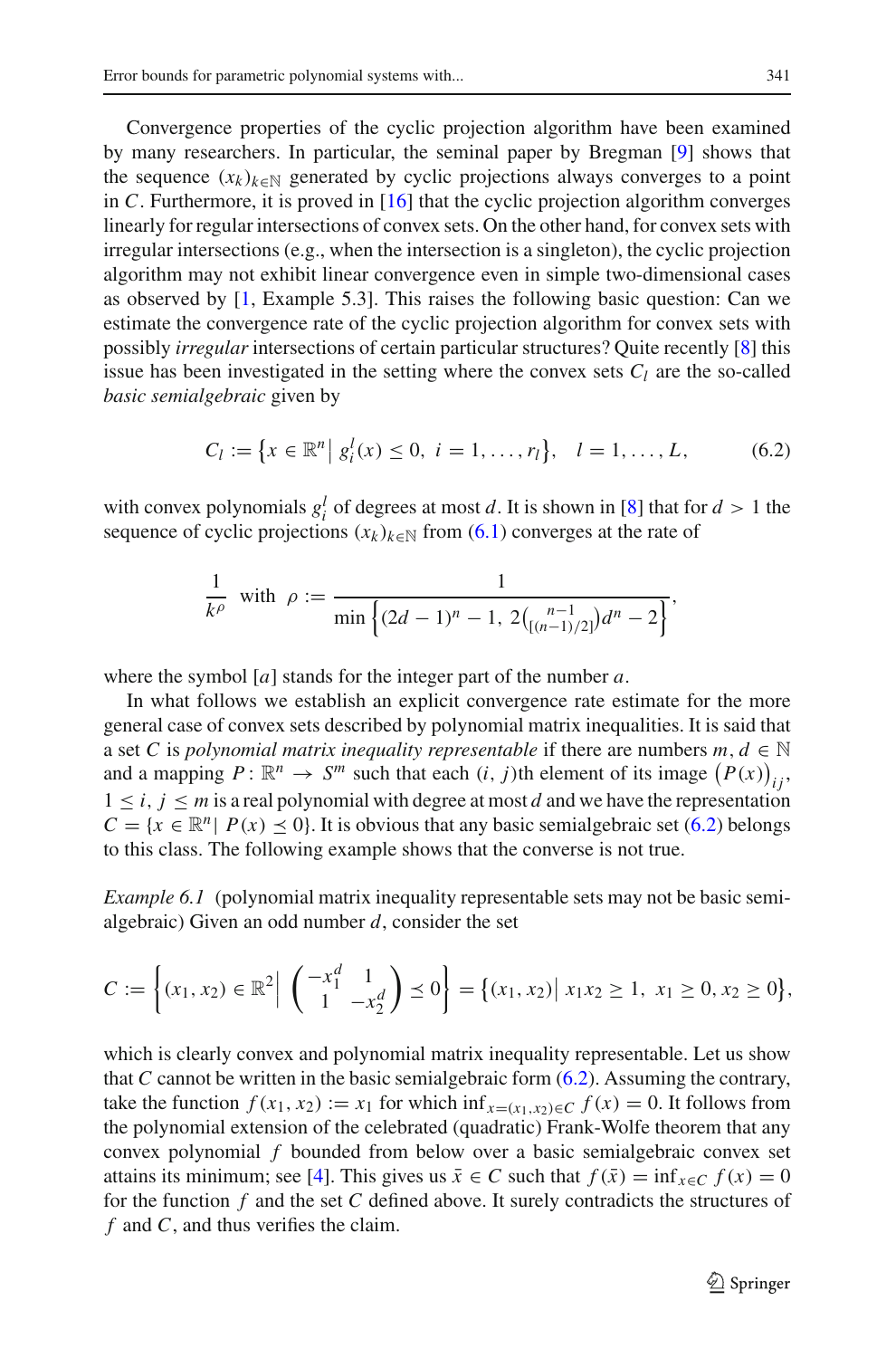To derive an explicit convergence rate estimate for the cyclic projection algorithm applied to polynomial matrix inequality representable convex sets, we use the error bound result from Theorem [4.2](#page-16-3) and the following abstract result on cyclic projections established in [\[8](#page-32-2)] under a certain Hölder condition on convex sets.

<span id="page-29-1"></span>**Lemma 6.2** *(conditional cyclic convergence rate)* Let  $C_l \subset \mathbb{R}^n$ ,  $l = 1, \ldots, L$ , be *closed convex sets with C* :=  $\bigcap_{l=1}^{L} C_l \neq \emptyset$ , and let  $(x_k)_{k \in \mathbb{N}}$  be the sequence of cyclic *projections* [\(6.1\)](#page-27-1) *with a starting point x*0*. Impose the following Hölder condition of rank*  $\tau \in (0, 1]$ *: for any compact set*  $K \subset \mathbb{R}^n$  *there is a positive number c<sub>0</sub> providing the estimate*

$$
dist(x, C) \le c_0 \left( \sum_{l=1}^L dist(x, C_l) \right)^{\tau} \text{ whenever } x \in K. \tag{6.3}
$$

<span id="page-29-0"></span>*Then there exists*  $x_{\infty} \in C$  *such that the sequence*  $(x_k)_{k \in \mathbb{N}}$  *converges to*  $x_{\infty}$ *, and for some M* > 0 *we have*

$$
||x_k - x_{\infty}|| \leq M k^{-\frac{1}{2\tau^{-1} - 2}}.
$$

Now we are now ready to obtain an explicit convergence rate estimate of the cyclic projection algorithm for polynomial matrix inequality representable convex sets.

**Theorem 6.3** *(explicit convergence rate of the cyclic projection algorithm) Let*  $C_l$  *be polynomial matrix inequality representable convex sets given in the form*

$$
C_l := \{ x \in \mathbb{R}^n \, \big| \, A^{(l)}(x) \leq 0 \}, \quad l = 1, \dots, L,
$$

where every  $A^{(l)}$ :  $\mathbb{R}^n \to S^m$  is a matrix mapping such that each  $(A^{(l)}(x))_{ij}$ ,  $1 \leq$ *i*, *j* ≤ *m*, *is a real polynomial with degree at most*  $d$  *≥ 1. Given*  $x_0$  *∈*  $\mathbb{R}^n$ *, consider the sequence*  $(x_k)_{k \in \mathbb{N}}$  *of cyclic projections* [\(6.1\)](#page-27-1)*. Then*  $x_k$  *converges to some*  $x_\infty \in C$ *and there is M* > 0 *ensuring the estimate*

$$
||x_k - x_{\infty}|| \le M \frac{1}{k^{\rho}}, \quad k \in \mathbb{N},
$$

*where*  $\rho := [2 \mathcal{R}(2n + (m+3)(n+1), d+L) - 2]^{-1}$  *with the constant*  $\mathcal{R}$  *defined in [\(2.4\)](#page-6-1).*

*Proof* Let us first show that for any compact set  $K \subset \mathbb{R}^n$  there is  $c_0 > 0$  such that condition [\(6.3\)](#page-29-0) holds with some explicitly calculated  $\tau \in (0, 1)$ . To proceed, fix a compact set *K* and define

$$
\Omega := \left\{ y \in \mathbb{R}^m \middle| \ \|y\|^2 = 1 \right\} \text{ and } f_l(x, y) := \sum_{i,j=1}^m y_i \left( A^{(l)}(x) \right) y_j, \ l = 1, \dots, L.
$$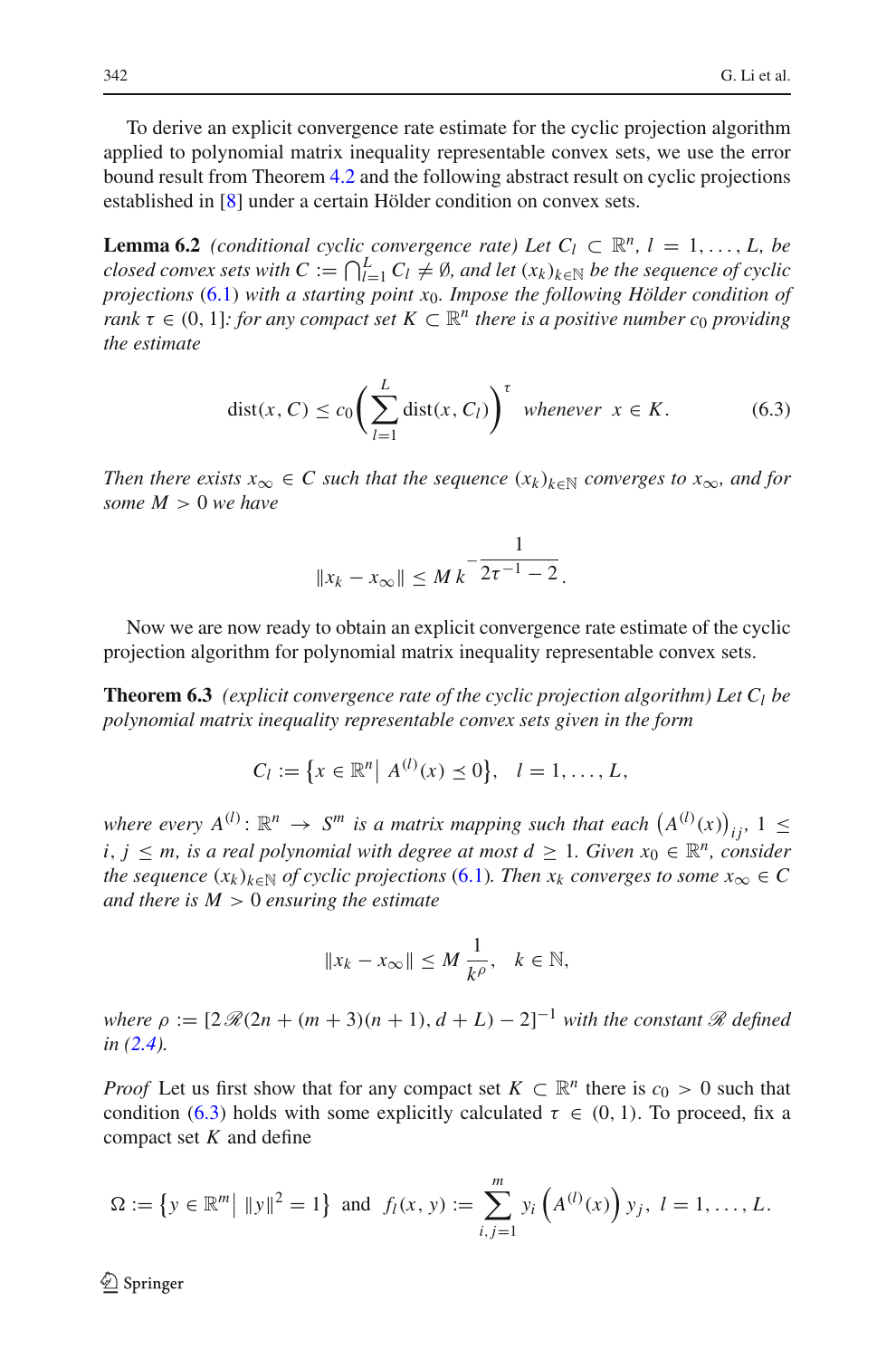<span id="page-30-0"></span>Then we readily have the polynomial set representations

$$
C_l = \left\{ x \in \mathbb{R}^n \middle| f_l(x, y) \le 0 \text{ for all } y \in \Omega \right\} \text{ and } C = \left\{ x \in \mathbb{R}^n \middle| \max_{\substack{y \in \Omega \\ 1 \le l \le L}} f_l(x, y) \le 0 \right\}.
$$
\n
$$
(6.4)
$$

Applying now the error bound result of Theorem [4.2](#page-16-3) to the set *C* from [\(6.4\)](#page-30-0) with  $Y(x) \equiv \Omega$ ,  $r = 0$ , and  $s = 1$  while taking into account Remark [4.3](#page-18-0) and the regularity of the set  $\Omega$  above, we find  $c_0$  such that

$$
\text{dist}(x, C) \le c_0 \left( \left[ \max_{\substack{y \in \Omega \\ 1 \le l \le L}} f_l(x, y) \right]_+ \right)^{\tau} \le c_0 \left( \sum_{l=1}^L \left[ \max_{y \in \Omega} f_l(x, y) \right]_+ \right)^{\tau} \text{ for all } x \in K,
$$

where  $\tau = \mathcal{R}(2n + (m+3)(n+1), d+L)^{-1}$ . For each  $l = 1, ..., L$  define the function  $h_l(x) := [\max_{y \in \Omega} f_l(x, y)]_+, x \in \mathbb{R}^n$ , and observe that it is locally Lipschitzian by Proposition [3.1.](#page-7-0) Due to the compactness of *K* we have  $M_0$  :=  $\max_{x \in K} \sum_{l=1}^{L} d(x, C_l) < \infty$ . Since the set  $\widehat{K} := K + M_0 \overline{\mathbb{B}}$  is also compact, we get  $c_l > 0$  ensuring the global Lipschitz condition on this set:

 $|h_l(x_1) - h_l(x_2)| \le c_l ||x_1 - x_2||$  for all  $x_1, x_2 \in K$ ,  $l = 1, ..., L$ .

Now pick an arbitrary vector  $x \in K \subset K$  and select  $\hat{x}_l \in C_l$  such that dist( $x, C_l$ ) =  $\hat{x}_l = \hat{x}_l$  = Denoting  $c := \max\{c_l\} \geq 0$  and observing that  $\hat{x}_l \in \hat{K}$  and *x* −  $\hat{x}_l$  *w*. Denoting *c* := max{*c*<sub>1</sub>,..., *c*<sub>*L*</sub>} > 0 and observing that  $\hat{x}_l \in K$  and  $h_l(\hat{x}_l)$  − 0 give us the relationships  $h_l(\hat{x}_l) = 0$  give us the relationships

$$
\sum_{l=1}^{L} \text{dist}(x, C_l) = \sum_{l=1}^{L} \|x - \widehat{x}_l\| \ge \sum_{l=1}^{L} \frac{1}{c_l} |h_l(x) - h_l(\widehat{x}_l)| \ge \frac{1}{c} \sum_{l=1}^{L} |h_l(x)| = \frac{1}{c} \sum_{l=1}^{L} h_l(x),
$$

which ensure therefore the estimates

$$
dist(x, C) \le c_0 \left(\sum_{l=1}^L h(x)\right)^{\tau} \le c_0 \left(c \sum_{l=1}^L dist(x, C_l)\right)^{\tau}.
$$

Thus we arrive at  $(6.3)$  and complete the proof of the theorem by using Lemma [6.2.](#page-29-1)  $\Box$ 

## **6.2 Subgradient dynamical systems**

The final piece of this paper is devoted to applications of the obtained error bounds to conducting a quantitative asymptotic analysis of the *subgradient dynamical systems* given by

$$
(DS) \t0 \in \dot{x}(t) + \partial \phi(x(t)) \text{ a.e. on } (0, T),
$$
  
\t
$$
\partial \phi(x(t)) \neq \emptyset \text{ for all } t \in [0, T),
$$

 $\mathcal{D}$  Springer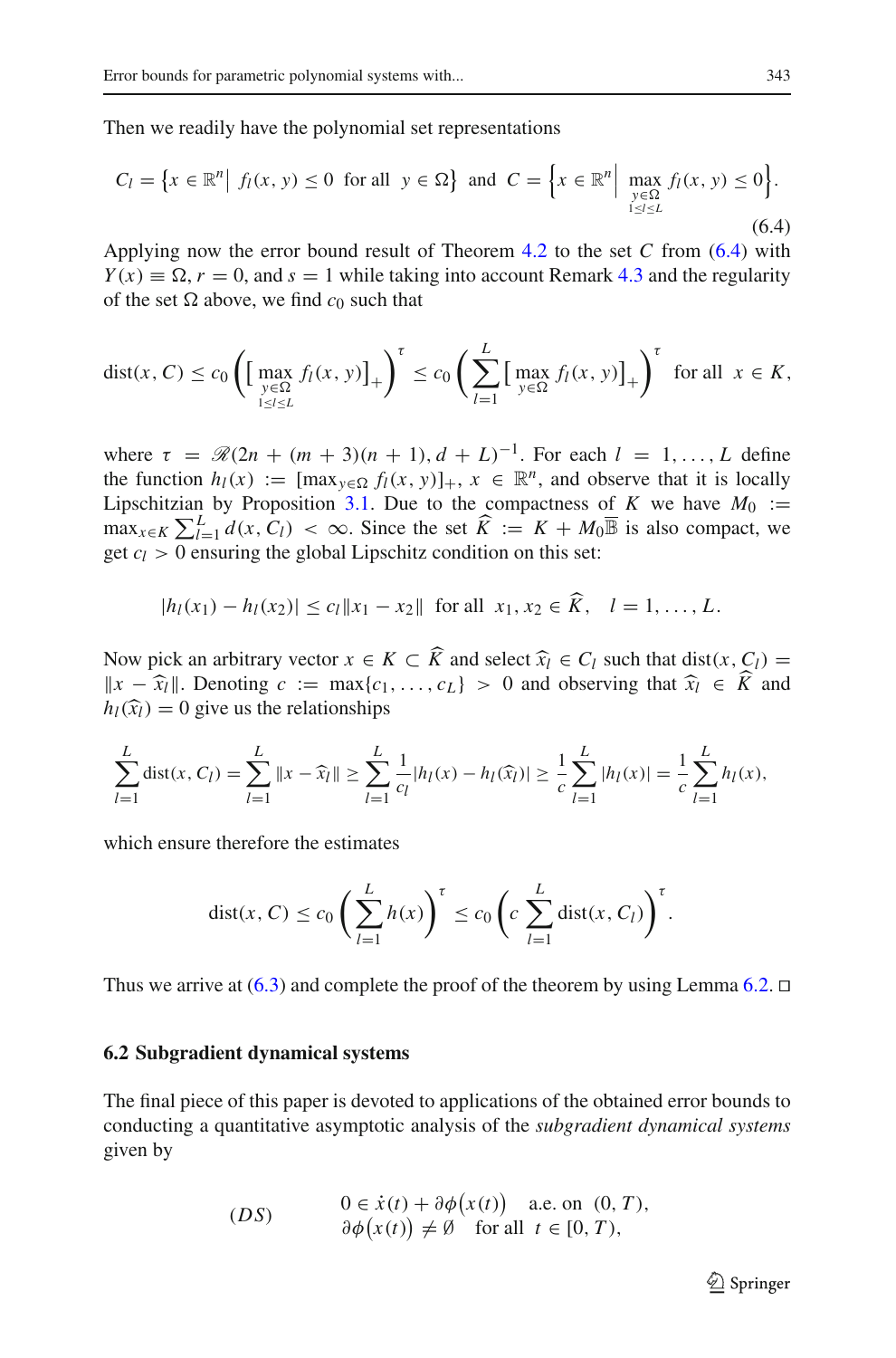where  $\phi$  is a semialgebraic function on  $\mathbb{R}^n$  in the form  $\phi(x) := \sup\{f(x, y) | y \in \Omega\}$ . We suppose in what follows that  $\Omega$  is a regular, compact, and semialgebraic set defined by

$$
\Omega := \left\{ y \in \mathbb{R}^m \, \middle| \, g_i(y) \le 0 \, \text{ for } i = 1, \dots, r \, \text{ for } h_j(y) = 0, \, j = 1, \dots, s \right\} \tag{6.5}
$$

<span id="page-31-0"></span>and that all the functions  $f$ ,  $g_i$ , and  $h_j$  are real polynomials with degrees at most *d*. By a solution of (*DS*) we understand any absolutely continuous curve  $x : [0, T) \to \mathbb{R}^n$ satisfying the relationships therein. A trajectory  $x(t)$  is called *maximal* if there is no possible extensions of its domain compatible with (*DS*). Our asymptotic analysis of trajectories for (*DS*) as  $t \to \infty$  is based on Theorem [3.8](#page-13-3) extending the Łojasiewicz inequality to maximum functions and on the following result taken from [\[6\]](#page-32-12).

<span id="page-31-1"></span>**Lemma 6.4** *(convergence to critical points) Let x*(*t*) *be a bounded maximal trajectory of* (DS), where the function  $\phi$  is assumed to be bounded from below on  $\mathbb{R}^n$ . Then  $x(t)$ *is defined on* [0,  $\infty$ ) *and converges to a critical point*  $\bar{x} \in \mathbb{R}^n$  *of*  $\phi$ *, i.e., such that*  $0 ∈ ∂φ(\bar{x})$ *. Take any*  $\theta ∈ [0, 1)$  *for which the quantity*  $\frac{|\phi(x) - \phi(\bar{x})|^\theta}{m_f(x)}$  *is bounded for any x* around  $\bar{x}$  under the convention that  $\frac{0}{0} = 1$ . Then there are numbers  $c, t_0 > 0$  such *that*

$$
||x(t) - \bar{x}|| \le c (t+1)^{-(\frac{1-\theta}{2\theta-1})}
$$
 for all  $t \ge t_0$ .

We finally arrive at the constructive rate evaluation of asymptotic convergence for maximal trajectories.

**Theorem 6.5** (explicit rate estimate of asymptotic convergence) Let  $\phi$  be a semi*algebraic function on*  $\mathbb{R}^n$  *given by*  $\phi(x) := \max\{f(x, y) | y \in \Omega\}$ *, where*  $\Omega$  *is a semialgebraic set in form* [\(6.5\)](#page-31-0) *under the assumptions formulated above. Suppose in addition that* φ *is bounded from below on* R*n. Then any bounded maximal trajectory*  $x(t)$  *for* (*DS*) *converges as*  $t \to \infty$  *to a critical point*  $\bar{x} \in \mathbb{R}^n$  *of*  $\phi$ *. Furthermore, there are numbers c,*  $t_0 > 0$ *, which ensure the estimates* 

$$
||x(t) - \bar{x}|| \le c (t+1)^{-(\frac{1-\theta}{2\theta-1})} \text{ and } |\phi(x(t)) - \phi(\bar{x})| \le c t^{-\frac{1}{2\theta-1}} \text{ for all } t \ge t_0, (6.6)
$$

<span id="page-31-2"></span>*where*  $\theta = 1 - \Re(2n + (m+r+s)(n+1), d+2)^{-1}$  *with the constant*  $\Re$  *defined in [\(2.4\)](#page-6-1).*

<span id="page-31-3"></span>*Proof* Let  $\bar{x}$  be a critical point of  $\phi$  the existence of which follows from Lemma [6.4.](#page-31-1) Denote  $τ := \mathcal{R}(2n + (m+r+s)(n+1), d+2)^{-1}$  and  $θ := 1 − τ$ . Then Theorem [3.8](#page-13-3) tells us that there are numbers  $c_0$ ,  $\varepsilon > 0$  such that  $\mathfrak{m}_\phi(x) \geq c |\phi(x) - \phi(\bar{x})|^\theta$  for all  $x \in \overline{\mathbb{B}}_{\varepsilon}(\bar{x})$ , and therefore

$$
\frac{|\phi(x) - \phi(\bar{x})|^{\theta}}{m_{\phi}(x)} \le c_0^{-1} \text{ whenever } x \in \overline{\mathbb{B}}_{\varepsilon}(\bar{x}).\tag{6.7}
$$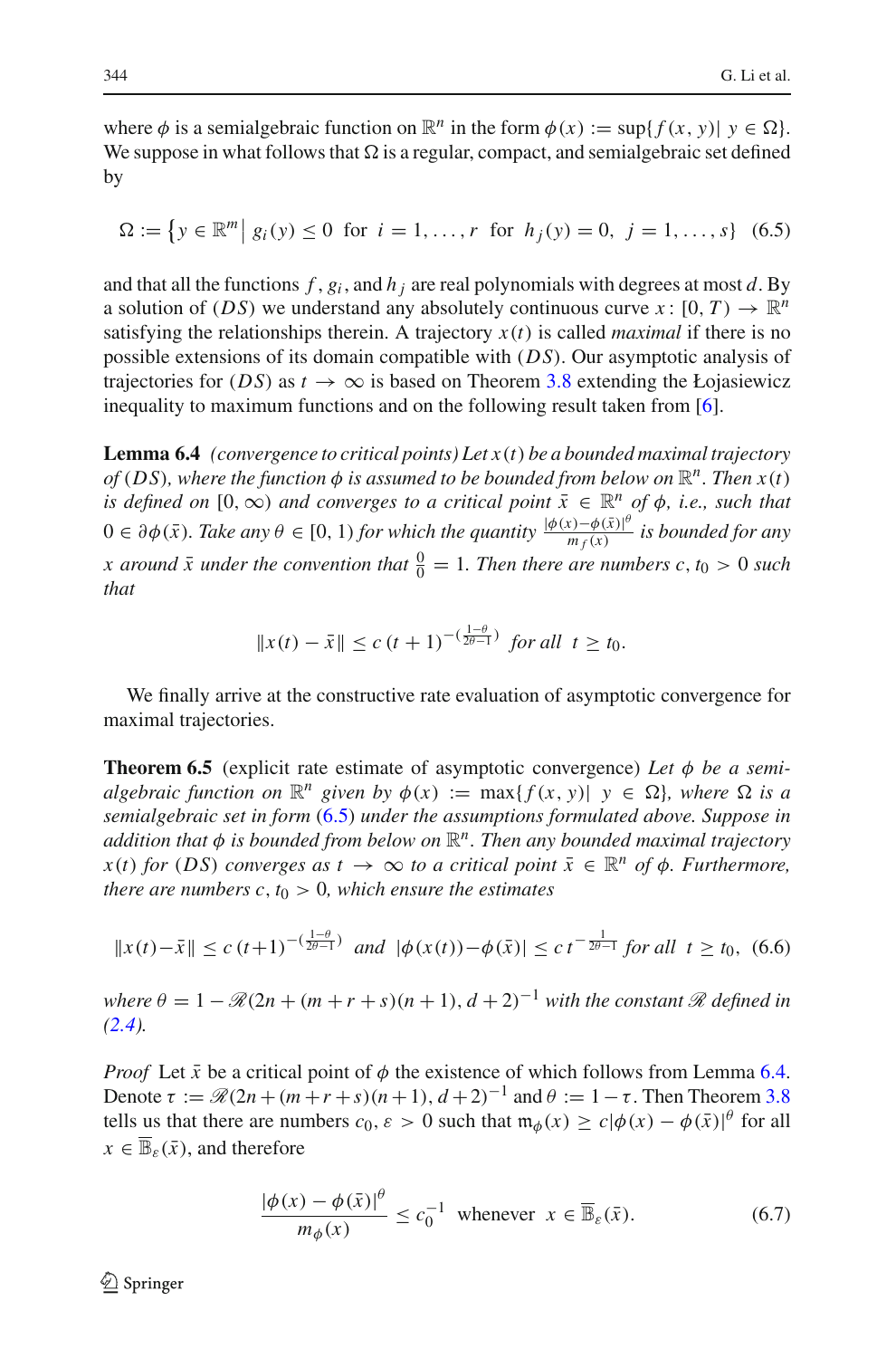Thus the first estimate in [\(6.6\)](#page-31-2) follows directly from Lemma [6.4.](#page-31-1) Define now  $\gamma : [0, \infty) \to \mathbb{R}$  by

$$
\gamma(t) := \phi(x(t)) - \phi(\bar{x}), \quad t \in [0, \infty),
$$

and observe that both functions  $\phi$  and  $\gamma$  are Lipschitz continuous and so a.e. differentiable on  $(0, \infty)$ . This yields  $\partial \phi(x(t)) = {\nabla \phi(t)}$  for a.e.  $t \in (0, \infty)$ ; see, e.g., [\[30,](#page-33-13) Corollary 1.82]. Then we see that

<span id="page-32-13"></span>
$$
\dot{\gamma}(t) = \left\langle \nabla \phi(x(t)), \dot{x}(t) \right\rangle = -\left\| \nabla \phi(x(t)) \right\|^2 = -\mathfrak{m}_{\phi}(x(t))^2 \le -c_0^2 \left| \phi(x(t)) - \phi(\bar{x}) \right|^{2\theta} \n= -c_0^2 \gamma(t)^{2\theta} \le 0,
$$
\n(6.8)

where the second equality follows from  $0 \in \dot{x}(t) + \partial \phi(x(t))$  while the first inequality follows from [\(6.7\)](#page-31-3). This shows, in particular, that the function  $\gamma(t)$  is nonincreasing. Since  $x(t) \to \bar{x}$  and  $\gamma(t) \to 0$  as  $t \to \infty$ , we get that either  $\gamma(t) \equiv 0$ , or  $\gamma(t) > 0$ for all large  $t > 0$ . Integrating [\(6.8\)](#page-32-13) allows us to find c,  $t_0 > 0$  such that the second estimate in  $(6.6)$  holds for all  $t \ge t_0$ , and thus we complete the proof of the theorem.  $\Box$ 

**Acknowledgements** The authors are indebted to both anonymous referees for their careful reading the paper and valuable remarks that allowed us to improve the original presentation.

## <span id="page-32-10"></span>**References**

- 1. Bauschke, H.H., Borwein, J.M.: Dykstra's alternating projection algorithm for two sets. J. Approx. Theory **79**, 418–443 (1994)
- <span id="page-32-7"></span>2. Bauschke, H.H., Borwein, J.M.: On projection algorithms for solving convex feasibility problems. SIAM Rev. **38**, 367–426 (1996)
- <span id="page-32-8"></span>3. Bauschke, H.H., Combettes, P.L.: Convex Analysis and Monotone Operator Theory in Hilbert Spaces. Springer, New York (2011)
- <span id="page-32-11"></span>4. Belousov, E.G., Klatte, D.: A Frank–Wolfe type theorem for convex polynomial programs. Comput. Optim. Appl. **22**, 37–48 (2002)
- <span id="page-32-4"></span>5. Bochnak, J., Coste, M., Roy, M-F.: Real Algebraic Geometry, Erg. Math. Grenzgeb. vol. 36, Springer, Berlin (1998)
- <span id="page-32-12"></span>6. Bolte, J., Daniilidis, A., Lewis, A.S.: The Łojasiewicz inequality for nonsmooth subanalytic functions with applications to subgradient dynamical systems. SIAM J. Optim. **17**, 1205–1223 (2007)
- <span id="page-32-6"></span>7. Bonnans, J.F., Shapiro, A.: Perturbation Analysis of Optimization Problems. Springer, New York (2000)
- <span id="page-32-2"></span>8. Borwein, J.M., Li, G., Yao, L.: Analysis of the convergence rate for the cyclic projection algorithm applied to basic semi-algebraic convex sets. SIAM J. Optim. **24**, 498–527 (2014)
- 9. Bregman, L.M.: A method of successive projections for finding a common point of convex sets. Soviet Math. Dokl. **6**, 688–692 (1965)
- <span id="page-32-9"></span><span id="page-32-3"></span>10. Dinh, S.T., Hà, H.V., Phạm, T.S.: Hölder-type global error bounds for non-degenerate polynomial systems, preprint. <http://arxiv.org/abs/1411.0859>
- <span id="page-32-0"></span>11. Bolte, J., Nguyen, T.P., Peypouquet, J., Suter, B.W.: From error bounds to the complexity of first-order descent methods for convex functions,  $arXiv:1510.08234v2$  (2015)
- <span id="page-32-5"></span>12. D'Acunto, D., Kurdyka, K.: Explicit bounds for the Łojasiewicz exponent in the gradient inequality for polynomials. Ann. Pol. Math. **87**, 51–61 (2005)
- <span id="page-32-1"></span>13. Fabian, M., Henrion, R., Kruger, A.Y., Outrata, J.V.: Error bounds: necessary and sufficient conditions. Set-Valued Var. Anal. **18**, 121–149 (2010)